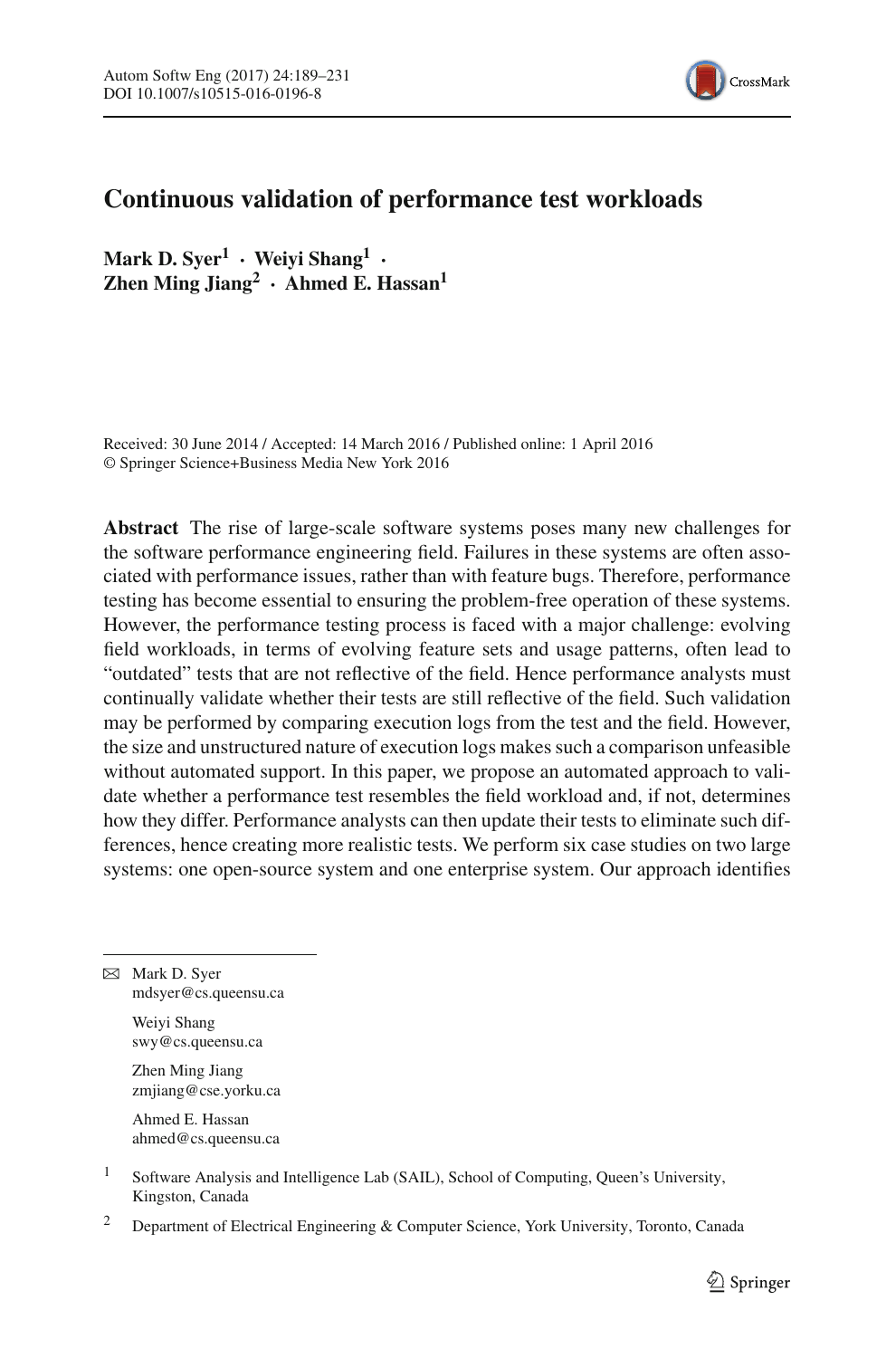differences between performance tests and the field with a precision of 92% compared to only 61% for the state-of-the-practice and 19% for a conventional statistical comparison.

**Keywords** Performance testing · Continuous testing · Workload characterization · Workload comparison · Execution logs

## **1 Introduction**

The rise of large-scale software systems (e.g., Amazon.com and Google's GMail) poses new chall[enges](#page-41-0) [for](#page-41-0) [the](#page-41-0) [software](#page-41-0) [performance](#page-41-0) [engineering](#page-41-0) [field](#page-41-0) [\(](#page-41-0)Software Engineering Institute [2006\)](#page-41-0). These systems are deployed across thousands of machines, require near-perfect up-time and support millions of concurrent connections and operations. Failures in such systems are more often associated with performance issues, rather than with feature bugs [\(Weyuker and Vokolos 2000;](#page-42-0) [Dean and Barroso 2013](#page-40-0)). These performance issues have led to several high-profile failures, including (1) the inability to scale during the launch of Apple's MobileMe [\(Cheng 2008\)](#page-39-0), the release of Firefox 3.0 [\(SiliconBeat 2008](#page-41-1)) and the United States government's roll-out of healthcare.gov [\(Bataille 2013](#page-39-1)), (2) costly concurrency defects during the NASDAQ's initial public offering of shares in Facebook [\(Benoit 2013\)](#page-39-2) and (3) costly memory leaks in Amazon Web Services [\(Williams 2012\)](#page-42-1). Such failures have significant financial and reput[ational](#page-40-3) [repercussions](#page-40-3) [\(Harris 2011](#page-40-1)[;](#page-40-3) [Coleman 2011;](#page-40-2) [Ausick 2012;](#page-39-3) Howell and Dinan [2014](#page-40-3)).

Performance testing has become essential in ensuring the problem-free operation of such systems. Performance tests are usually derived from the field (i.e., alpha or beta testing data or actual production data). The goal of such tests is to examine how the system behaves under realistic workloads to ensure that the system performs well in the field. However, ensuring that tests are "realistic" (i.e., that they accurately reflect the current field workloads) is a major challenge. Field workloads are based on the behaviour of thousands or millions of users interacting with the system. These workloads continuously evolve as the user base changes, as features are activated or disabled and as user feature preferences change. Such evolving field workloads often lead to tests that are not reflective of the field [\(Bertolotti and Calzarossa 2001](#page-39-4); [Voas](#page-42-2) [2000](#page-42-2)[\).](#page-42-3) [Yet](#page-42-3) [the](#page-42-3) [system's](#page-42-3) [behaviour](#page-42-3) [depends](#page-42-3) [significantly](#page-42-3) [on](#page-42-3) [the](#page-42-3) [field](#page-42-3) [workload](#page-42-3) [\(](#page-42-3)Zhang et al. [2013;](#page-42-3) [Dean and Barroso 2013](#page-40-0)).

Performance analysts monitor the impact of field workloads on the system's performance using performance counters (e.g., response time and memory usage) and reliability counters (e.g., mean time-to-failure). Performance analysts must determine the cause of any deviation in the counter values from the specified or expected range (e.g., response time exceeds the maximum response time permitted by the service level agreements or memory usage exceeds the average historical memory usage). These deviations [may](#page-40-0) [be](#page-40-0) [caused](#page-40-0) [by](#page-40-0) [changes](#page-40-0) [to](#page-40-0) [the](#page-40-0) [field](#page-40-0) [workloads](#page-40-0) [\(Zhang et al. 2013](#page-42-3)[;](#page-40-0) Dean and Barroso [2013](#page-40-0)). Such changes are common and may require performance analysts to update their tests [\(Bertolotti and Calzarossa 2001;](#page-39-4) [Voas 2000\)](#page-42-2). This has led to the emergence of "continuous testing," where tests are continuously updated and re-run even after the system's deployment.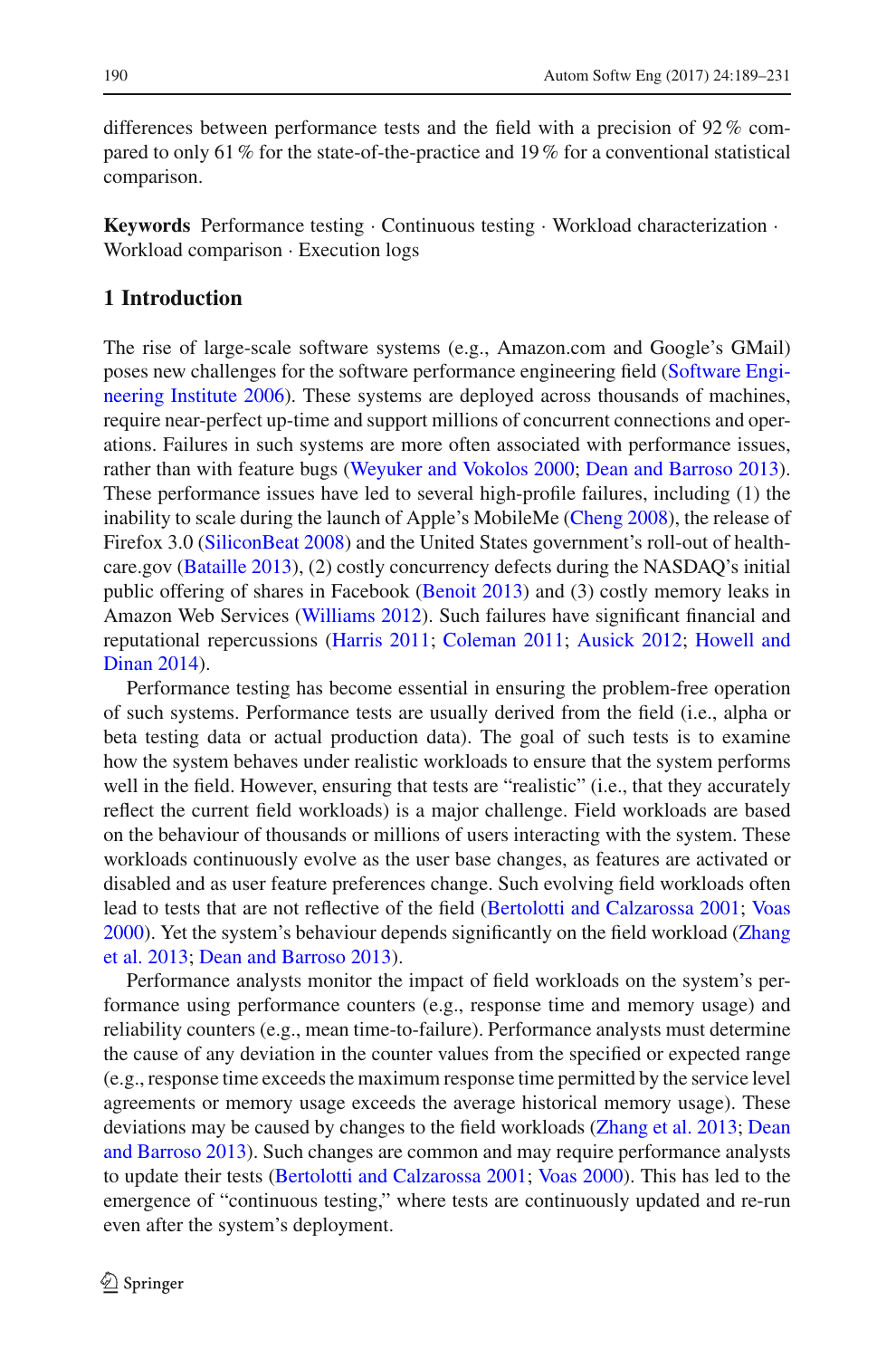A major challenge in the continuous testing process is to ensure performance tests accurately reflect the current field workloads. However, documentation describing the expected system behaviour is rarely up-to-date [\(Parnas 1994](#page-41-2)). Fortunately, execution logs, which record notable events at runtime, are readily available in most largescale systems to support remote issue resolution and legal compliance. Further, these logs contain developer and operator knowledge (i.e., they are manually inserted by deve[lopers\)](#page-41-3) [whereas](#page-41-3) [instrumentation](#page-41-3) [tends](#page-41-3) [to](#page-41-3) [view](#page-41-3) [the](#page-41-3) [system](#page-41-3) [as](#page-41-3) [a](#page-41-3) [black-box](#page-41-3) [\(](#page-41-3)Shang et al. [2011](#page-41-3), [2015\)](#page-41-4). Hence, execution logs are the best data available to describe and monitor the behaviour of the system under a realistic workload. Therefore, we propose an automated approach to validate performance tests by comparing system behaviour across tests and the field. We derive workload signatures from execution logs, then use statistical techniques to identify differences between the workload signatures of the performance test and the field.

Such differences can be broadly classified as feature differences (i.e., differences in the exercised features), intensity differences (i.e., differences in how often each feature is exercised) and issue differences (i.e., new errors appearing in the field). These identified differences can help performance analysts improve their tests in the following two ways. First, performance analysts can tune their performance tests to more accurately represent current field workloads. For example, the performance test workloads can be updated to eliminate differences in how often features are exercised (i.e., to eliminate intensity differences). Second, new field errors, which are not covered in existing testing, can be identified based on the differences. For example, a machine failure in a distributed system may raise new errors that are often not tested.

This paper makes three contributions:

- 1. We develop an automated approach to validate the representativeness of a performance test by comparing the system behaviour between tests and the field.
- 2. Our approach identifies important execution events that best explain the differences between the system's behaviour during a performance test and in the field.
- 3. Through six case studies on two large systems, one open-source system and one enterprise system, we show that our approach is scalable and can help performance analysts validate their tests.

This paper extends our previous research comparing the behaviour of a system's users, in terms of feature usage expressed by the execution events, between a performance test and the field [\(Syer et al. 2014\)](#page-41-5). We have improved our approach with statistical tests to ensure that we only report the execution events that best explain the differences between a performance test and the field. We have also extended our approach to compare the aggregate user behaviour in addition to the individual user behaviour. Finally, we have significantly improved the empirical evaluation of our approach and the scope of our case studies.

### **1.1 Organization of the paper**

This paper is organized as follows: Sect. [2](#page-3-0) provides a motivational example of how our approach may be used in practice. Section [3](#page-4-0) describes our approach in detail. Section [4](#page-19-0) presents our case studies. Section [5](#page-30-0) discusses the results of our case studies and some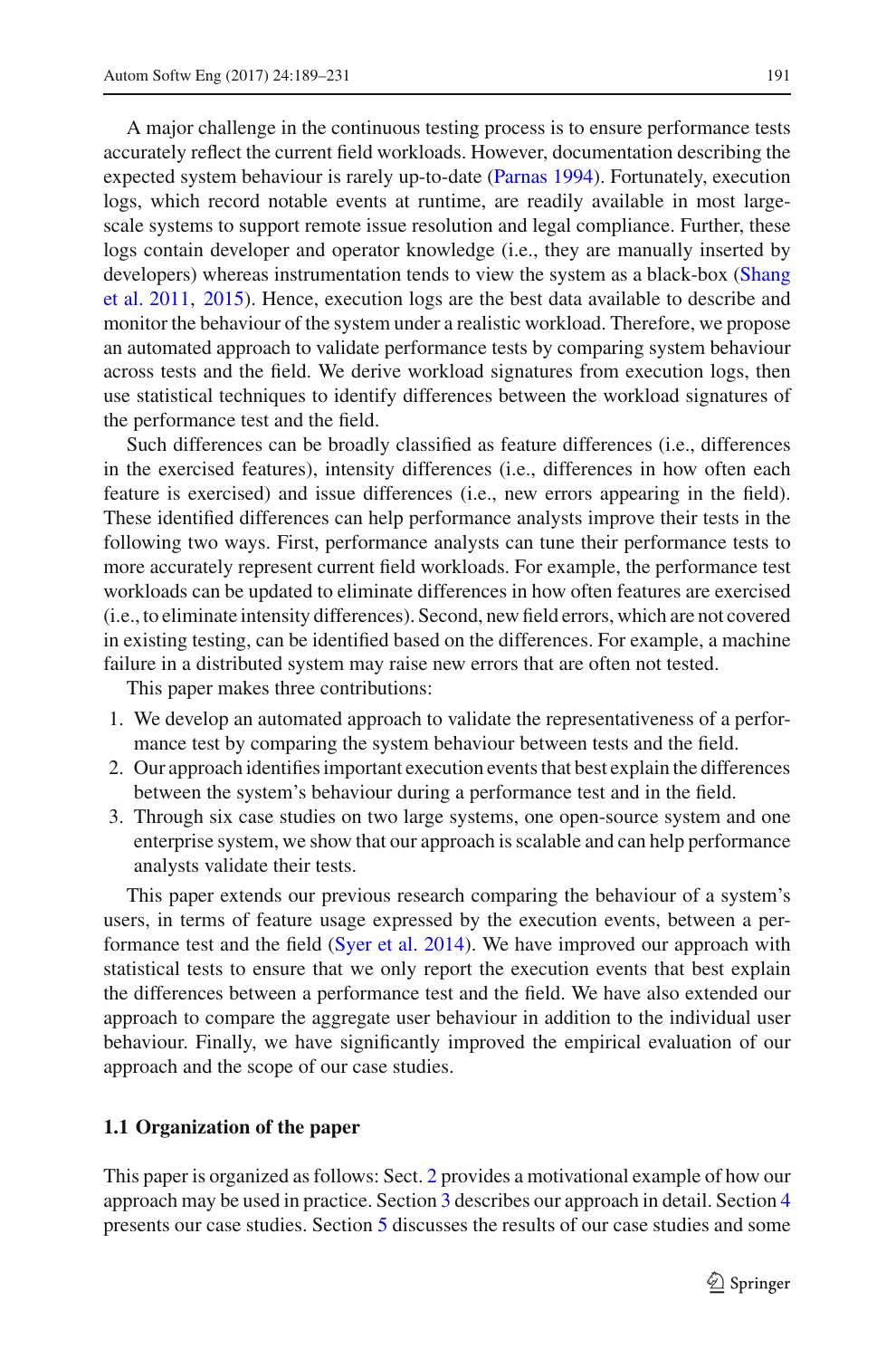of the design decisions for our approach. Section [6](#page-33-0) outlines the threats to validity and Sect. [7](#page-37-0) presents related work. Finally, Sect. [8](#page-38-0) concludes the paper and presents our future work.

## <span id="page-3-0"></span>**2 Motivational example**

Jack, a performance analyst, is responsible for continuously performance testing a large-scale telecommunications system. Given the continuously evolving field workloads, Jack often needs to update his performance tests to ensure that the test workloads reflect, as much as possible, the field workloads. Jack monitors the field workloads using performance counters (e.g., response time and memory usage). When one or more of these counters deviates from the specified or expected range (e.g., response time exceeds the maximum response time specified in the service level agreements or memory usage exceeds the average historical memory usage), Jack must investigate the cause of the deviation. He may then need to update his tests.

Jack monitors the system's performance in the field and discovers that the system's memory usage exceeds the average historical memory usage. Pressured by time (given the continuously evolving nature of field workloads) and management (who are keen to boast a high quality system), Jack needs to quickly update his performance tests to replicate this issue in his test environment. Jack can then determine why the system is using more memory than expected. Although the performance counters have indicated that the field workloads have changed (leading to increased memory usage), the only artifacts that Jack can use to understand *how* the field workloads have changed, and hence how his tests should be updated, are execution logs. These logs describe the system's behaviour, in terms of important execution events (e.g., starting, queueing or completing a job), during the test and in the field.

Jack tries to compare the execution logs from the field and the test by looking at how often important events (e.g., receiving a service request) occur in the field compared to his test. However, terabytes of execution logs are collected and some events occur millions of times. Further, Jack's approach of simply comparing how often each event occurs does not provide the detail he needs to fully understand the differences between the field and test workloads. For example, simply comparing how often each event occurs ignores the use case that generated the events (i.e., the context).

To overcome these challenges, Jack needs an automated, scalable approach to determine whether his tests are reflective of the field and, if not, determine how his tests differ so that they can be updated. We present such an approach in the next section.

Using this approach, Jack is shown groups of users whose behaviour best explains the differences between his test workloads and the field. In addition, Jack is also shown key execution events that best explain the differences between each of these groups of users. Jack then discovers a group of users who are using the high-definition group chat feature (i.e., a memory-intensive feature) more strenuously than in the past. Finally, Jack is able to update his test to better reflect the users' changing feature preferences and hence, the system's behaviour in the field.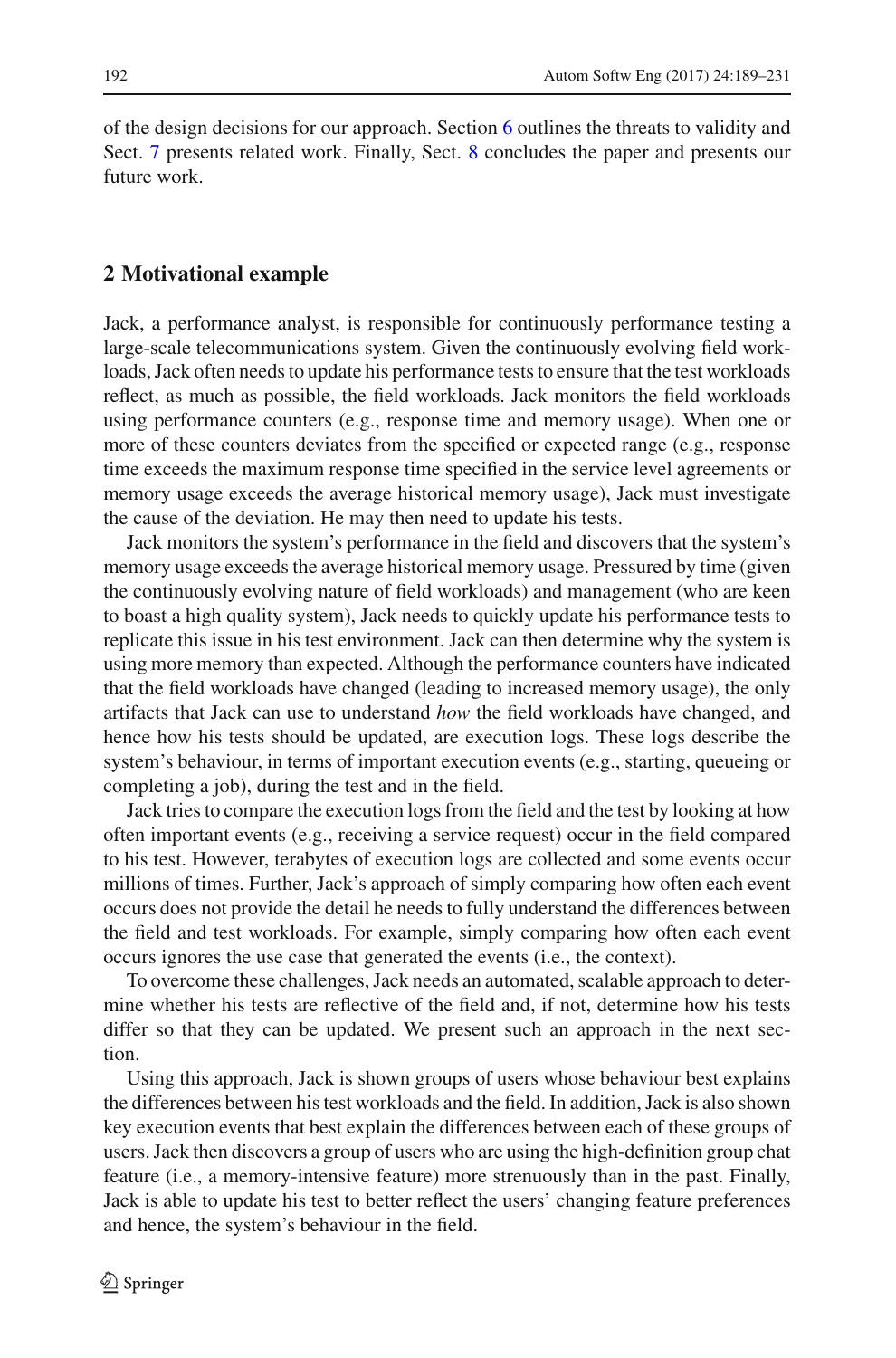## <span id="page-4-0"></span>**3 Approach**

This section outlines our approach for validating performance tests by automatically deriving workload signatures from execution logs and comparing the signatures from a test against the signatures from the field. Figure [1](#page-4-1) provides an overview of our approach. First, we group execution events from the test logs and field logs into workload signatures that describe the workloads. Second, we cluster the workload signatures into groups where a similar set of execution events have occurred. Finally, we analyze the clusters to identify the execution events that correspond to meaningful differences between the performance test and the field. We will describe each phase in detail and demonstrate our approach with a working example of a hypothetical chat application.

## **3.1 Execution logs**

Execution logs record notable events at runtime and are used by developers (to debug a system) and operators (to monitor the operation of a system). They are generated by



<span id="page-4-1"></span>Fig. 1 An overview of our approach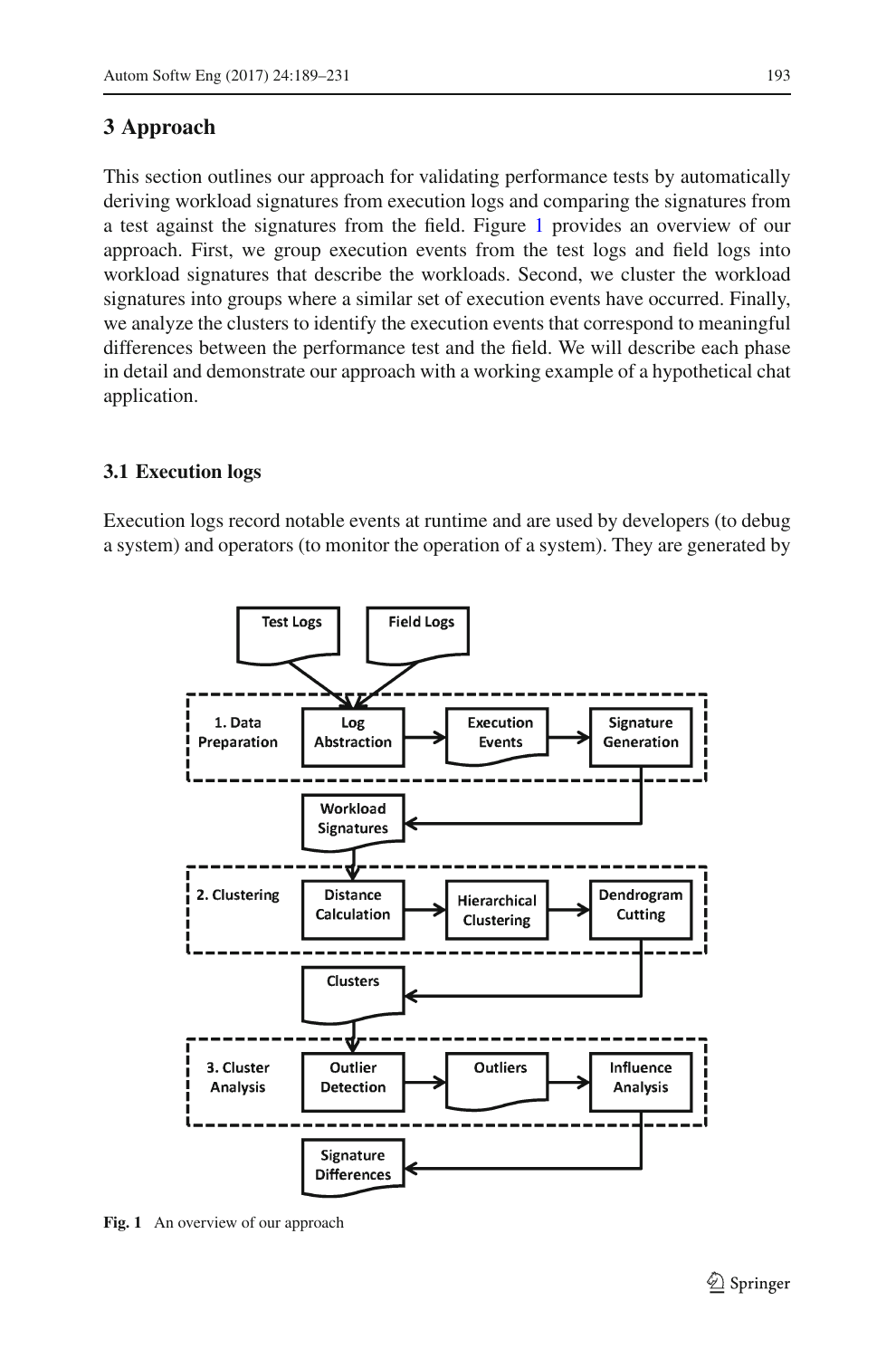output statements that developers insert into the source code of the system. These output statements are triggered by specific events (e.g., starting, queueing or completing a job) and errors within the system. Compared with performance counters, which usually require explicit monitoring tools (e.g., [PerfMon 2014\)](#page-41-6) to be collected, execution logs are readily available in most large-scale systems to support remote issue resolutio[n](#page-42-4) [and](#page-42-4) [legal](#page-42-4) [compliance.](#page-42-4) [For](#page-42-4) [example,](#page-42-4) [the](#page-42-4) [Sarbanes-Oxley](#page-42-4) [Act](#page-42-4) [\(](#page-42-4)The Sarbanes-Oxley Act [2014\)](#page-42-4) requires logging in telecommunication and financial systems.

The second column of Tables [1](#page-6-0) and [2](#page-7-0) presents the execution logs from our working example. These execution logs contain both static information (e.g., starts a chat) and dynamic information (e.g., Alice and Bob) that changes with each occurrence of an event. Tables [1](#page-6-0) and [2](#page-7-0) present the execution logs from the field and the test respectively. The test has been configured with a simple use case (from 00:01 to 00:06) that is continuously repeated.

### **3.2 Data preparation**

Execution logs are difficult to analyze because they are unstructured. Therefore, we abstract the execution logs to execution events to enable automated statistical analysis. We then generate workload signatures that represent the behaviour of the system's users.

#### *3.2.1 Log abstraction*

Execution logs are not typically designed for automated analysis [\(Jiang et al. 2008a](#page-40-4)). Each occurrence of an execution event results in a slightly different log line, because log lines contain static components as well as dynamic information (which may be different for each occurrence of a particular execution event). Dynamic information includes, but it not limited to, user names, IP addresses, URLs, message contents, job IDs and queue sizes. We must remove this dynamic information from the log lines prior to our analysis in order to identify similar execution events. We refer to the process of identifying and removing dynamic information from a log line as "abstracting" the log line.

Our technique for abstracting log lines recognizes the static and dynamic components of each log line using a technique similar to token-based code clone detection [\(Jiang et al. 2008a](#page-40-4)). The dynamic components of each log line are then discarded and replaced with \_\_\_ (to indicate that dynamic information was present in the original log line). The remaining static components of the log lines (i.e., the abstracted log line) describe execution events.

In order to verify the correctness of our abstraction, many execution logs and their corresponding execution events have been manually reviewed by multiple, independent system experts.

Tables [1](#page-6-0) and [2](#page-7-0) present the execution events and execution event IDs (a unique ID automatically assigned to each unique execution event) for the execution logs from the field and from the test in our working example. These tables demonstrate the input (i.e., the log lines) and the output (i.e., the execution events) of the log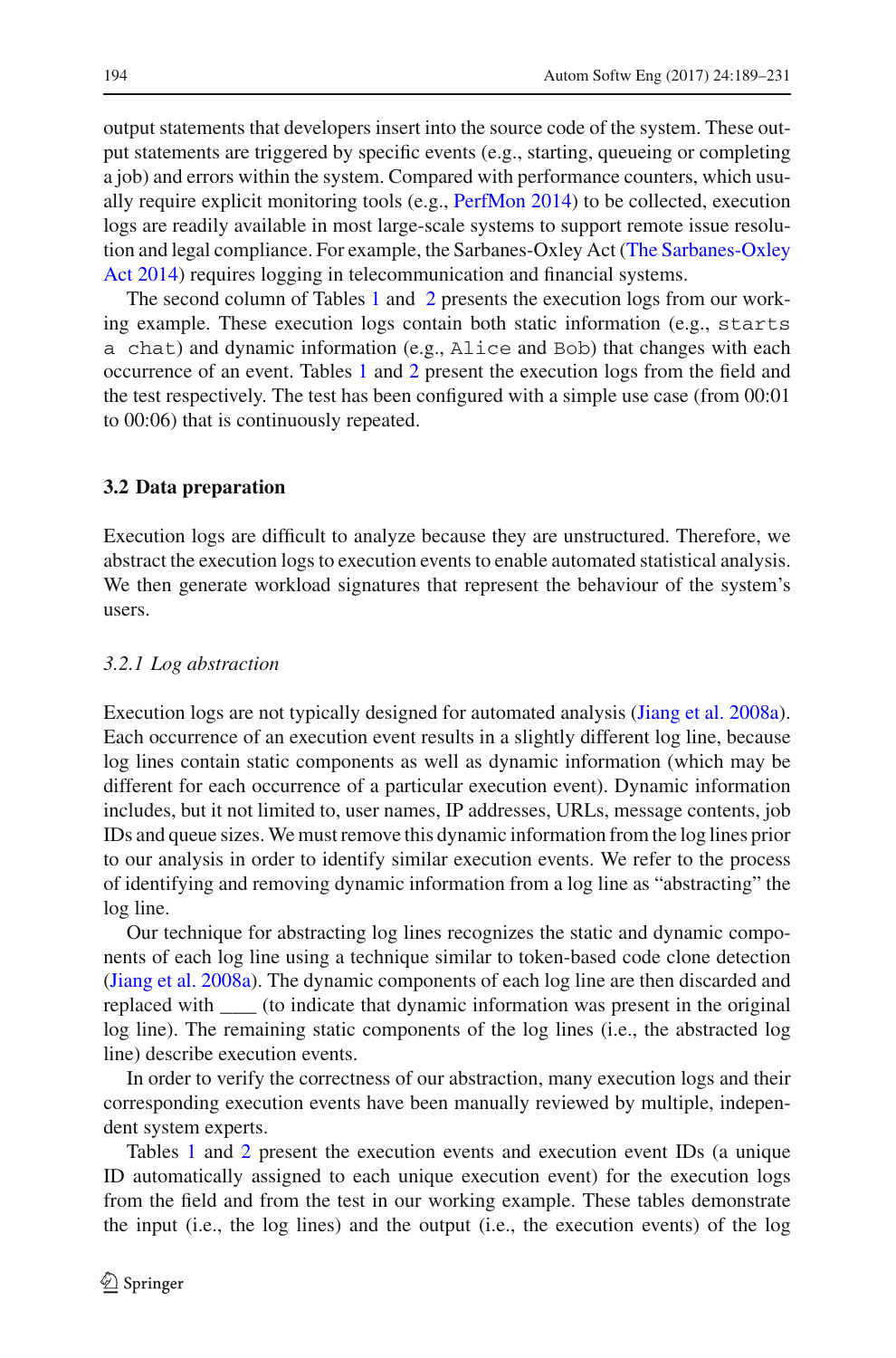|       |                    | <b>lable 1</b> Abstracting execution logs to execution events: execution logs from the field |                           |                    |
|-------|--------------------|----------------------------------------------------------------------------------------------|---------------------------|--------------------|
| lime  | User               | Log line                                                                                     | Execution event           | Execution event ID |
| 00:01 | Alice              | starts a chat with Bob                                                                       | starts a chat with        |                    |
| 00:01 | Alice              | says "hi, are you busy?" to Bob                                                              | to<br>says                |                    |
| 00:03 | Bob                | says "yes" to Alice                                                                          | $\frac{1}{2}$<br>says     |                    |
| 00:05 |                    | starts a chat with Dan                                                                       | starts a chat with        |                    |
| 00:05 | Charlie<br>Charlie | says "do you have files?" to Dan                                                             | says __                   |                    |
| 00:08 |                    | Initiate file transfer to Charlie                                                            | Initiate file transfer to |                    |
| 00:09 | Dan<br>Dan<br>Dan  | Initiate file transfer to Charlie                                                            | Initiate file transfer to |                    |
| 00:12 |                    | says "got it?" to Charlie                                                                    | to<br>says                |                    |
| 00:14 | Charlie            | "thanks" to Dan<br>says                                                                      | $\overline{1}$<br>says    |                    |
| 00:14 | Charlie            | ends the chat with Dan                                                                       | the chat with<br>ends     |                    |
| 00:18 | Alice              | says "ok, bye" to Bob                                                                        | $\overline{1}$<br>says    |                    |
| 00:18 | Alice              | ends the chat with Bob                                                                       | ends the chat with        |                    |
|       |                    |                                                                                              |                           |                    |

<span id="page-6-0"></span>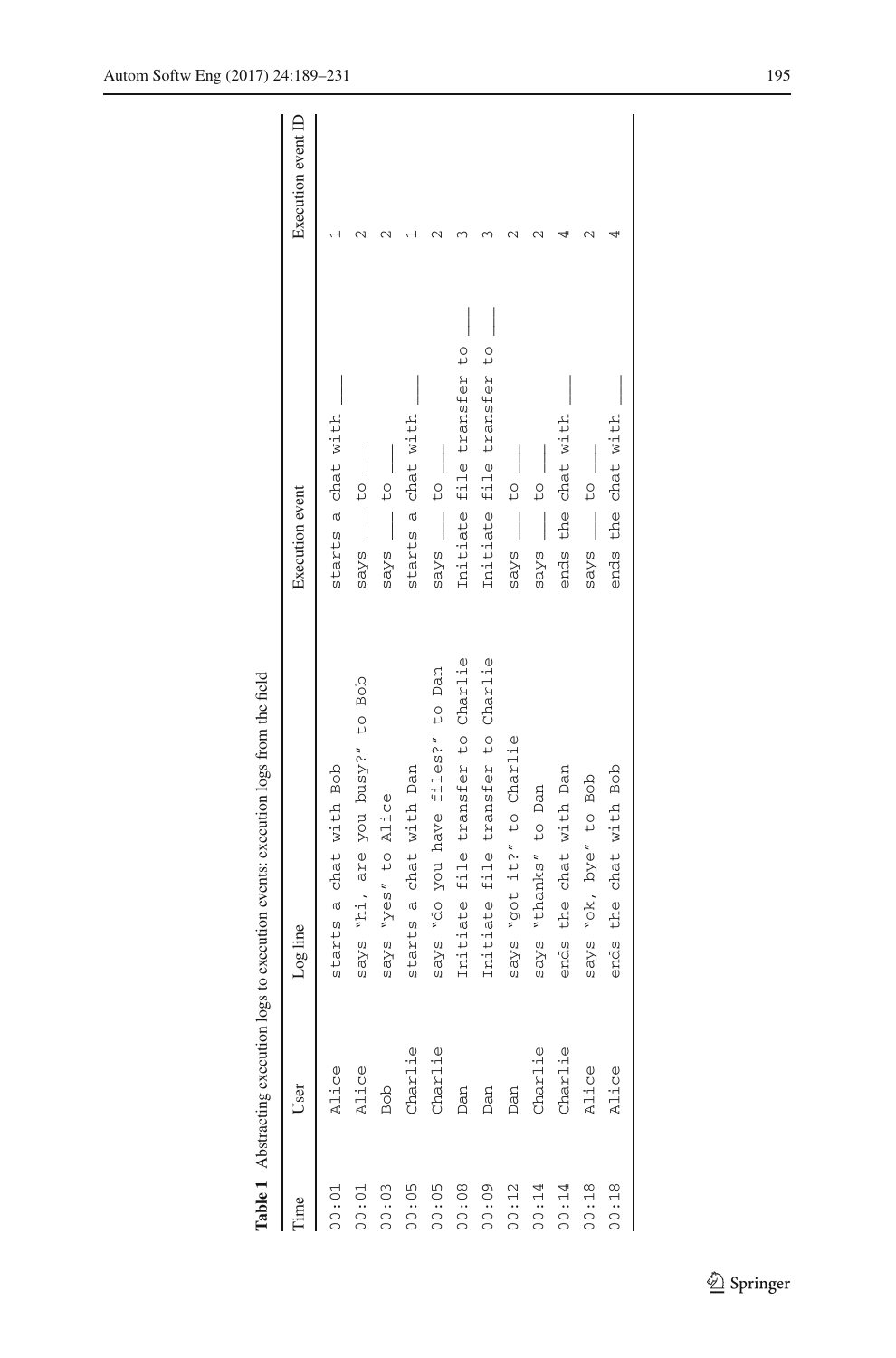|       | <b>Table 2</b> Abstracting execution | logs to execution events: execution logs from a performance test |                          |                    |
|-------|--------------------------------------|------------------------------------------------------------------|--------------------------|--------------------|
| Time  | User                                 | Log line                                                         | Execution event          | Execution event ID |
| 00:01 | USER1                                | starts a chat with USER2                                         | a chat with<br>starts    |                    |
| 00:02 | USER1                                | "MSG1" to USER2<br>says                                          | to<br>says               |                    |
| 00:03 | USER2                                | "MSG2" to USER1<br>says                                          | to<br>says               |                    |
| 00:04 | USER1                                | "MSG3" to USER2<br>says                                          | to<br>says               |                    |
| 00:06 | USER1                                | the chat with USER2<br>ends                                      | chat with<br>the<br>ends |                    |
| 00:07 | USER <sub>3</sub>                    | starts a chat with USER4                                         | chat with<br>starts a    |                    |
| 00:08 | USER3                                | says "MSG1" to USER4                                             | to<br>says               |                    |
| 00:00 | USER4                                | ays "MSG2" to USER3                                              | to<br>says               |                    |
| 00:10 | USER3                                | says "MSG3" to USER4                                             | to<br>says               |                    |
| 00:12 | USER3                                | ends the chat with USER4                                         | chat with<br>the<br>ends |                    |
| 00:13 | <b>USER5</b>                         | starts a chat with USER6                                         | chat with<br>starts a    |                    |
| 00:14 | <b>USER5</b>                         | says "MSG1" to USER6                                             | to<br>says               |                    |
| 00:15 | USER6                                | to USER5<br>"MSG2"<br>says                                       | to<br>says               |                    |
| 00:16 | <b>USER5</b>                         | "MSG3" to USER6<br>says                                          | to<br>says               |                    |
| 00:18 | USER5                                | the chat with USER6<br>ends                                      | the chat with<br>ends    |                    |
|       |                                      |                                                                  |                          |                    |

<span id="page-7-0"></span>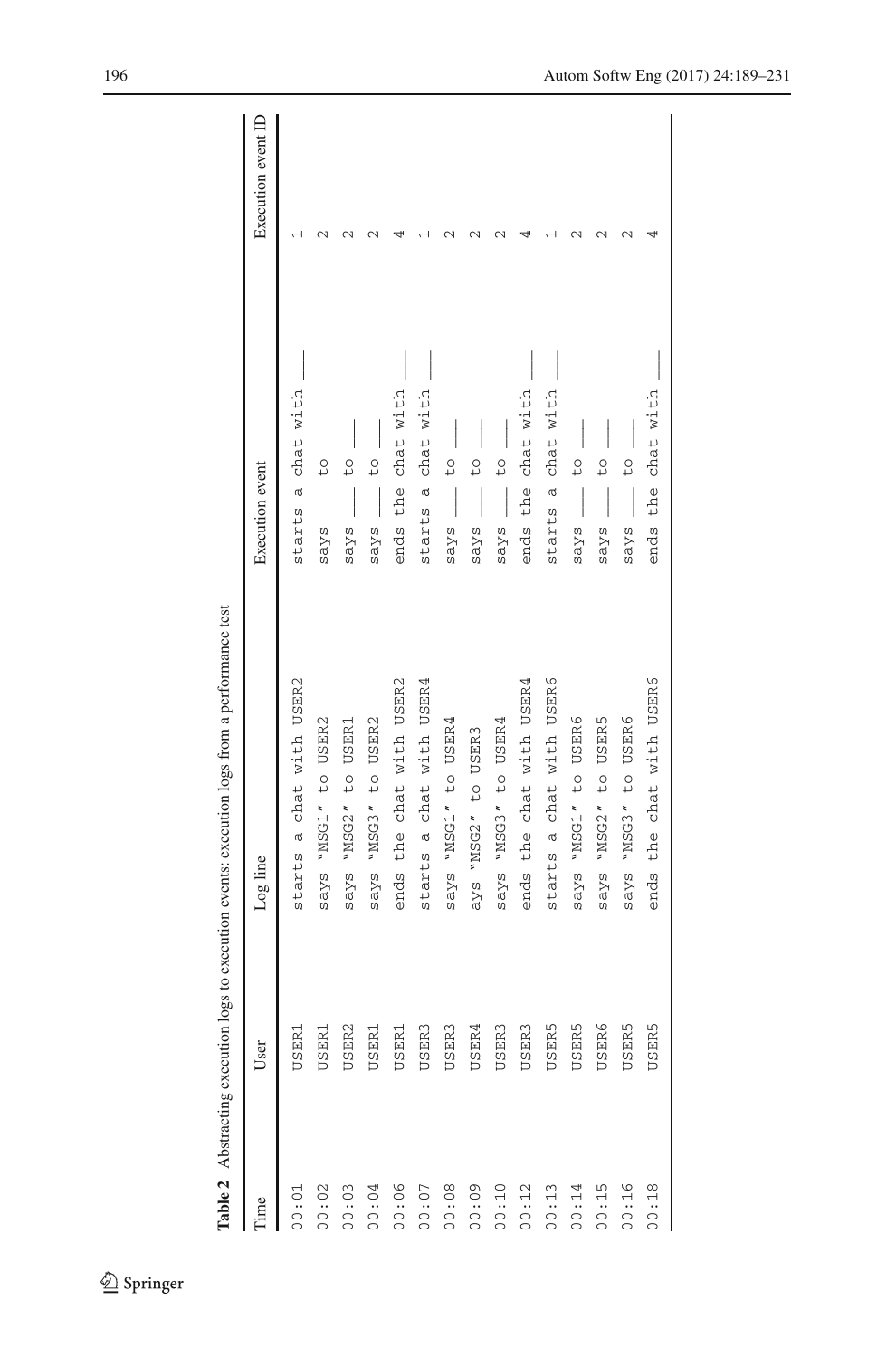abstraction process. For example, the starts a chat with Bob and starts a chat with Dan log lines are both abstracted to the starts a chat with execution event.

#### <span id="page-8-0"></span>*3.2.2 Signature generation*

We generate workload signatures that characterize user behaviour in terms of feature usage expressed by the execution events. In our approach, a workload signature represents either (1) the behaviour of one of the system's users, or (2) the aggregated behaviour of all of the system's users at one point in time. We use the term "user" to describe any type of end user, whether a human or software agent. For example, the end users of a system such as Amazon.com are both human and software agents (e.g., "shopping bots" that search multiple websites for the best prices). Workload signatures are represented as points in an *n*-dimensional space (where *n* is the number of unique execution events).

*Workload signatures representing individual users* are generated for each user because workloads are driven by the behaviour of the system's users. We have also found cases when an execution event only causes errors when over-stressed by an individual user (i.e., one user executing the event 1,000 times has a different impact on t[he](#page-41-5) [system's](#page-41-5) [behaviour](#page-41-5) [than](#page-41-5) [100](#page-41-5) [users](#page-41-5) [each](#page-41-5) [executing](#page-41-5) [the](#page-41-5) [event](#page-41-5) [10](#page-41-5) [times\)](#page-41-5) [\(](#page-41-5)Syer et al. [2014\)](#page-41-5). Therefore, it is important to identify users whose behaviour is seen in the field, but not during the test.

Workload signatures representing individual users are generated in two steps. First, we identify all of the unique user IDs that appear in the execution logs. Users represent a logical "unit of work" where a workload is the sum of one or more units of work. In systems primarily used by human end users (e.g., e-commerce and telecommunications system), user IDs may include user names, email addresses or device IDs. In systems primarily used for processing large amounts of data (e.g., distributed data processing frameworks such as Hadoop), user IDs may include job IDs or thread IDs. The second column of Table [3](#page-9-0) presents all of the unique user IDs identified from the execution logs of our working example. Second, we generate a signature for each user ID by counting the number of times that each type of execution event is attributable to each user ID. For example, from Table [1,](#page-6-0) we see that Alice starts one chat, sends two messages and ends one chat. Table [3](#page-9-0) shows the signatures generated for each user using the events in Tables [1](#page-6-0) and [2.](#page-7-0)

*Workload signatures representing the aggregated users* are generated for short periods of time (e.g., 1 min) to represent the traditional notion of a "workload" (i.e., the total number and mix of incoming requests to the system). The system's resource usage is highly dependent on these workloads. Unlike the workload signatures representing individual users, the workload signatures representing aggregated users capture the "burstiness" (i.e., the changes in the number of request per seconds) of the workload. Therefore, it is important to identify whether the the aggregated user behaviour that is seen in the field is also seen during the test.

Workload signatures representing the aggregated users are generated by grouping the execution logs into time intervals (i.e., grouping the execution logs that occur between two points in time). Grouping is a two step process. First, we specify the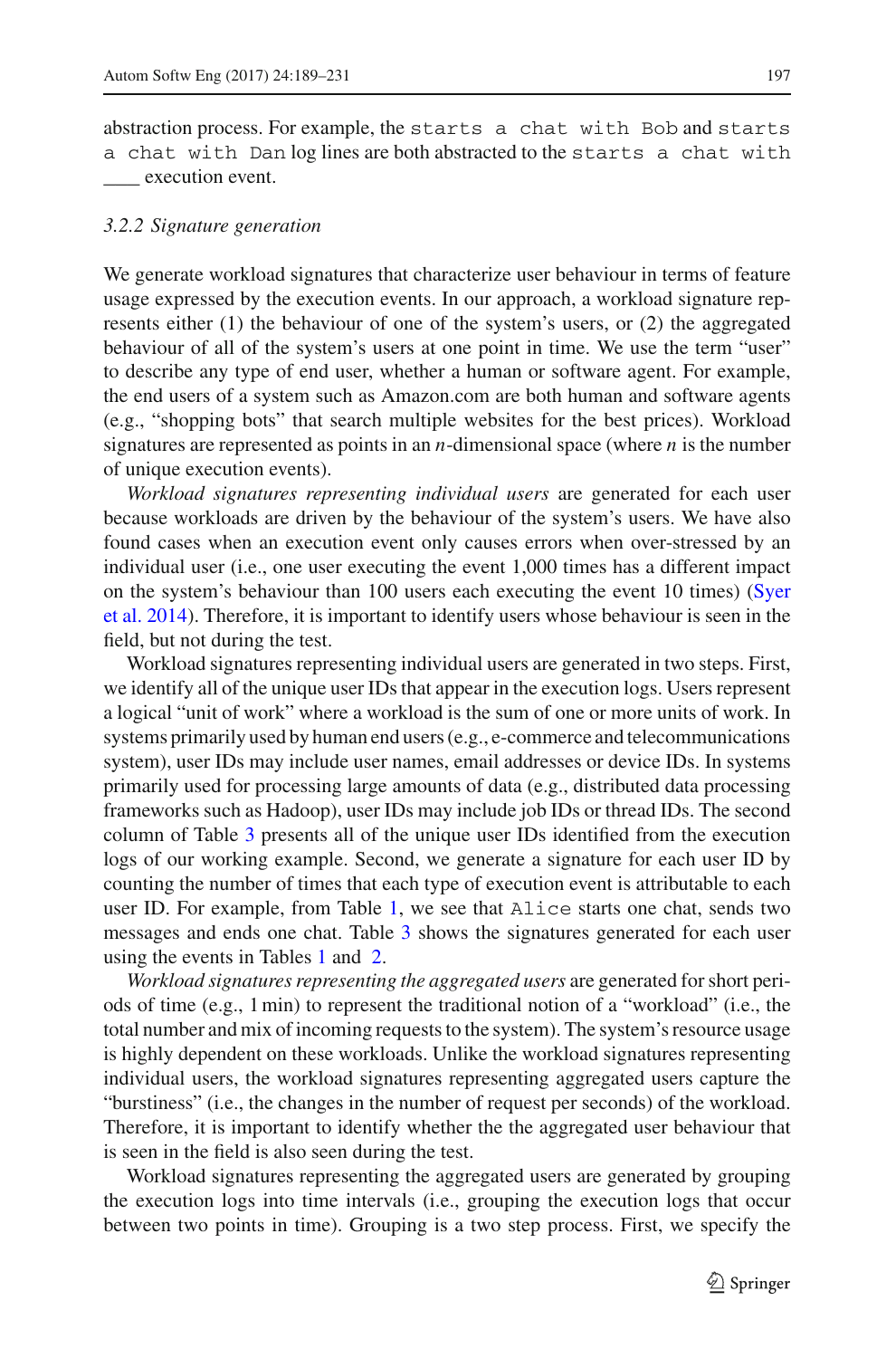<span id="page-9-0"></span>

|             | User ID | Execution event ID |                |                                                |   |
|-------------|---------|--------------------|----------------|------------------------------------------------|---|
|             |         | 1                  | $\mathfrak{D}$ | 3                                              | 4 |
|             |         |                    |                | start chat send message transfer file end chat |   |
| Field users | Alice   | $\mathbf{1}$       | $\mathfrak{D}$ |                                                |   |
|             | Bob     | $\Omega$           |                | U                                              |   |
|             | Charlie | $\mathbf{1}$       | $\mathfrak{D}$ |                                                |   |
|             | Dan     | $\Omega$           |                | 2                                              |   |
| Test users  | USER1   | 1                  | $\mathfrak{D}$ |                                                |   |
|             | USER2   | $\Omega$           |                | U                                              |   |
|             | USER3   | 1                  | $\mathfrak{D}$ |                                                |   |
|             | USER4   | $\Omega$           |                |                                                |   |
|             | USER5   | 1                  | 2              |                                                |   |
|             | USER6   | 0                  |                |                                                |   |

**Table 3** Workload signatures representing individual users

**Table 4** Workload signatures representing the aggregated users

<span id="page-9-1"></span>

|            | Time                        | Execution event ID |   |                                                |   |
|------------|-----------------------------|--------------------|---|------------------------------------------------|---|
|            |                             |                    | 2 |                                                |   |
|            |                             |                    |   | start chat send message transfer file end chat |   |
|            | Field times $00:01-00:06$ 2 |                    | 3 |                                                |   |
|            | $00:07-00:12$ 0             |                    |   | 2                                              |   |
|            | $00:13-00:18$ 0             |                    | 2 | 0                                              | 2 |
| Test times | $00:01-00:06$ 1             |                    | 3 | 0                                              |   |
|            | $00:07-00:12$ 1             |                    | 3 |                                                |   |
|            | $00:13-00:18$ 1             |                    | 3 |                                                |   |

length of the time interval. In our previous work, we found that time intervals of 90– 150 s perform well when generating workload signatures that represent the aggregated user behaviour [\(Syer et al. 2013](#page-41-7)). However, these time intervals may vary between systems. System experts should determine the optimal time interval (i.e., a time interval that provides the necessary detail without an unnecessary overhead) for their systems. Alternatively, system experts may specify multiple time intervals and generate overlapping signatures (e.g., generating signatures representing the aggregated user behaviour in 1, 3 and 5 min time intervals). Second, we generate a signature for each time interval by counting the number of times that each type of execution event occurs in that time interval. For example, from Table [1,](#page-6-0) we see that one chat is started and three messages are sent between time  $00:01$  and  $00:06$ . Table [4](#page-9-1) shows the signa-tures generated for each 6s time interval using the events in Tables [1](#page-6-0) and [2.](#page-7-0) From Table [4,](#page-9-1) we see that all three signatures generated from the test are identical. This is to be expected because the test was configured with a simple use case (from 00:01 to 00:06) that is continuously repeated.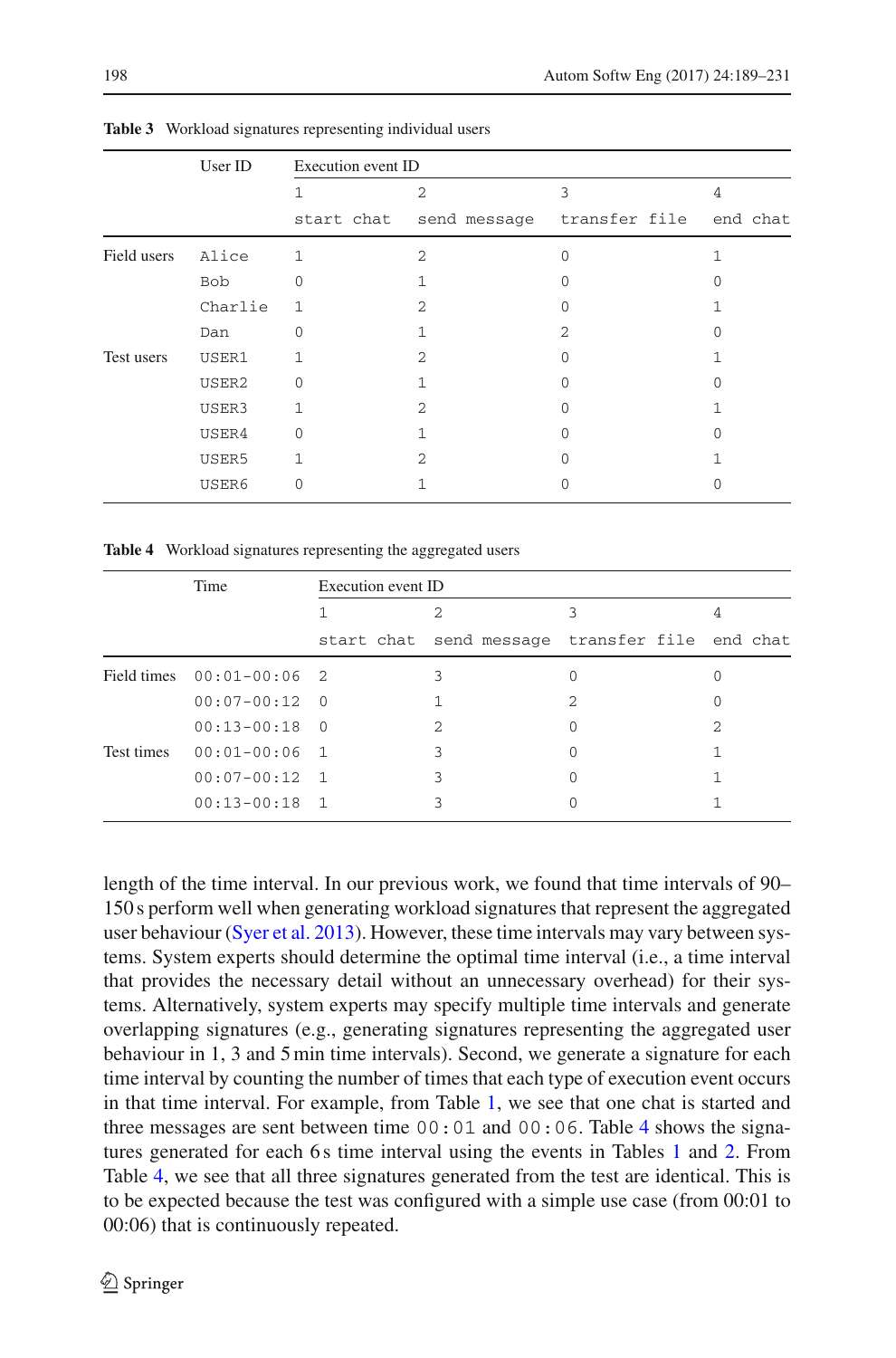Our approach considers the individual user signatures and the aggregate user signatures separately. Therefore, the Clustering and Cluster Analysis phases are applied once to the individual user signatures and once to the aggregate user signatures. For brevity, we will demonstrate the remainder of our approach using only the individual user signatures in Table [3.](#page-9-0)

#### **3.3 Clustering**

The second phase of our approach is to cluster the workload signatures into groups where a similar set of events have occurred. We can then identify groups of similar, but not necessary identical, workload signatures.

The clustering phase in our approach consists of three steps. First, we calculate the dissimilarity (i.e., distance) between every pair of workload signatures. Second, we use a hierarchical clustering procedure to cluster the workload signatures into groups where a similar set of events have occurred. Third, we convert the hierarchical clustering into *k* partitional clusters (i.e., where each workload signature is a member in only one cluster). We have automated the clustering phase using scalable statistical techniques.

#### *3.3.1 Distance calculation*

Each workload signature is represented by one point in an *n*-dimensional space (where *n* is the number of unique execution events). Clustering procedures rely on identifying points that are "close" in this *n*-dimensional space. Therefore, we must specify how distance is measured in this space. A larger distance between two points implies a greater dissimilarity between the workload signatures that these points represent. We calculate the distance between every pair of workload signatures to produce a distance matrix.

We use the Pearson distance, a transform of the Pearson correlation [\(Fulekar 2008](#page-40-5)), as opposed [to](#page-40-6) [the](#page-40-6) [many](#page-40-6) [other](#page-40-6) [distance](#page-40-6) [measures](#page-40-6) [\(Fulekar 2008](#page-40-5)[;](#page-40-6) [Cha 2007](#page-39-5); Frades and Matthiesen [2009](#page-40-6)), as the Pearson distance often produces a clustering that is a closer match to the manually assigned clusters [\(Sandhya and Govardhan 2012](#page-41-8); [Huang 2008](#page-40-7)). We find that the Pearson distance performs well when clustering workload signatures (see Sect. [5.3;](#page-31-0) [Syer et al. 2014\)](#page-41-5).

We first calculate the Pearson correlation  $(\rho)$  between two workload signatures using Eq. [1.](#page-10-0) This measure ranges from  $-1$  to  $+1$ , where a value of 1 indicates that the two workload signatures are identical, a value of 0 indicates that there is no relationship between the signatures and a value of −1 indicates an inverse relationship between the signatures (i.e., as the occurrence of specific execution events increase in one workload signature, they decrease in the other).

<span id="page-10-0"></span>
$$
\rho = \frac{n \sum_{i}^{n} x_{i} \times y_{i} - \sum_{i}^{n} x_{i} \times \sum_{i}^{n} y_{i}}{\sqrt{\left(n \sum_{i}^{n} x_{i}^{2} - \left(\sum_{i}^{n} x_{i}\right)^{2}\right) \times \left(n \sum_{i}^{n} y_{i}^{2} - \left(\sum_{i}^{n} y_{i}\right)^{2}\right)}}
$$
(1)

where *x* and *y* are two workload signatures and *n* is the number of execution events.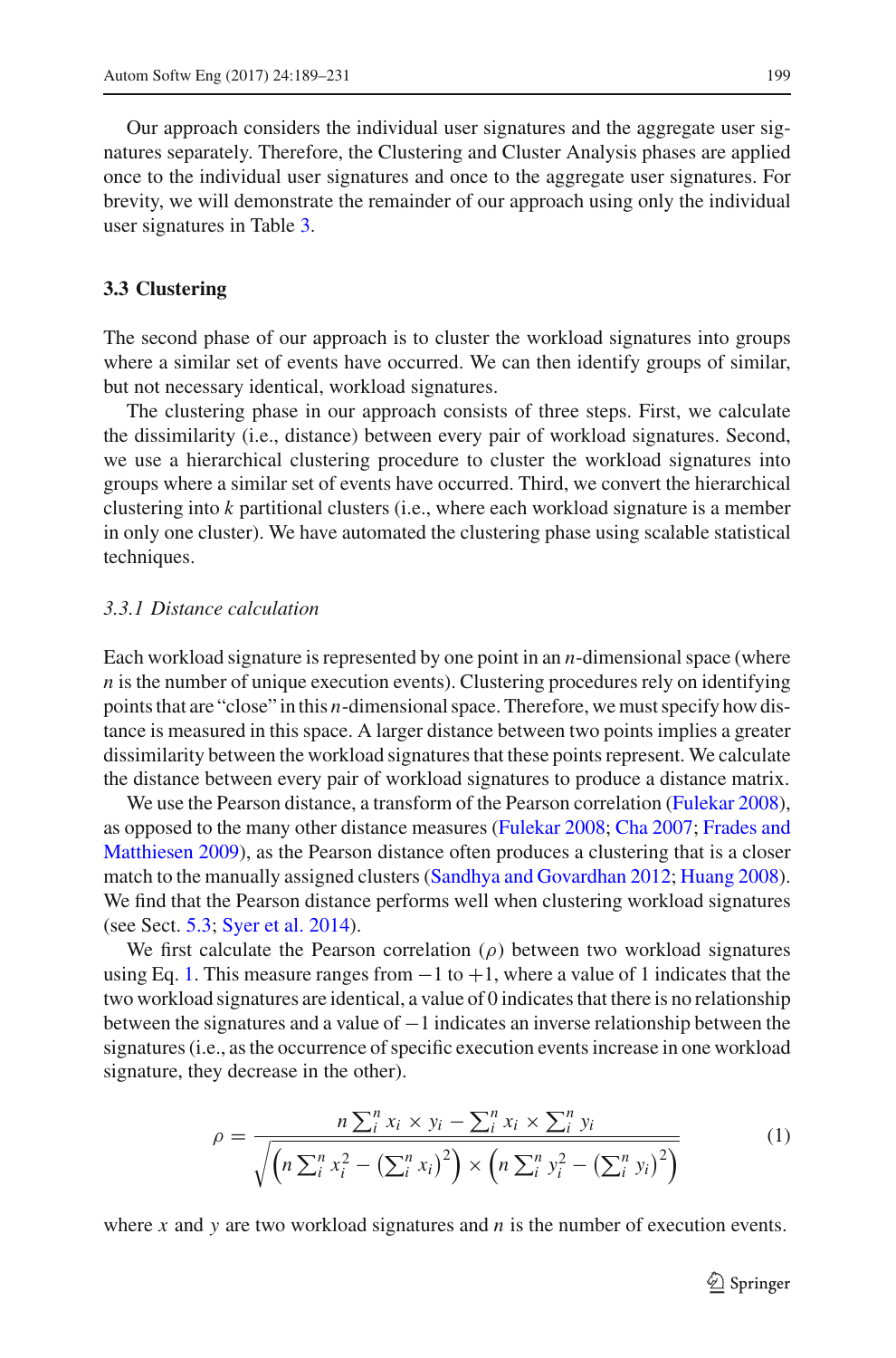<span id="page-11-1"></span>

|            | Alice Bob |                 | Charlie Dan    |                 |             | USER1 USER2 USER3 |          | USER4 USER5 |            | USER6    |
|------------|-----------|-----------------|----------------|-----------------|-------------|-------------------|----------|-------------|------------|----------|
| Alice      | $\Omega$  | 0.184           | $\overline{0}$ | $0.426 \quad 0$ |             | 0.184             | $\Omega$ | 0.184       | $\Omega$   | 0.184    |
| <b>Bob</b> | 0.184     | $\Omega$        | 0.184          |                 | 0.826 0.184 | $\Omega$          | 0.184    | $\Omega$    | 0.184      | $\theta$ |
| Charlie    | $\Omega$  | $0.184 \quad 0$ |                | $0.426 \quad 0$ |             | 0.184             | $\Omega$ | 0.184       | $\Omega$ . | 0.184    |
| Dan        | 0.426     |                 | 0.826 0.426    | $\Omega$        | 0.426       | 0.826             | 0.426    | 0.826       | 0.426      | 0.826    |
| USER1      | $\Omega$  | 0.184           | $\theta$       | $0.426 \quad 0$ |             | 0.184             | $\Omega$ | 0.184       | $\Omega$   | 0.184    |
| USER2      | 0.184     | $\Omega$        | 0.184          |                 | 0.826 0.184 | $\Omega$          | 0.184    | $\Omega$    | 0.184      | $\Omega$ |
| USER3      | $\Omega$  | 0.184           | $\Omega$       | $0.426 \quad 0$ |             | 0.184             | $\Omega$ | 0.184       | $\Omega$   | 0.184    |
| USER4      | 0.184     | $\Omega$        | 0.184          | 0.826 0.184     |             | $\Omega$          | 0.184    | $\Omega$    | 0.184      | $\Omega$ |

**Table 5** Distance matrix

We then transform the Pearson correlation ( $\rho$ ) to the Pearson distance ( $d_{\rho}$ ) using Eq. [2.](#page-11-0)

USER5 0 0.184 0 0.426 0 0.184 0 0.184 0 0.184 USER6 0.184 0 0.184 0.826 0.184 0 0.184 0 0.184 0

<span id="page-11-0"></span>
$$
d_{\rho} = \begin{cases} 1 - \rho & \text{for } \rho \ge 0 \\ |\rho| & \text{for } \rho < 0 \end{cases}
$$
 (2)

Table [5](#page-11-1) presents the distance matrix produced by calculating the Pearson distance between every pair of workload signatures in our working example.

#### *3.3.2 Hierarchical clustering*

We use an agglomerative, hierarchical clustering procedure [\(Tan et al. 2005](#page-42-5)) to cluster the workload signatures using the distance matrix calculated in the previous step. The clustering procedure starts with each signature in its own cluster and proceeds to find and merge the closest pair of clusters (using the distance matrix), until only one cluster (containing everything) is left. One advantage of hierarchical clustering is that we do not need to specify the number of clusters prior to performing the clustering. Further, performance analysts can change the number of clusters (e.g., to produce a larger number of more cohesive clusters) without having to rerun the clustering phase.

Hierarchical clustering updates the distance matrix based on a specified linkage criterion. We use the average linkage, as opposed to the many other linkage criteria [\(Frades and Matthiesen 2009](#page-40-6); [Tan et al. 2005](#page-42-5)), as the average linkage is the de facto standard [\(Frades and Matthiesen 2009;](#page-40-6) [Tan et al. 2005](#page-42-5)). The average linkage criterion is also the most appropriate when little information about the expected clustering (e.g., the relative size of the expected clusters) is available. We find that the average linkage criterion performs well when clustering workload signatures (see Sect. [5.3;](#page-31-0) [Syer et al.](#page-41-5) [2014\)](#page-41-5).

When two clusters are merged, the average linkage criterion updates the distance matrix in two steps. First, the merged clusters are removed from the distance matrix. Second, a new cluster (containing the merged clusters) is added to the dis-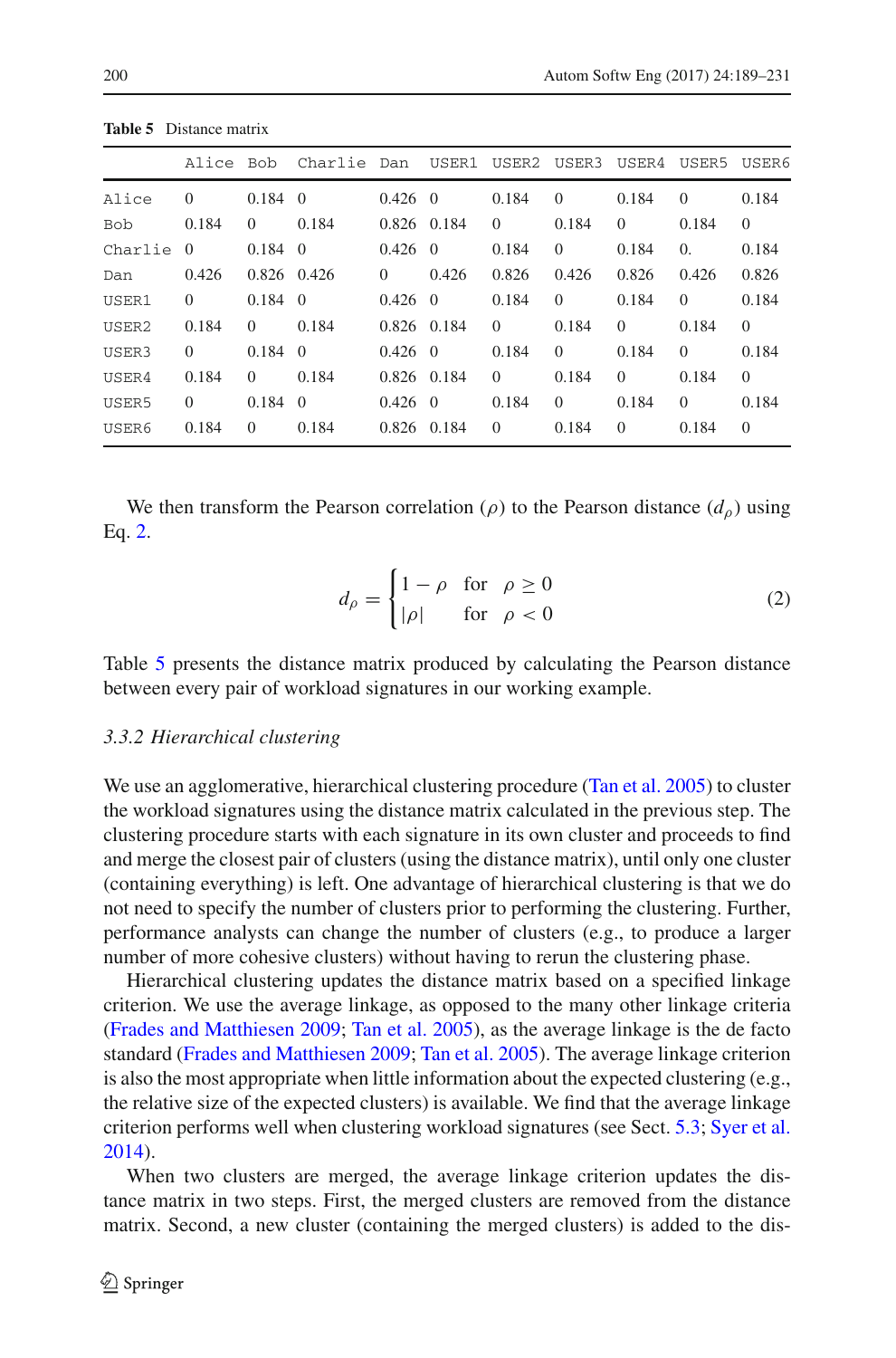

<span id="page-12-1"></span>**Fig. 2** Sample dendrogram. The *dotted horizontal line* indicates where the dendrogram was cut into three clusters (i.e., Cluster A, B and C)

tance matrix by calculating the distance between the new cluster and all existing clusters. The distance between two clusters is the average distance (as calculated by the Pearson distance) between the workload signatures of the first cluster and the workload signatures of the second cluster [\(Frades and Matthiesen 2009](#page-40-6); [Tan et al.](#page-42-5) [2005\)](#page-42-5).

We calculate the distance between two clusters  $(d_{x,y})$  using Eq. [3.](#page-12-0)

<span id="page-12-0"></span>
$$
d_{x,y} = \frac{1}{n_x \times n_y} \times \sum_{i}^{n_x} \sum_{j}^{n_y} d_{\rho}(x_i, y_j)
$$
 (3)

where  $d_{x,y}$  is the distance between cluster *x* and cluster *y*,  $n_x$  is the number of workload signatures in cluster  $x$ ,  $n<sub>y</sub>$  is the number of workload signatures in cluster  $y$  and  $d_{\rho}(x_i, y_j)$  is the Pearson distance between workload signature *i* in cluster *x* and workload signature *j* in cluster *y*.

Figure [2](#page-12-1) shows the dendrogram produced by hierarchically clustering the workload signatures from our working example.

#### *3.3.3 Dendrogram cutting*

The result of a hierarchical clustering procedure is a hierarchy of clusters. This hierarchy is typically visualized using hierarchical cluster dendrograms. Figure [2](#page-12-1) is an example of a hierarchical cluster dendrogram. Such dendrograms are binary tree-like diagrams that show each stage of the clustering procedure as nested clusters [\(Tan et al.](#page-42-5) [2005\)](#page-42-5).

To complete the clustering procedure, the dendrogram must be cut at some height. This height represents the maximum amount of intra-cluster dissimilarity that will be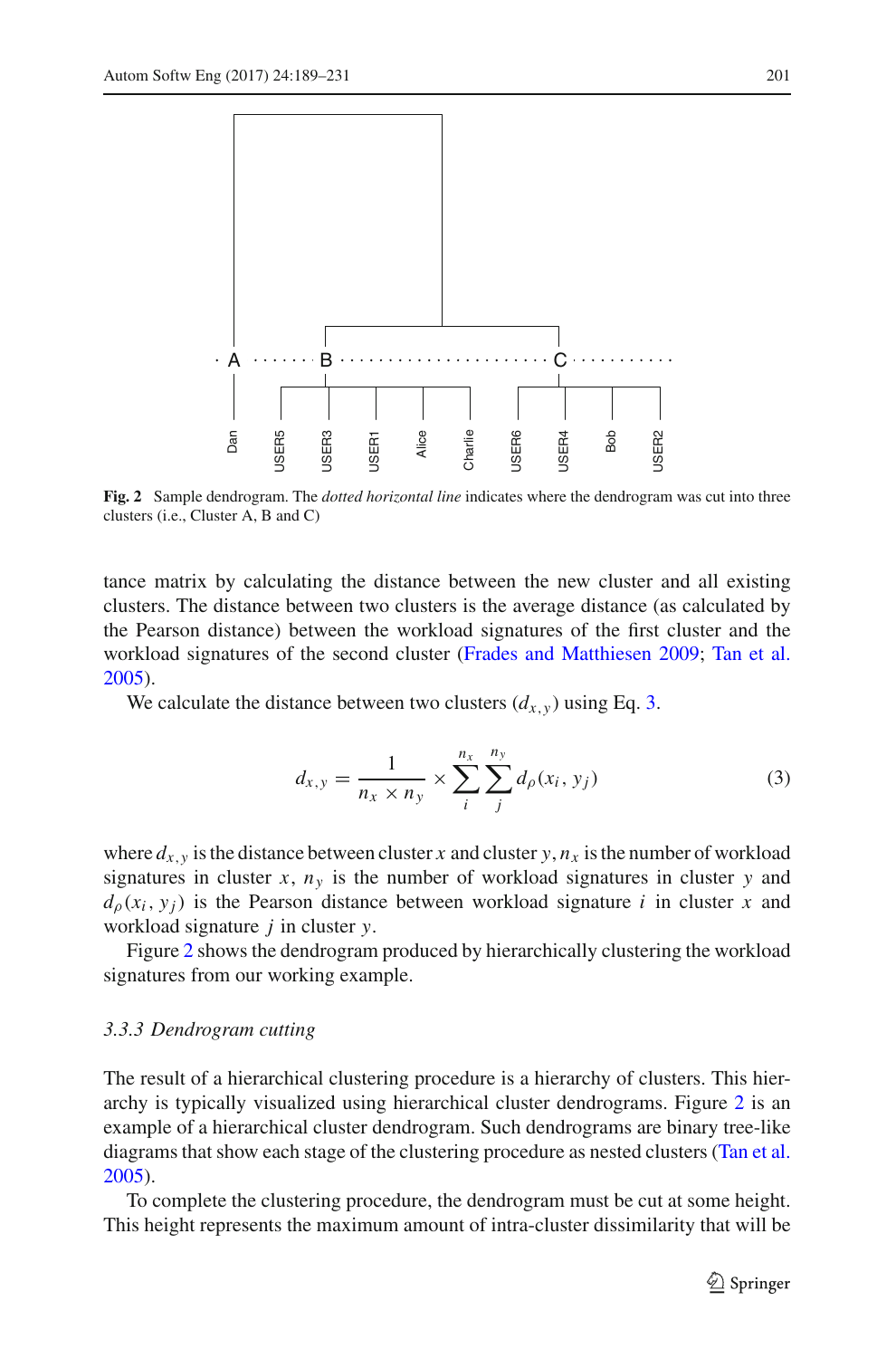accepted within a cluster before that cluster is further divided. Cutting the dendrogram results in a clustering where each workload signature is assigned to only one cluster. Such a cutting of the dendrogram is done either by (1) manual (visual) inspection or (2) statistical tests (referred to as stopping rules).

Although a visual inspection of the dendrogram is flexible and fast, it is subject to human bias and may not be reliable. We use the Calinski–Harabasz stopping rule [\(Calinski and Harabasz 1974\),](#page-39-6) [as](#page-39-6) [opposed](#page-39-6) [to](#page-39-6) [the](#page-39-6) [many](#page-39-6) [other](#page-39-6) [stopping](#page-39-6) [rules](#page-39-6) [\(](#page-39-6)Calinski and Harabasz [1974;](#page-39-6) [Duda and Hart 1973;](#page-40-8) [Milligan and Cooper 1985;](#page-41-9) [Mojena 1977](#page-41-10); [Rousseeuw 1987\)](#page-41-11), as the Calinski–Harabasz stopping rule most often cuts the dendrogram into the correct number of clusters [\(Milligan and Cooper 1985](#page-41-9)). We find that the Calinski–Harabasz stopping rule performs well when cutting dendrograms produced by clustering workload signatures (see Sect. [5.3;](#page-31-0) [Syer et al. 2014\)](#page-41-5).

The Calinski–Harabasz stopping rule is a pseudo-*F-statistic*, which is a ratio reflecting within-cluster similarity and between-cluster dissimilarity. The optimal clustering will have high within-cluster similarity (i.e., the workload signatures within a cluster are similar) and a high between-cluster dissimilarity (i.e., the workload signatures from two different clusters are dissimilar).

The dotted horizontal line in Fig. [2](#page-12-1) shows where the Calinski–Harabasz stopping rule cut the hierarchical cluster dendrogram from our working example into three clusters (i.e., the dotted horizontal line intersects with solid vertical lines at three points in the dendrogram). Cluster A contains one user (Dan), cluster B contains four users (Alice, Charlie, USER1 and USER3) and cluster C contains three users (Bob, USER2 and USER4).

#### **3.4 Cluster analysis**

The third phase in our approach is to identify the execution events that correspond to the differences between the workload signatures from the performance test and the field. As execution logs may contain billions of events describing the behaviour of millions of users, this phase will only identify the most important workload signature differences. Therefore, our approach helps system experts to update their performance tests by identifying the most meaningful differences between their performance tests and the field. Such "filtering" provides performance analysts with a concrete list of events to investigate.

The cluster analysis phase of our approach consists of two steps. First, we detect outlying clusters. Outlying clusters contain workload signatures that are not well represented in the test (i.e., workload signatures that occur in the field significantly more than in the test). Second, we identify key execution events of the outlying clusters. We refer to these execution events as "signature differences". Knowledge of these signature differences may lead performance analysts to update their performance tests. "Event A occurs 10% less often in the test relative to the field" is an example of a signature difference that may lead performance analysts to update a test such that Event A occurs more frequently. We use scalable statistical techniques to automate this step.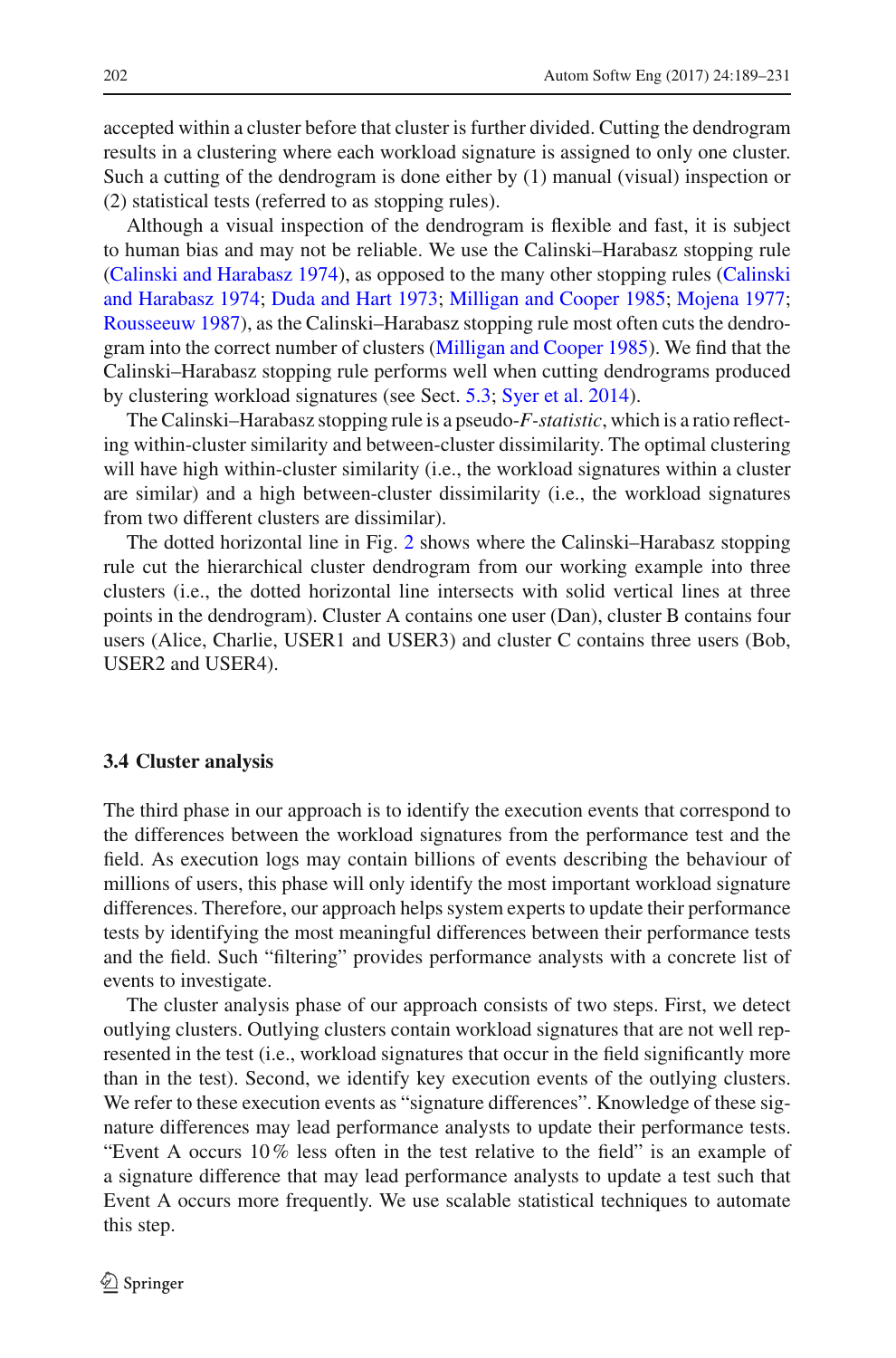#### *3.4.1 Outlying cluster detection*

Clusters contain workload signatures from the field and/or the test. When clustering workload signatures from a field-representative performance test and the field, we would expect that each cluster would have the same proportion of workload signatures from the field compared to workload signatures from the test. Clusters with a high proportion of workload signatures from the field relative to the test would then be considered "outlying" clusters. These outlying clusters contain workload signatures that represent behaviour that is seen in the field, but not during the test.

We identify outlying clusters using a *one-sample upper-tailed z-test for a population proportion*. These tests are used to determine whether the observed sample proportion is significantly larger than the hypothesized population proportion. The difference between the observed sample proportion and the hypothesized population proportion is captured by a *z-score* [\(Sokal and Rohlf 2011](#page-41-12)). Higher *z-scores* indicate an increased probability that the observed sample proportion is greater than the hypothesized population proportion (i.e., that the cluster contains a greater proportion of workload signatures from the field). Hence, as the *z-score* of a particular cluster increases, the probability that the cluster is an outlying cluster also increases. *Onesample z-tests for a proportion* have successfully been used to identify outliers in soft[ware](#page-40-10) [engineering](#page-40-10) [data](#page-40-10) [using](#page-40-10) [these](#page-40-10) [hypotheses](#page-40-10) [\(Kremenek and Engler 2003](#page-40-9)[;](#page-40-10) Jiang et al. [2008b](#page-40-10); [Syer et al. 2014](#page-41-5)).

We construct the following hypotheses to be tested by a *one-sample upper-tailed z-test*. Our *null hypothesis* assumes that the proportion of workload signatures from the field in a cluster is less than 90%. Our *alternate hypothesis* assumes that this proportion is greater than 90%.

Equation [4](#page-14-0) presents how the *z-score* of a particular cluster is calculated.

<span id="page-14-0"></span>
$$
p = \frac{n_x}{n_x + n_y} \tag{4}
$$

$$
\sigma = \sqrt{\frac{p_0 \times (1 - p_0)}{n_x + n_y}}
$$
\n(5)

$$
z = \frac{p - p_0}{\sigma} \tag{6}
$$

where  $n_x$  is the number of workload signatures from the field in the cluster,  $n_y$  is the number of workload signatures from the test in the cluster, *p* is the proportion of workload signatures from the field in the cluster,  $\sigma$  is the standard error of the sampling distribution of *p* and  $p_0$  is the hypothesized population proportion (i.e., 90%, the null hypothesis).

We then use the *z-score* to calculate a *p-value* to determine whether the sample population proportion is significantly greater than the hypothesized proportion population. This *p-value* accounts for differences in the total number of workload signatures from the test compared to the field as well as variability in the proportion of workload signatures from the field across the clusters.

Equation [7](#page-15-0) presents how the *p-value* of a particular cluster is calculated.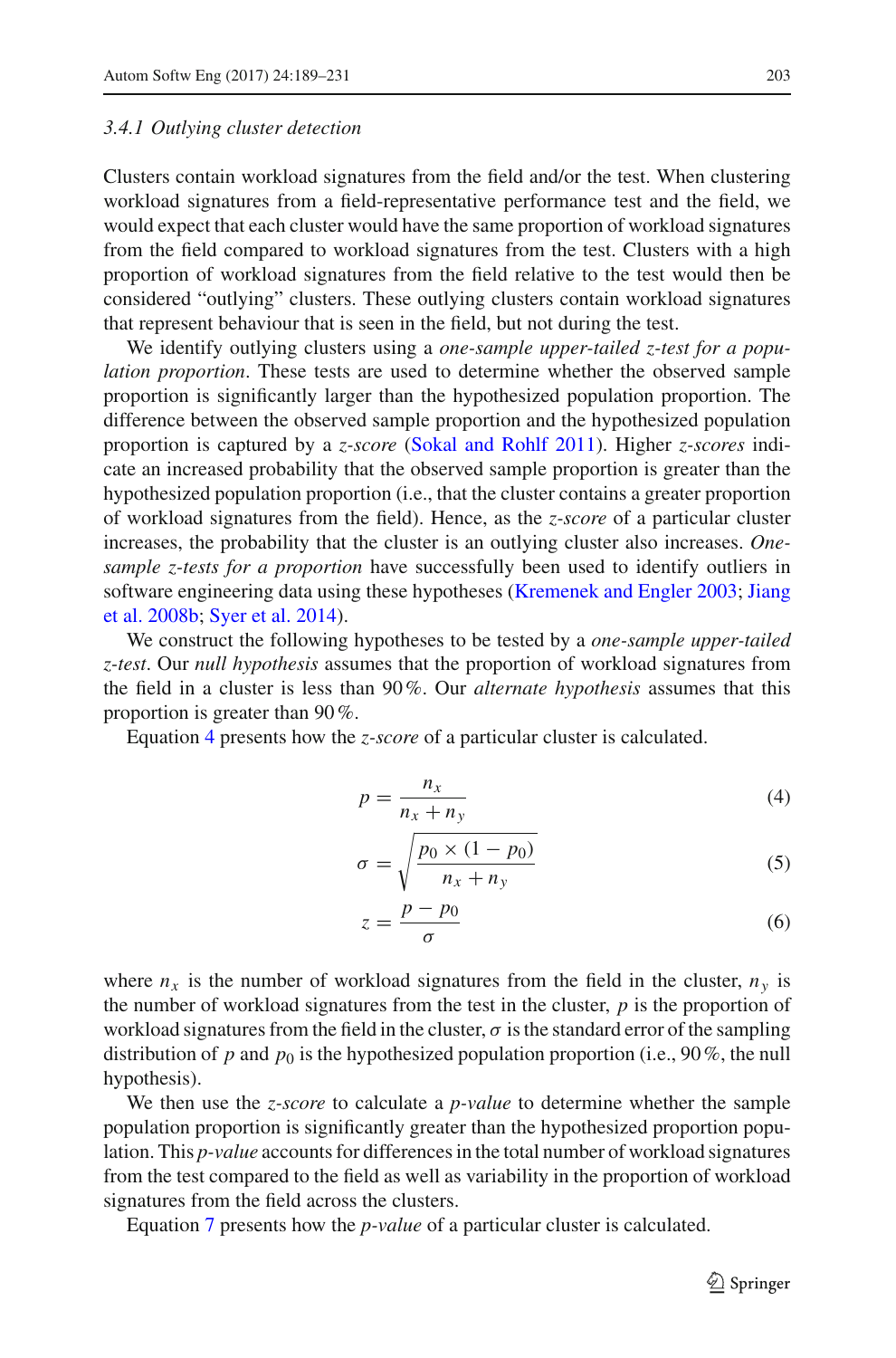<span id="page-15-1"></span>

|          | <b>Table 6</b> Identifying Outlying | Cluster | <b>Size</b> |       | # Signatures from: | z-score  | <i>p</i> -value |
|----------|-------------------------------------|---------|-------------|-------|--------------------|----------|-----------------|
| Clusters |                                     |         |             | Field | Test               |          |                 |
|          |                                     | A       |             |       | $\theta$           | 0.333    | 0.68            |
|          |                                     | B       |             |       | 3                  | $-3.737$ | 1.00            |
|          |                                     | C       | 4           |       |                    | $-4.333$ | 1.00            |

$$
Z(x, \mu, \sigma) = \frac{1}{\sigma \times \sqrt{2 \times \pi}} \times e^{\frac{-(x-\mu)^2}{2 \times \sigma^2}}
$$
(7)

<span id="page-15-0"></span>
$$
p = P(Z > z) \tag{8}
$$

where  $\mu$  is the average proportion of workload signatures in a cluster,  $\sigma$  is the standard deviation of the proportion of workload signatures in a cluster,  $Z(x, \mu, \sigma)$  is the normal distribution given  $\mu$  and  $\sigma$  and  $p$  is the *p-value* of the test.

Table [6](#page-15-1) presents the size (i.e., the number of workload signatures in the cluster), breakdown (i.e., the number of workload signatures from the performance test and the field), *z-score* and *p-value* for each cluster in our working example (i.e., each of the clusters that were identified when the Calinski–Harabasz stopping rule was used to cut the dendrogram in Fig. [2\)](#page-12-1).

From Table [6,](#page-15-1) we find that clusters with a greater proportion of workload signatures from the field have a larger*z-score*. For example, the proportion of workload signatures from the field in Cluster A is 100% and the *z-score* is 0.333, whereas the proportion of workload signatures from the field in Cluster B is 40% (i.e., 2/5) and the *z-score* is -3.737.

From Table [6,](#page-15-1) we also find that the proportion of workload signatures from the field in any one cluster is not significantly more than 90% (i.e., no *p-values* are less than 0.05). Therefore, no clusters are identified as outliers. However, outliers are extremely difficult to detect in such small data sets. Therefore, for the purposes of this working example, we will assume that Cluster A has been identified as an outlier because its *z-score* (0.333) is much larger than the *z-scores* of Cluster B (−3.737) or Cluster C  $(-4.333)$ .

#### <span id="page-15-2"></span>*3.4.2 Signature difference detection*

We identify the differences between workload signatures in outlying clusters and the average ("normal") workload signature using statistical measures (i.e., *unpaired two-sample two-tailed Welch's unequal variances t-tests* [\(Student 1908](#page-41-13); [Welch 1997\)](#page-42-6) and *Cohen's d* effect size [\(Cohen 1988\)](#page-40-11)). This analysis quantifies the importance of each execution event in differentiating a cluster. Knowledge of these events may lead performance analysts to update their tests.

First, we determine the execution events that differ significantly between the workload signatures in the outlying clusters and the average workload signature. For example, execution events that occur 10 times more often in the workload signa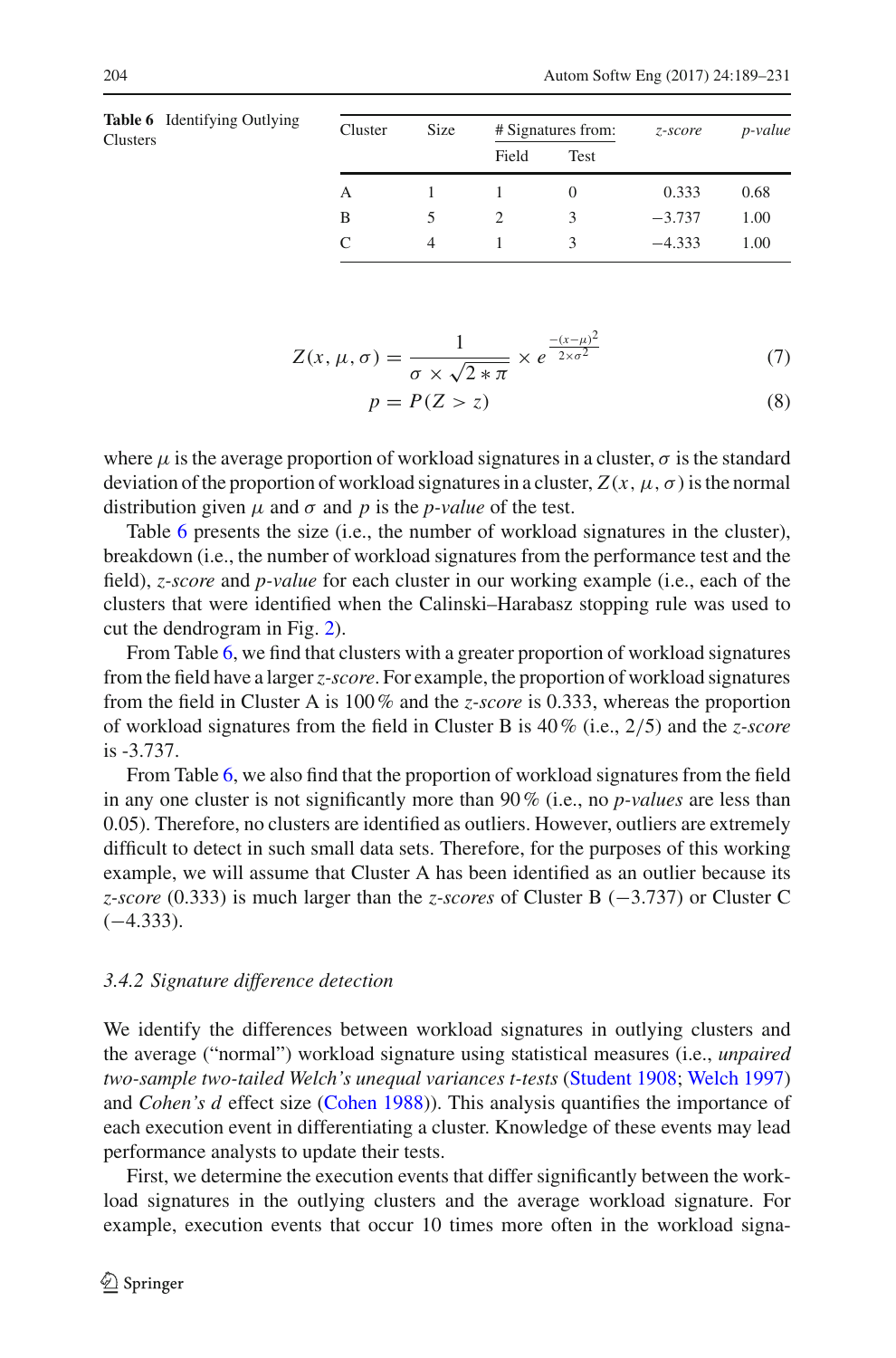tures of an outlying cluster compared to the average workload signature should likely be flagged for further analysis by a system expert.

We perform an *unpaired two-sample two-tailed Welch's unequal variances t-test* to determine which execution events differ significantly between the workload signatures in an outlying cluster and the average workload signature. These tests are used to determine whether the difference between two population means is statistically significant [\(Student 1908;](#page-41-13) [Welch 1997\)](#page-42-6). The difference between the two population means is captured by a *t-statistic*. Larger absolute *t-statistics* (i.e., the absolute value of the *t-statistic*) indicate an increased probability that the two population means differ (i.e., that the number of times an execution event occurs in the workload signatures of an outlying cluster compared to the average workload signature differs). Hence, as the absolute value of the *t-statistic* of a particular execution event and outlying cluster increases, the probability that the number of times an execution event occurs in the workload signatures of an outlying cluster compared to the average workload signature also increases. *T-tests* are one of the most frequently performed statistical tests [\(Elliott 2006\)](#page-40-12).

We construct the following hypotheses to be tested by an *unpaired two-sample twotailed Welch's unequal variances t-test*. Our *null hypothesis* assumes that an execution event occurs the same number of times in the workload signatures of an outlying cluster compared to the average workload signature. Conversely, our *alternate hypothesis* assumes that the execution event does not occur the same number of times in an outlying cluster compared to the average workload signature.

Equation [9](#page-16-0) presents how the *t-statistic* for a particular execution event and a particular outlying cluster is calculated.

<span id="page-16-0"></span>
$$
\sigma = \sqrt{\frac{(n_x - 1) \times \sigma_x^2 + (n_y - 1) \times \sigma_y^2}{n_x + n_y + 2}}
$$
(9)

$$
t = \frac{\mu_x - \mu_y}{\sqrt{\frac{\sigma_x^2}{n_x} + \frac{\sigma_x^2}{n_y}}}
$$
(10)

where  $n_x$  is the number of workload signatures in the outlying cluster,  $n_y$  is the total number of workload signatures that are not in the outlying cluster,  $\mu_x$  is the average number of times the execution event occurs in the workload signatures in the outlying cluster,  $\mu$ <sup>*y*</sup> is the average number of times the execution event occurs in all the workload signatures that are not in the outlying cluster,  $\sigma_x$  is the variance of the number of times the execution event occurs in the workload signatures in the outlying cluster,  $\sigma_v$  is the variance of the number of times the execution event occurs in all of the workload signatures that are not in the outlying cluster,  $\sigma$  is the pooled standard deviation of the number of times the execution event occurs in the workload signatures in the outlying cluster and the number of times the execution event occurs in all the workload signatures and *t* is the *t-statistic*.

We then use the *t-statistic* to calculate a *p-value* to test whether the difference between the number of times an execution event occurs in the workload signatures of an outlying cluster compared to the average workload signature is statistically significant.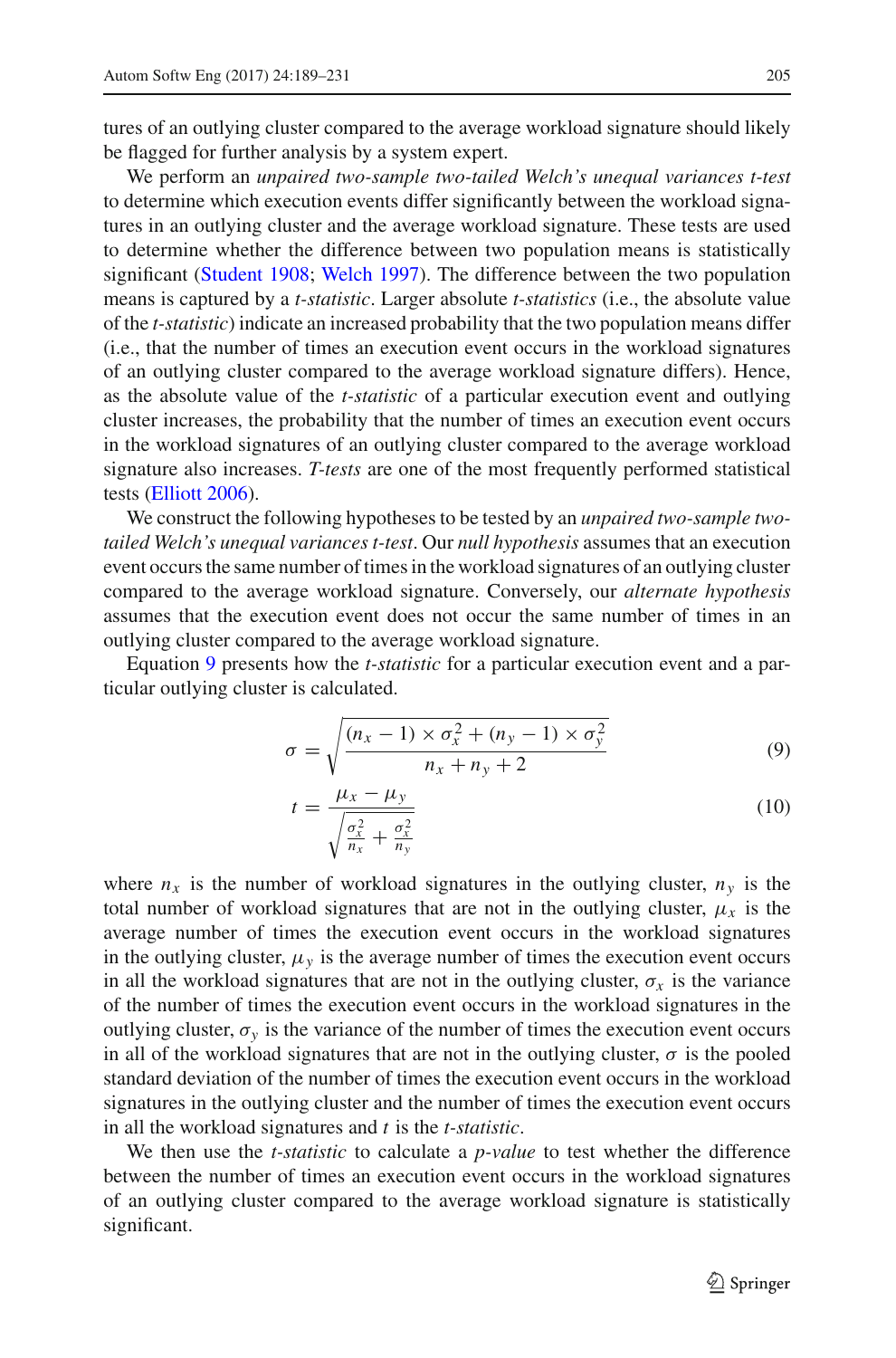<span id="page-17-1"></span>

| <b>Table 7</b> Identifying influential<br>execution events | Execution event ID | t-statistic | <i>p</i> -value | Cohen's d |
|------------------------------------------------------------|--------------------|-------------|-----------------|-----------|
|                                                            |                    | 0.90        | 0.39            | 0.95      |
|                                                            | 2                  | 0.90        | 0.39            | 0.95      |
|                                                            | 3                  | $-2.71$     | 0.02            | 2.85      |
|                                                            | 4                  | 0.90        | 0.39            | 0.95      |
|                                                            |                    |             |                 |           |

Equation [11](#page-17-0) presents how the *p-value* for a particular execution event and a particular outlying cluster is calculated.

<span id="page-17-0"></span>
$$
v = \frac{\frac{\sigma_x^2}{n_x} + \frac{\sigma_x^2}{n_y}}{\frac{\left(\frac{\sigma_x^2}{n_x}\right)^2}{n_x - 1} + \frac{\left(\frac{\sigma_y^2}{n_y}\right)^2}{n_y - 1}}
$$
(11)

$$
T = \frac{\Gamma\left(\frac{v+1}{2}\right)}{\sqrt{v \times \pi} \times \Gamma\left(\frac{v}{2}\right)} \times \left(1 + \frac{x^2}{v}\right)^{-\frac{v+1}{2}}\tag{12}
$$

$$
p = 2 \times P(T < t) \tag{13}
$$

where v is the degree of freedom, Γ is the gamma function, *T* is the *t-distribution* and *p* is the *p-value* of the test.

Table [7](#page-17-1) shows the *t-statistic* and the associated *p-value* for each execution event in the outlying cluster (i.e., Cluster A).

From Table [7,](#page-17-1) we find that Execution Event ID 3 (i.e., initiate a file transfer) differs significantly between Cluster A and the average workload signatures (i.e.,  $p < 0.01$ ). From the workload signatures in Table [3,](#page-9-0) we see that Execution Event ID 3 occurs twice in Dan's workload signature (i.e., the only workload signature in Cluster A), but never in the other workload signatures.

Second, we determine the most important execution events that differ between the workload signatures in the outlying clusters and the average workload signature. For example, if execution events "A" and "B" occur 2 and 10 times more often in the workload signatures of an outlying cluster compared to the average workload signature, then execution event "B" should be flagged for further analysis by a system expert rather than execution event "A."

We calculate the *Cohen's d* effect size to determine the most important execution events that differ between the workload signatures in the outlying clusters and the average workload signature. *Cohen's d* effect size measures the difference between two population means [\(Cohen 1988\)](#page-40-11). Larger *Cohen's d* effect sizes indicate a greater difference between the two population means, regardless of statistical significance. Hence, as the *Cohen's d* effect size of a particular execution event and outlying cluster increases, the difference between the number of times an execution event occurs in the workload signatures of an outlying cluster compared to the average workload signature also increases.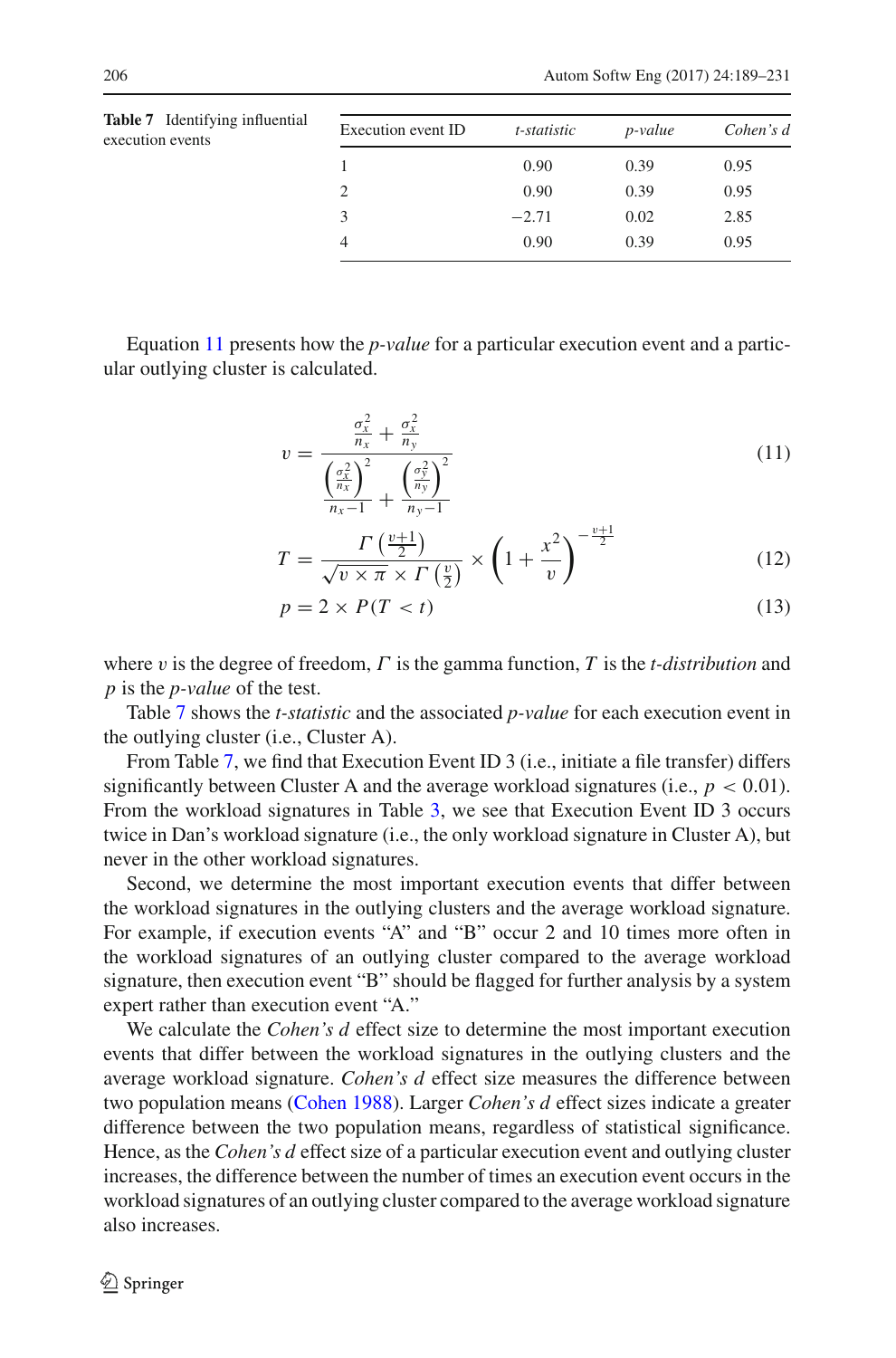Equation [14](#page-18-0) presents how *Cohen's d* is calculated for a particular execution event and a particular outlying cluster.

<span id="page-18-0"></span>
$$
\sigma = \sqrt{\frac{(n_x - 1) \times \sigma_x^2 + (n_y - 1) \times \sigma_y^2}{n_x + n_y + 2}}
$$
(14)

$$
d = \frac{\mu_x - \mu_y}{\sigma} \tag{15}
$$

where  $n_x$  is the number of workload signatures in the outlying cluster,  $n_y$  is the total number of workload signatures that are not in the outlying cluster,  $\mu_x$  is the average number of times the event occurs in the workload signatures in the outlying cluster, μ*y* is the average number of times the event occurs in all the workload signatures that are not in the outlying cluster,  $\sigma_x$  is the variance in the number of times the event occurs in the workload signatures in the outlying cluster,  $\sigma_y$  is the variance in the number of times the event occurs in all of the workload signatures that are not in the outlying cluster,  $\sigma$  is the pooled standard deviation of the number of times the event occurs in the workload signatures in the outlying cluster and the number of times the event occurs in all the workload signatures and *d* is *Cohen's d*.

*Cohen's d* effect size is traditionally interpreted as follows:

$$
\begin{cases}\n\text{trivial} & \text{for } d < 0.2 \\
\text{small} & \text{for } 0.2 < d \le 0.5 \\
\text{medium} & \text{for } 0.5 < d \le 0.8 \\
\text{large} & \text{for } d > 0.8\n\end{cases}\n\tag{16}
$$

However, such an interpretation was originally proposed for the social sciences. [Kampenes et al.](#page-40-13) [\(2007\)](#page-40-13) performed a systematic review of 103 software engineering papers empirically established the following interpretation of *Cohen's d* effect size in software engineering.

$$
\begin{cases}\n\text{trivial} & \text{for } d < 0.17 \\
\text{small} & \text{for } 0.17 < d \le 0.6 \\
\text{medium} & \text{for } 0.6 < d \le 1.4 \\
\text{large} & \text{for } d > 1.4\n\end{cases}\n\tag{17}
$$

From Table [7,](#page-17-1) we find that Execution Event ID 3 (i.e., initiate a file transfer) has a large (i.e.,  $d > 1.4$ ) effect size indicating that the difference in Execution Event ID 3 between the workload signatures in Cluster A and the average workload signature is large.

Finally, we identify the influential events as any execution event with a *t-test pvalue* less than 0.01 and a *Cohen's d* greater than 1.4. Table [7](#page-17-1) shows the *Cohen's d* for each execution event in the outlying cluster (i.e., Cluster A).

From Table [7,](#page-17-1) we find that the difference in Execution Event ID 3 between the workload signatures in Cluster A and the average workload signature is statistically significant (i.e.,  $p < 0.01$ ) and large (i.e.,  $d > 1.4$ ). Therefore, our approach identifies one workload signature (i.e., the workload signature representing the user Dan) as a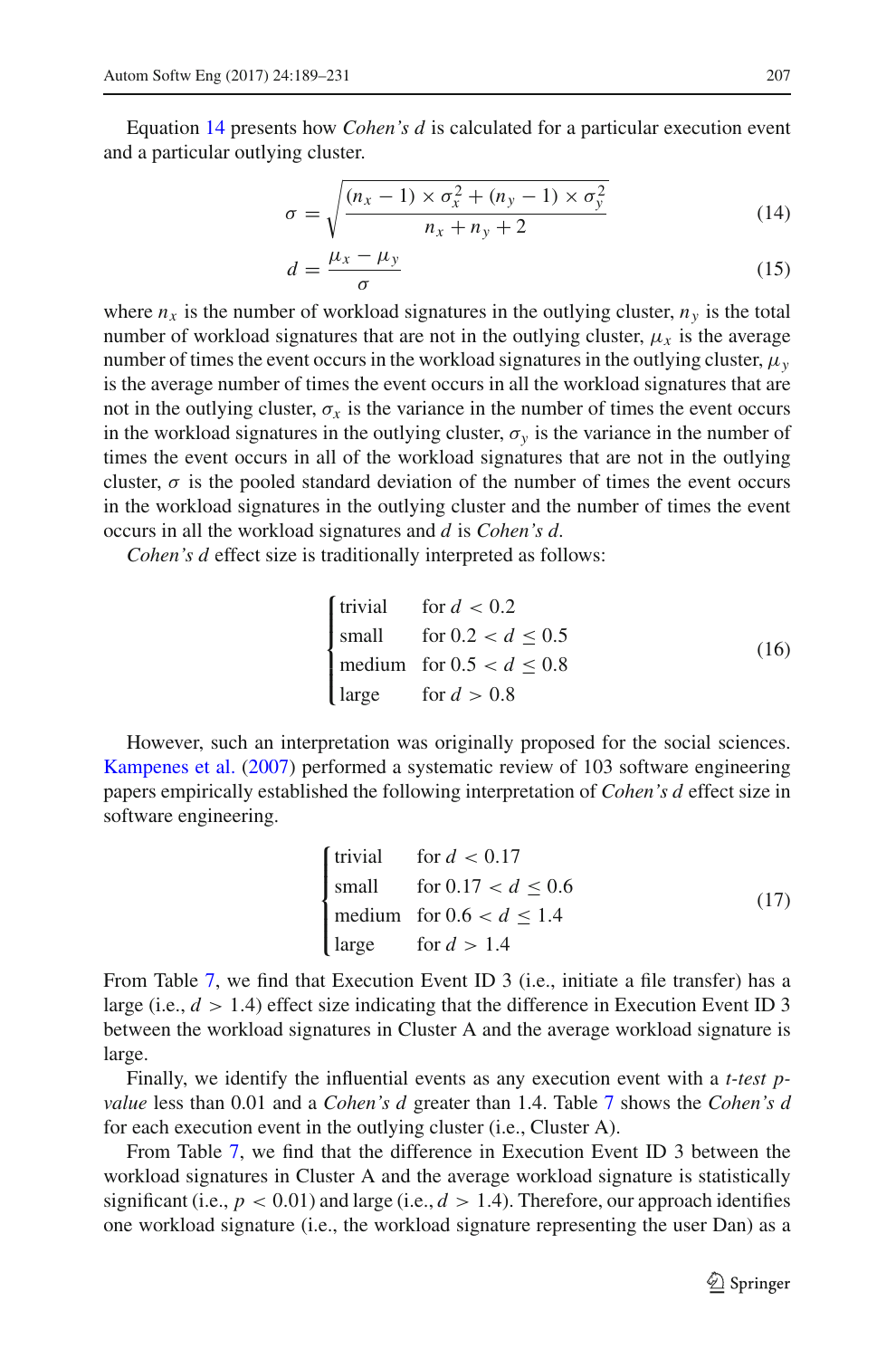key difference between the test and the field of our working example. In particular, we identify one execution event (i.e., initiate a file transfer) that is not well represented in the test (in fact it does not occur at all). Performance analysts should then adjust the workload intensity of the file transfer functionality in the test.

In our simple working example, performance analysts could have examined how many times each execution event had occurred and identified events that occur much more frequently in the field compared to the test. However, in practice, data sets are considerably larger. For example, our enterprise case studies contain over hundreds of different types of execution events and millions of log lines. Further, some execution events have a different impact on the system's behaviour based on the manner in which the event is executed. For example, our second enterprise case study identifies an execution event that only causes errors when over-stressed by an individual user (i.e., one user executing the event 1,000 times has a different impact on the system's behaviour than 100 users each executing the event 10 times). Therefore, in practice performance analysts cannot simply examine occurrence frequencies.

## <span id="page-19-0"></span>**4 Case studies**

This section outlines the setup and results of our case studies. First, we present two case studies using a Hadoop application. We then discuss the results of three case studies using an enterprise system. Table [8](#page-20-0) outlines the systems and data sets used in our case studies.

Our case studies aim to determine whether our approach can detect workload signature differences due to feature, intensity and issue differences between a performance test and the field. Our case studies include systems whose users are either human (Enterprise System) or software (Hadoop) agents.

We compare our results with our previous approach to comparing workload signatures. We empirically evaluate the improvement in our ability to flag execution events that best describe the differences between a performance test and the field [\(Syer et al.](#page-41-5) [2014\)](#page-41-5).

We also compare our results with the current state-of-the-practice. Currently, performance analysts validate performance tests by comparing the number of times each execution event has occurred during the test compared to the field and investigating any differences. Therefore, we rank the events based on the difference in occurrence between the test and the field. We then investigate the events with the largest differences. In practice, performance analysts do not know how many of these events should be investigated. Therefore, we examine the same number of events as our approach identifies such that the effort required by performance analysts to manually analyze the events flagged by either  $(1)$  our approach or  $(2)$  the state of the practice is approximately equal. For example, if our approach flags 10 execution events, we examine the top 10 events ranked by the state-of-the-practice. We then compare the precision of our approach to the state-of-the-pratice. We define precision as the percentage of execution events that our approach identified as meaningful differences between the system's behaviour in the field and during the test that multiple, independent system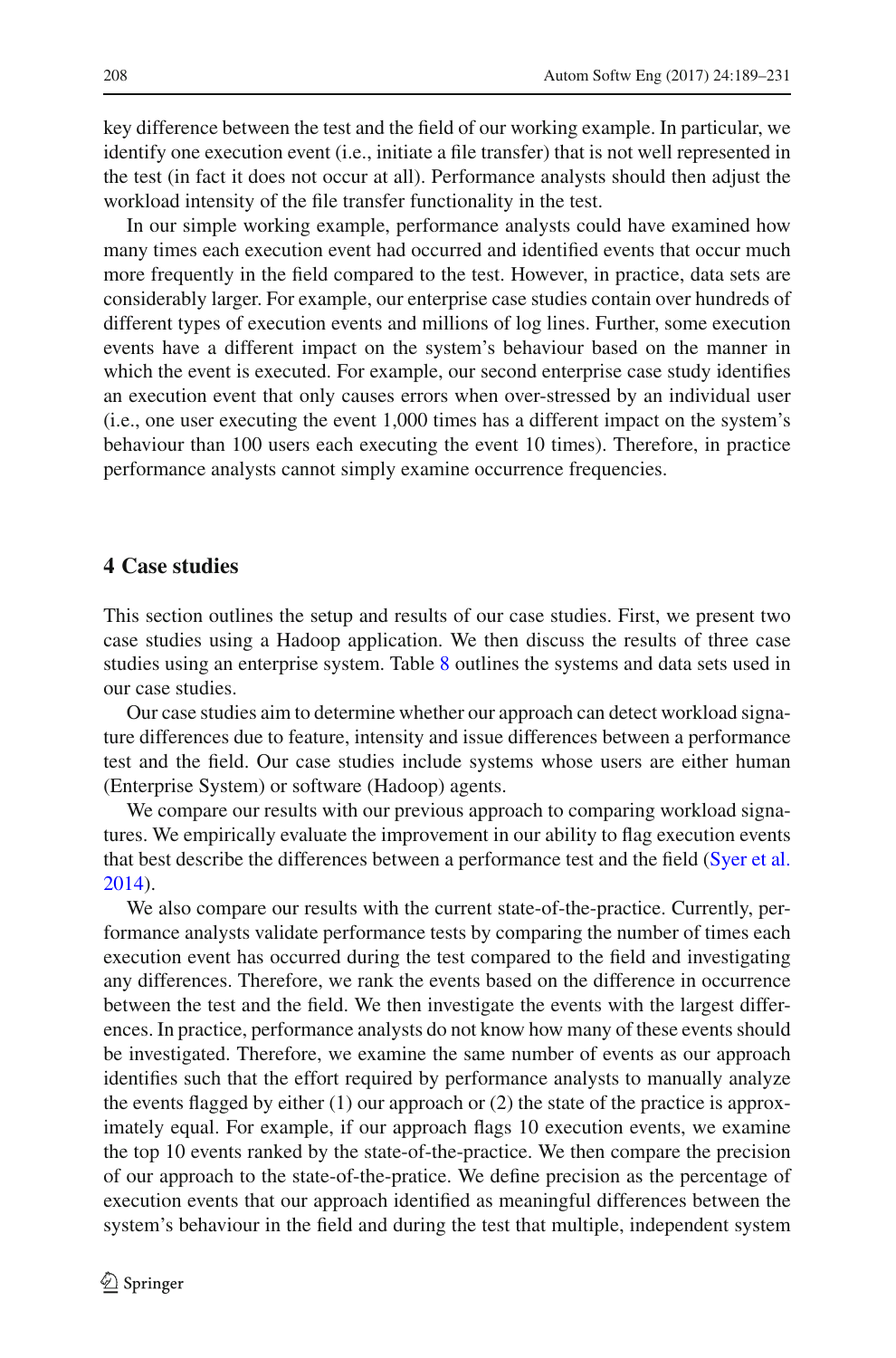<span id="page-20-0"></span>

| Table 8 Case study subject systems |                                                                      |                                                                             |                                                                           |                                                                          |                                                       |                                                                                   |
|------------------------------------|----------------------------------------------------------------------|-----------------------------------------------------------------------------|---------------------------------------------------------------------------|--------------------------------------------------------------------------|-------------------------------------------------------|-----------------------------------------------------------------------------------|
|                                    | Hadoop                                                               |                                                                             |                                                                           | Enterprise system                                                        |                                                       |                                                                                   |
| Application domain:                | Data processing                                                      |                                                                             |                                                                           | Telecom                                                                  |                                                       |                                                                                   |
| License:                           | Open-source                                                          |                                                                             |                                                                           | Enterprise                                                               |                                                       |                                                                                   |
| Performance test data              |                                                                      |                                                                             |                                                                           |                                                                          |                                                       |                                                                                   |
| #Log lines                         | 3,862                                                                | 6,851                                                                       | 169,627                                                                   | 9,295,418                                                                | 6,788,510                                             | 2,341,174                                                                         |
| Notes                              | Hadoop WordCount<br>Performance test<br>driven by the<br>application | Hadoop WordCount<br>Performance test<br>driven by the<br>application        | Songs application<br>Hadoop Exotic<br>Performance test<br>driven by the   | Use-case performance<br>test driven by a load<br>generator               | Performance test<br>replay script<br>driven by a      | performance test<br>representative<br>replay script<br>driven by a<br>Field-      |
| Field data                         |                                                                      |                                                                             |                                                                           |                                                                          |                                                       |                                                                                   |
| # Log lines                        | 6,120                                                                | 45,262                                                                      | 173,235                                                                   | 6,788,510                                                                | 7,383,738                                             | 2,517,558                                                                         |
| Notes                              | machine failure in<br>experienced a<br>The system<br>the field       | experienced a Java<br>exception in the<br>heap space<br>The system<br>field | degradation in the<br>experienced a<br>performance<br>The system<br>field | were no errors in the<br>confirmed that there<br>System experts<br>field | crash in the field<br>experienced a<br>The system     | errors in the field<br>confirmed that<br>there were no<br>System experts          |
| Case study                         |                                                                      |                                                                             |                                                                           |                                                                          |                                                       |                                                                                   |
| Case study name                    | Machine failure in the<br>field                                      | Java heap space error<br>in the field                                       | enabled in the field<br>LZO Compression                                   | performance tests to<br>Comparing use-case<br>the field                  | Comparing replay<br>tests to the field<br>performance | tests to the field<br>Comparing field-<br>representative<br>performance<br>replay |
| differences<br>Type of             | Issue difference                                                     | Issue difference                                                            | Feature difference                                                        | Intensity and feature<br>differences                                     | difference<br>Intensity                               | No difference                                                                     |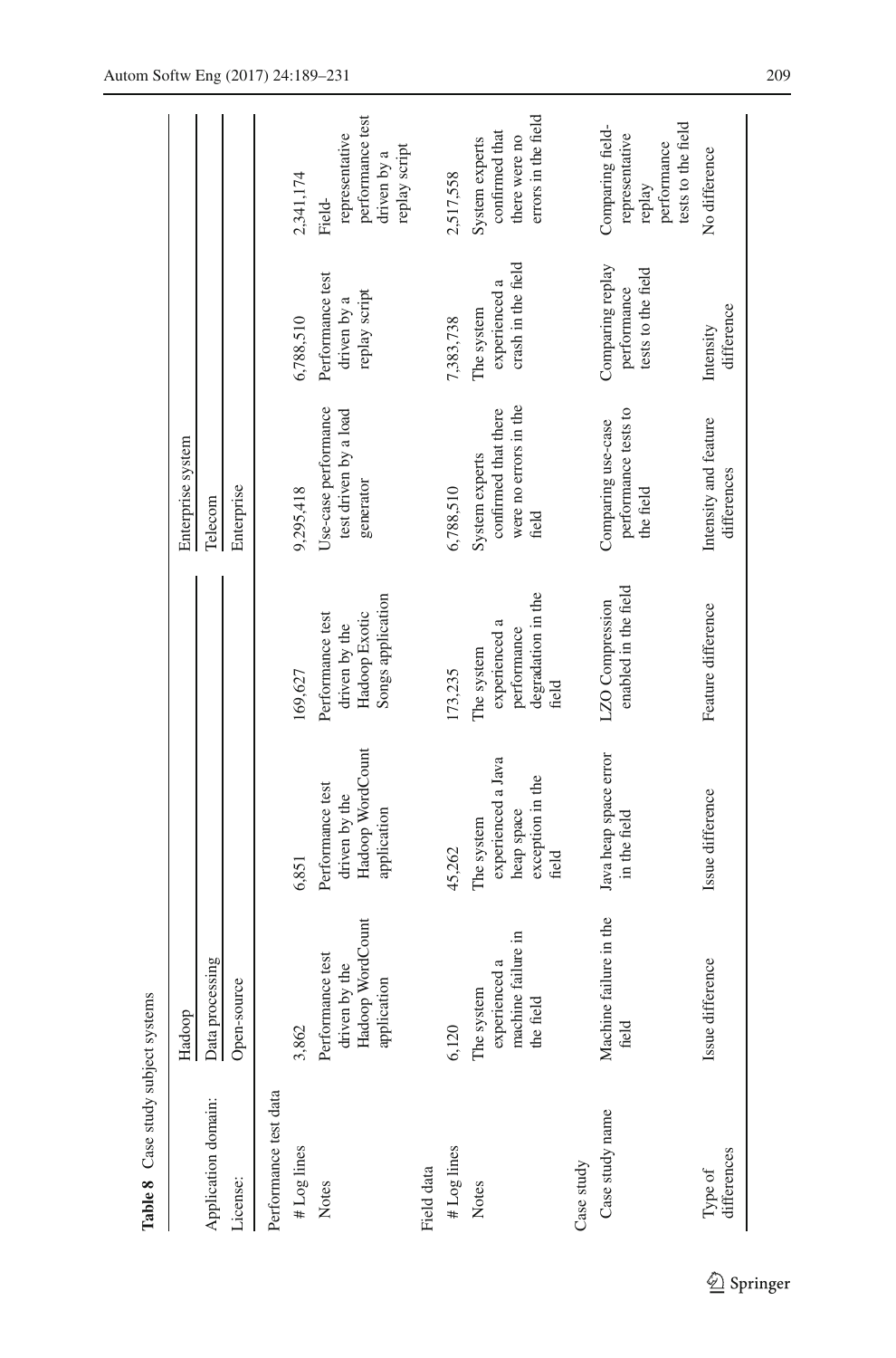| Table 8 continued                                                                                              |                 |                       |                                             |                   |             |                        |
|----------------------------------------------------------------------------------------------------------------|-----------------|-----------------------|---------------------------------------------|-------------------|-------------|------------------------|
| Application domain                                                                                             | Hadoop          |                       |                                             | Enterprise system |             |                        |
|                                                                                                                | Data processing |                       |                                             | Telecom           |             |                        |
| icense                                                                                                         | Open-source     |                       |                                             | Enterprise        |             |                        |
| Results                                                                                                        |                 |                       |                                             |                   |             |                        |
| Influential events                                                                                             | $\overline{12}$ | $\tilde{\mathcal{E}}$ |                                             | 28                | $\tilde{5}$ | $\circ$                |
| Precision (our<br>approach)                                                                                    | 91.7%           | $66.7\%$              | $\begin{array}{c} 2 \\ 100\,\% \end{array}$ | $92.9\,\%$        | $100\,\%$   | $100\,\%^{\rm a}$      |
| Precision (our<br>approach)<br>previous                                                                        | $100\%$         | 25%                   | $0\%$                                       | $26.9\,\%$        | $100\,\%$   | $0\%$                  |
| $of$ -the-practice) $% \left( \left( \delta \right) \delta \left( \delta \right) \right)$<br>Precision (state- | 58.3%           | 66.7%                 | $100\,\%$                                   | $42.9\,\%$        | $0\%$       | $100\,\%^{\mathrm{a}}$ |
| comparison)<br>(statistical<br>Precision                                                                       | $0\%$           | $0\%$                 | $100\,\%$                                   | 14.9%             | $0\%$       | $0\%$                  |
|                                                                                                                |                 |                       | :                                           |                   |             |                        |

 $^{\rm a}$  No execution events were flagged because the field and the test do not differ <sup>a</sup> No execution events were flagged because the field and the test do not differ

 $\underline{\textcircled{\tiny 2}}$  Springer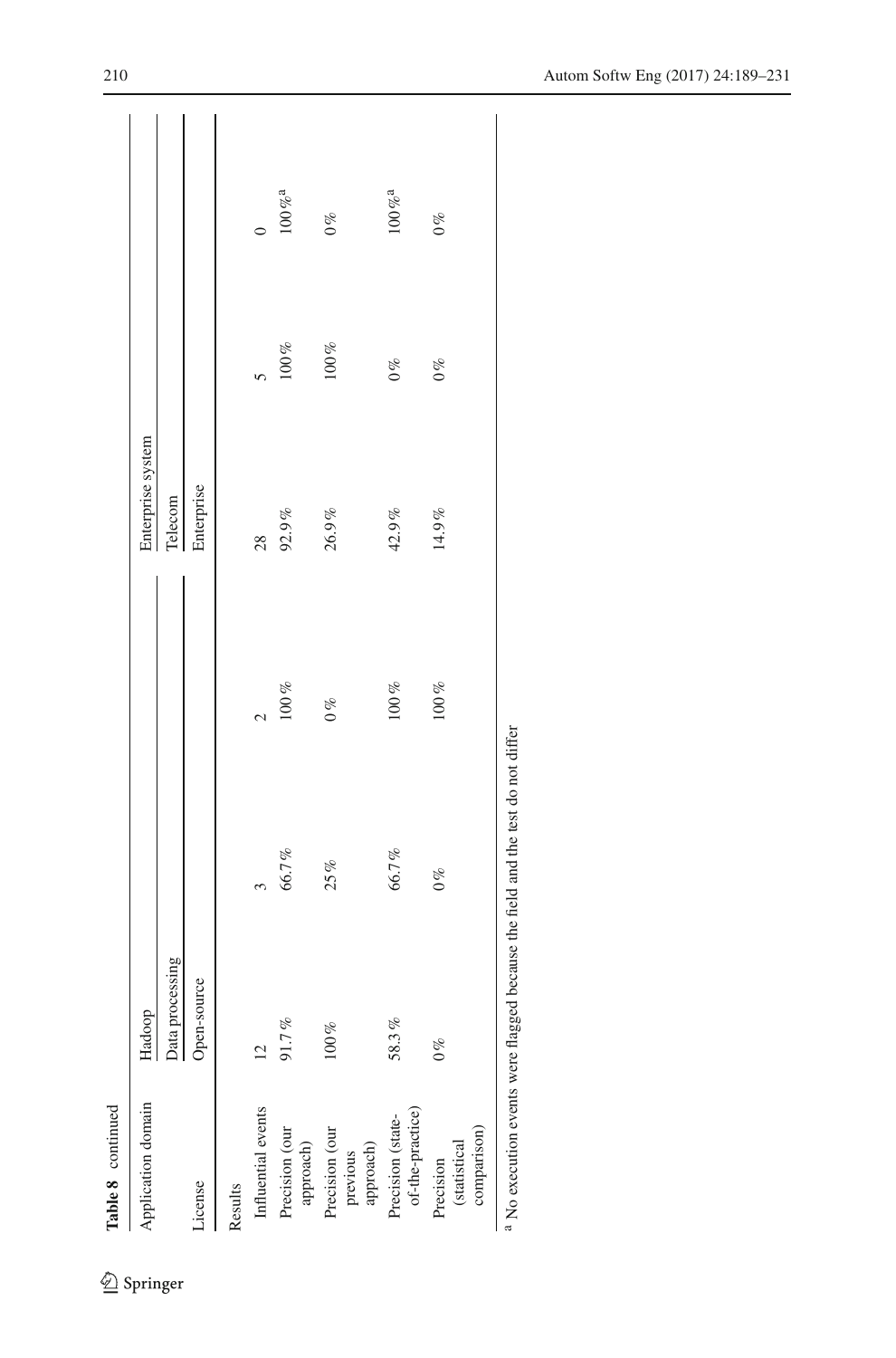We also compare our results to the results of a basic statistical comparison of the execution logs from a test and the field. We use the same statistical measures outlined in Sect. [3.4.2](#page-15-2) (i.e., *t-tests* and *Cohen's d*) to statistically compare the number of times each execution event has occurred during the test compared to the field. This statistical comparison is identical to our approach when one workload signature representing the aggregated user behaviour is generated from the test and another from the field (i.e., our approach without clustering). We flag all events with a statistically significant (i.e.,  $p < 0.01$ ) and large (i.e.,  $d > 1.4$ ) difference between the test and the field. This comparison demonstrates the value added by our approach, specifically in generating workload signatures that represent the behaviour of the system's users, compared to a simple statistical comparison of the execution logs.

#### **4.1 Hadoop case study**

#### *4.1.1 The Hadoop platform*

Our first case study system are two applications that are built on the Hadoop platform. Hadoop is an open-source distributed data processing platform that implements MapReduce [\(Hadoop 2014;](#page-40-14) [Dean and Ghemawat 2008\)](#page-40-15).

MapReduce is a distributed data processing framework that allows large amounts of data to be processed in parallel by the nodes of a distributed cluster of machines [\(Dean and Ghemawat 2008](#page-40-15)). The MapReduce framework consists of two steps: a Map step, where the input data is divided amongst the nodes of the cluster, and a Reduce step, where the results from each of the nodes is collected and combined.

Operationally, a Hadoop application may contain one or more MapReduce steps (each step is a "Job"). Jobs are further broken down into "tasks," where each task is either a Map task or a Reduce task. Finally, each task may be executed more than once to support fault tolerance within Hadoop (each execution is an "attempt").

#### *4.1.2 The WordCount application*

The first Hadoop application used in this case study is the WordCount application [\(MapReduce Tutorial 2014](#page-41-14)). The WordCount application is a standard example of a Hadoop application that is used to demonstrate the Hadoop platform and the MapReduce framework. The WordCount application reads one or more text files (a corpus) and counts the number of times each unique word occurs within the corpus.

*4.1.2.1 Machine failure in the field* We monitored the performance of the Hadoop WordCount application during a performance test. The performance test workload consisted of 3.69 gigabytes of text files (i.e., the WordCount application counts the number of times each unique word occurs in these text files). The cluster contains five machines, each with dual Intel Xeon E5540 (2.53 GHz) quad-core CPUs, 12 GB memory, a Gigabit network adaptor and SATA hard drives. While this cluster is small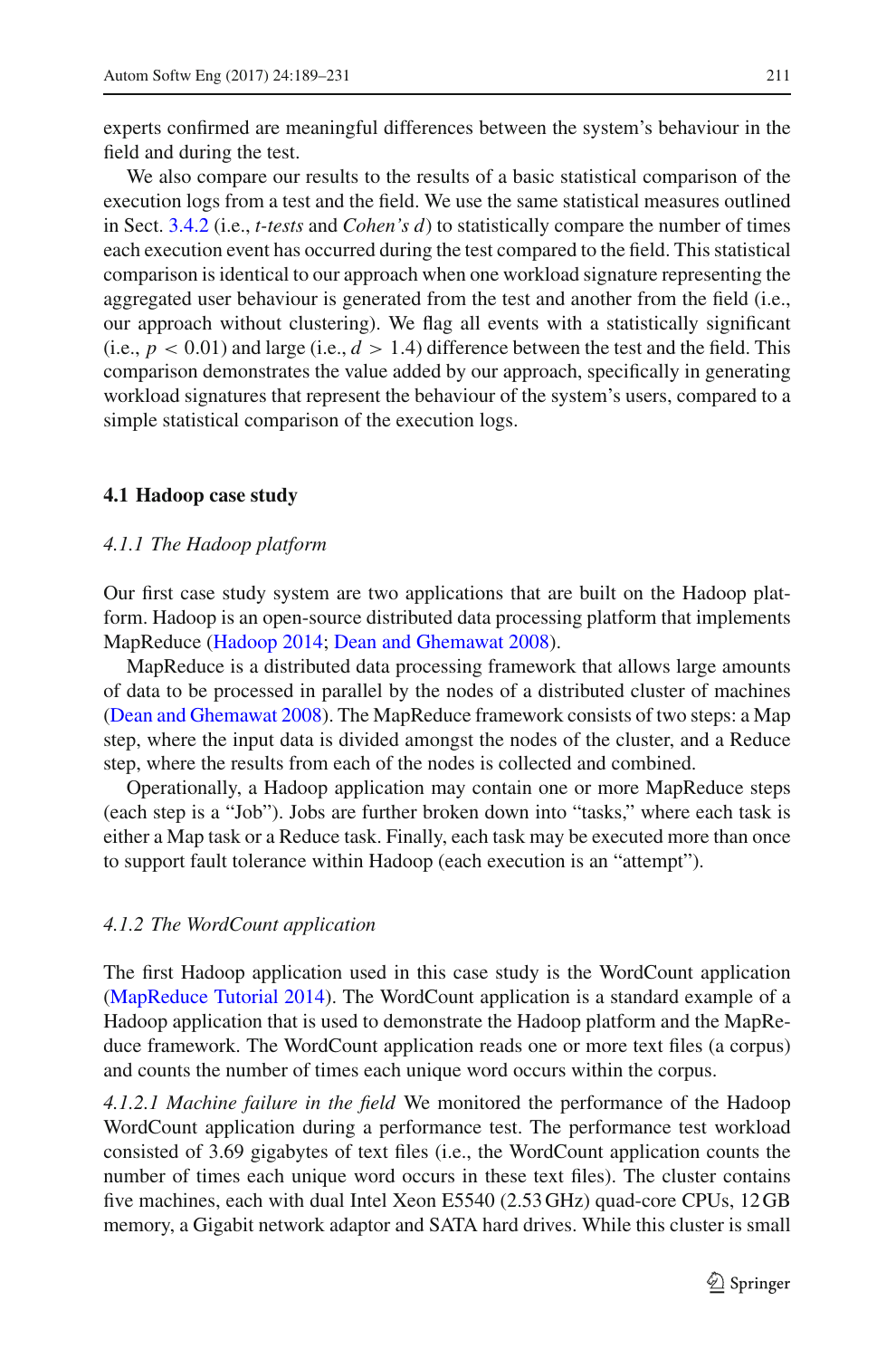by industry standards [\(Chen et al. 2012\)](#page-39-7), recent research has shown that almost all failures can be reproduced on three machines [\(Yuan et al. 2014\)](#page-42-7).

We then monitored the performance of the Hadoop WordCount application in the field and found that the performance was much less than expected based on our performance tests.We found that the throughput (completed attempts/s) was much lower than the throughput achieved during testing and that the average network IO (bytes/s transfered between the nodes of the cluster) was considerably lower than the average historical network IO. Therefore, we compare the execution logs from the field and the test to determine whether our tests accurately represent the current conditions in the field.

We apply our approach to the execution logs collected from the WordCount application in the field and during the test. We generate a workload signature for each attempt because these attempts are the "users" of the Hadoop platform. These workload signatures represent the individual user behaviour discussed in Sect. [3.2.2.](#page-8-0) We also generate workload signatures for each 1, 3 and 5 min time interval. These workload signatures represent the aggregated user behaviour discussed in Sect. [3.2.2.](#page-8-0) Our approach identifies 12 workload signature differences (i.e., execution events that best describe the differences between the field and the test) for analysis by system experts. We only report a selection of these execution events here for brevity.

```
INFO org.apache.hadoop.hdfs.DFSClient: Abandoning block blk_id
INFO org.apache.hadoop.hdfs.DFSClient: Exception in
createBlockOutputStream java.io.IOException: Bad connect ack with
firstBadLink ip_address
WARN org.apache.hadoop.hdfs.DFSClient: Could not get block
locations. Source file - Aborting...
```

```
INFO org.apache.hadoop.mapred.TaskRunner: Runnning cleanup
for the task
```
These execution events indicate that the WordCount application (1) cannot retrieve data from the Hadoop File System (HFS), (2) has a "bad" connection with the node at ip\_address and (3) cannot reconnect to the datanode (datanodes store data in the HFS) at ip\_address. The remaining execution events are warning messages associated with this error. Made aware of this issue, performance analysts could update their performance tests to test how the system responds to machine failures and propose redundancy in the field.

The last execution event is a clean-up event (e.g., removing temporary output directories after the job completes)[\(OutputCommitter 2014\)](#page-41-15). This execution event occurs more frequently in the field compared to the test because a clean-up is always run after an attempt fails [\(MapReduce Tutorial 2014](#page-41-14)). However, system experts do not believe that this is a meaningful difference between the system's behaviour in the field and during the test. Hence, we have correctly identified 11 events out of the 12 flagged events. The precision of our approach is 91.7%.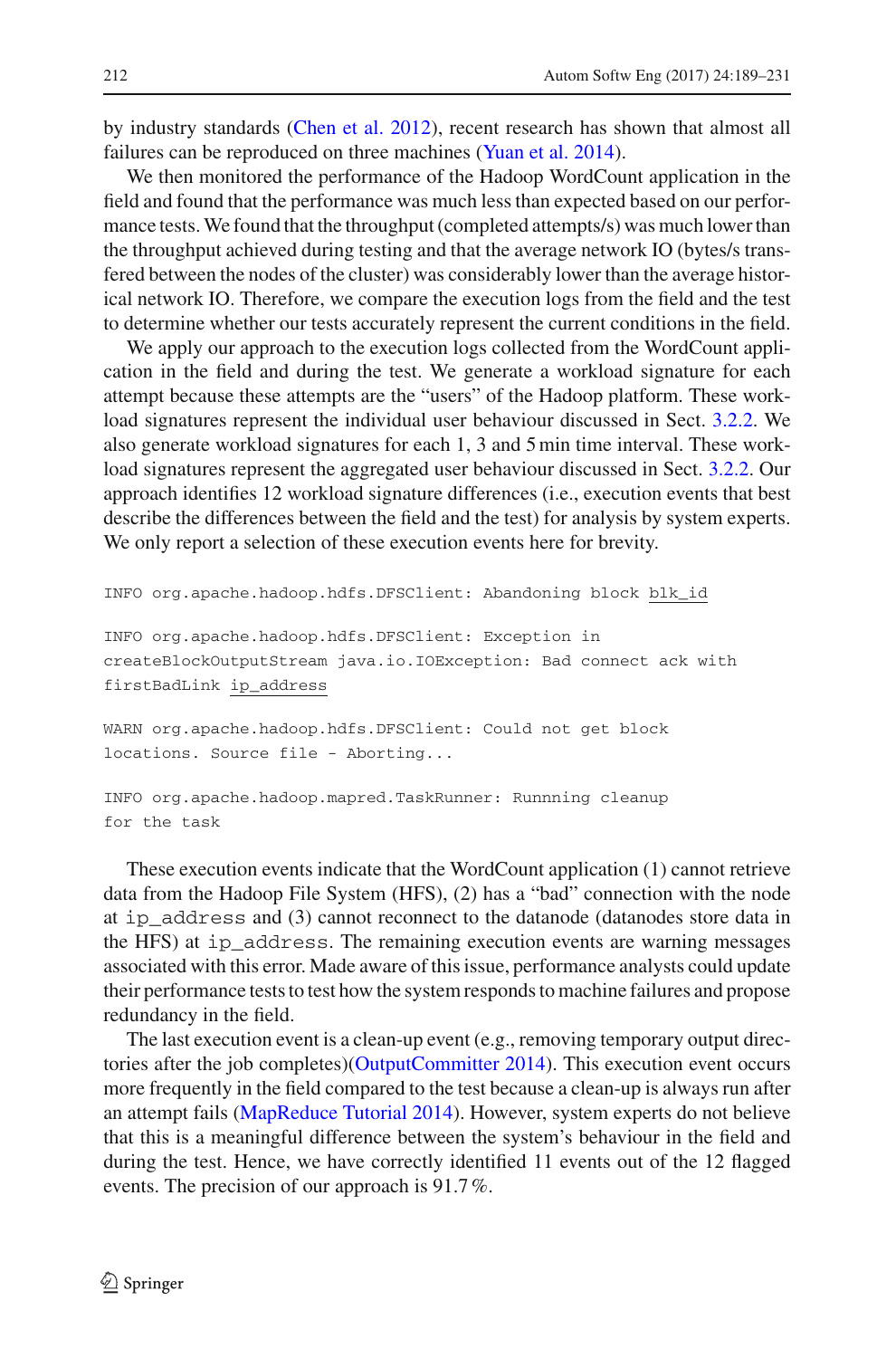To empirically evaluate the improvement over our previous approach, we use our previous approach [\(Syer et al. 2014](#page-41-5)) to identify the execution events that best explain the differences between the system's behaviour during a performance test and in the field. Our previous approach identifies the following 3 workload signature differences:

```
INFO org.apache.hadoop.hdfs.DFSClient: Abandoning block blk_id
INFO org.apache.hadoop.hdfs.DFSClient: Exception in
createBlockOutputStream java.io.IOException: Bad connect ack with
firstBadLink ip_address
INFO org.apache.hadoop.ipc.Client: Retrying connect to server:
ip_address. Already tried NUMBER time(s)
```
All of these workload signature differences describes meaningful differences between the system's behaviour in the field and during the test. In addition, most of these differences are also identified by our new approach. Therefore, the precision of our previous approach is  $100\%$  (i.e.,  $3/3$ ). However, our previous approach only identifies 3 differences whereas our new approach correctly identifies 11 differences. Therefore, the recall of our previous approach is lower than our new approach.

We also use the state-of-the-practice approach (outlined in Sect. [4\)](#page-19-0) to identify the execution events with the largest occurrence frequency difference between the field and the test. We examine the top 12 execution events ranked by largest difference in occurrence in the field compared to the test. We find that 7 of these events describe important differences between the field and the test (all of these events were found by our approach). However, 5 of these events do not describe important differences between the field and the test (e.g., the clean-up or a start up event such as initializing JVM metrics [\(Metrics 2.0 2014\)](#page-41-16)). Therefore, the precision of the state-of-the-practice is  $58.3\%$  (i.e.,  $7/12$ ). We also use a statistical comparison (outlined in Sect. [4\)](#page-19-0) to identify the execution events that differ between the field and the test. However, no execution events were flagged using this method.

*4.1.2.2 Java heap space error in the field* We monitored the performance of the Hadoop WordCount application during a performance test. The performance test workload consisted of 15 gigabytes of text files.

We then monitored the Hadoop WordCount application in the field and found that the throughput (completed attempts/s) was much lower than the throughput achieved during testing. We also found that the ratio of completed to failed attempts was much lower (i.e., more failed attempts relative to completed attempts) in the field compared to our performance test. Therefore, we compare the execution logs from the test and the field to determine whether our tests accurately represent the current conditions in the field.

Our approach identifies the following 3 workload signature differences: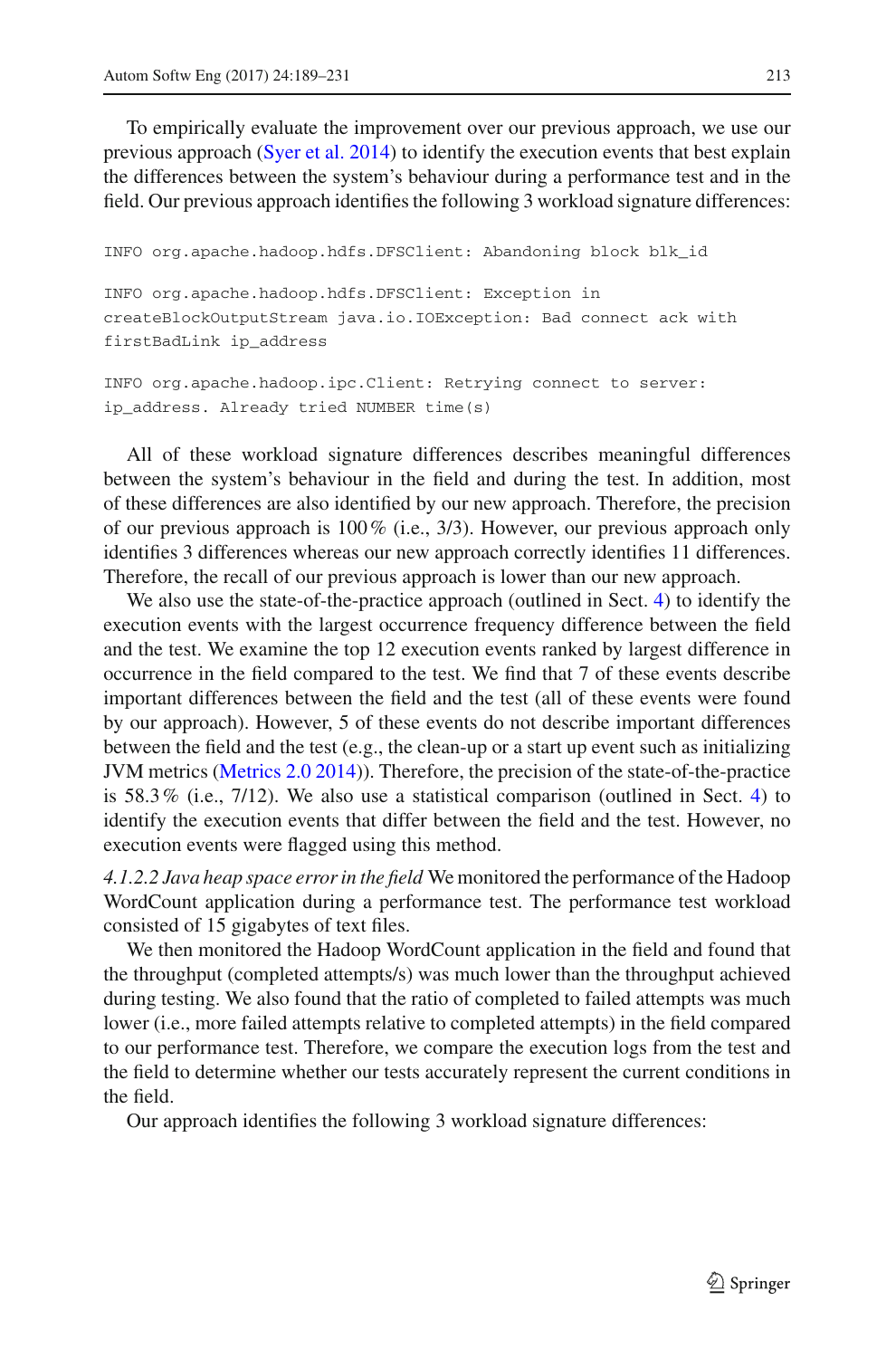```
FATAL org.apache.hadoop.mapred.Child: Error running child :
java.lang.OutOfMemoryError: Java heap space
  at org.apache.hadoop.io.Text.setCapacity(Text.java:240)
  at org.apache.hadoop.io.Text.append(Text.java:216)
  at org.apache.hadoop.util.LineReader.readLine
  (LineReader.java:159)
  at org.apache.hadoop.mapred.LineRecordReader.next
  (LineRecordReader.java:133)
  at org.apache.hadoop.mapred.LineRecordReader.next
  (LineRecordReader.java:38)
  at org.apache.hadoop.mapred.MapTask$TrackedRecordReader.moveToNext
  (MapTask.java:236)
  at org.apache.hadoop.mapred.MapTask$TrackedRecordReader.next
  (MapTask.java:216)
  at org.apache.hadoop.mapred.MapRunner.run(MapRunner.java:48)
  at org.apache.hadoop.mapred.MapTask.runOldMapper(MapTask.java:436)
  at org.apache.hadoop.mapred.MapTask.run(MapTask.java:372)
  at org.apache.hadoop.mapred.Child$4.run(Child.java:255)
  at java.security.AccessController.doPrivileged(Native Method)
  at javax.security.auth.Subject.doAs(Subject.java:415)
  at org.apache.hadoop.security.UserGroupInformation.doAs
  (UserGroupInformation.java:1121)
  at org.apache.hadoop.mapred.Child.main(Child.java:249)
INFO org.apache.hadoop.mapred.Task: Aborting job with runstate : FAILED
```

```
INFO org.apache.hadoop.mapred.Task: Cleaning up job
```
These execution events indicate that the WordCount application (1) suffers a java.lang.OutOfMemoryError and (2) the java.lang.OutOfMemory Error causes attempts to fail. When performance analysts consult with the official Hadoop documentation, they find that input files are split using line-feeds or carriagereturns [\(TextInputFormat 2014\)](#page-42-8). Further, when performance analysts examine the input files that the Hadoop WordCount application fails to process, they find that these files lack line-feeds or carriage-returns due to a conversion error between DOS and UNIX. Made aware of this issue, performance analysts could configure a maximum line size using RecordReader [\(RecordReader 2014](#page-41-17)) to prevent this error in the field.

As before, the last execution event is a clean-up event that system experts do not believe is a meaningful difference between the system's behaviour in the field and during the test. Hence, we have correctly identified 2 events out of the 3 flagged events. Therefore, the precision of our approach is 66.7%.

We empirically evaluate the improvement over our previous approach by using our previous approach to identify workload signature differences. Our previous approach identifies the following 4 workload signature differences: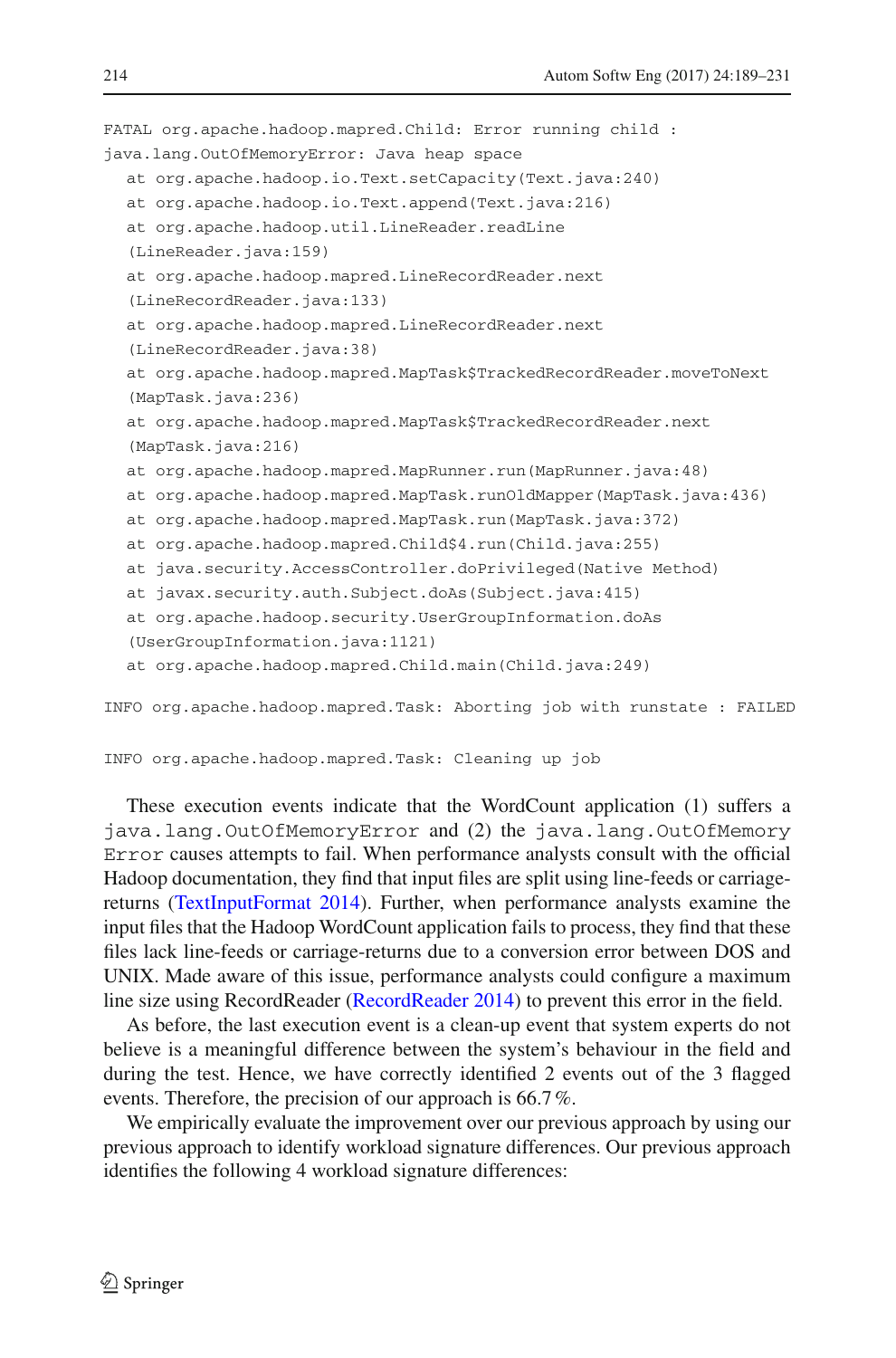```
FATAL org.apache.hadoop.mapred.Child: Error running child :
java.lang.OutOfMemoryError: Java heap space
  at org.apache.hadoop.io.Text.setCapacity(Text.java:240)
  at org.apache.hadoop.io.Text.append(Text.java:216)
  at org.apache.hadoop.util.LineReader.readLine
  (LineReader.java:159)
  at org.apache.hadoop.mapred.LineRecordReader.next
  (LineRecordReader.java:133)
  at org.apache.hadoop.mapred.LineRecordReader.next
  (LineRecordReader.java:38)
  at org.apache.hadoop.mapred.MapTask$TrackedRecordReader.moveToNext
  (MapTask.java:236)
  at org.apache.hadoop.mapred.MapTask$TrackedRecordReader.next
  (MapTask.java:216)
  at org.apache.hadoop.mapred.MapRunner.run(MapRunner.java:48)
  at org.apache.hadoop.mapred.MapTask.runOldMapper(MapTask.java:436)
  at org.apache.hadoop.mapred.MapTask.run(MapTask.java:372)
  at org.apache.hadoop.mapred.Child$4.run(Child.java:255)
  at java.security.AccessController.doPrivileged(Native Method)
  at javax.security.auth.Subject.doAs(Subject.java:415)
  at org.apache.hadoop.security.UserGroupInformation.doAs
  (UserGroupInformation.java:1121)
  at org.apache.hadoop.mapred.Child.main(Child.java:249)
INFO org.apache.hadoop.mapred.Task: Task attempt_id done
INFO org.apache.hadoop.mapred.MapTask: Starting flush of map output
INFO org.apache.hadoop.mapred.Task: Task:attempt_id is done. And is
in the process of commiting
```
Only the first workload signature difference describes a meaningful difference between the system's behaviour in the field and during the test. Therefore, the precision of our previous approach is  $25\%$  (i.e., 1/4).

We also use the state-of-the-practice approach to identify execution events with the largest occurrence frequency difference between the field and the test. We find that the state-of-the-practice flags the same events as our approach. Therefore, the precision of the state-of-the-practice  $66.7\%$  (i.e., 2/3). We also use a statistical comparison to identify the execution events that differ between the field and the test. A statistical comparison of the execution events flags 19 events. These events describe the lack of successful processing of all input files in the field compared to the test. For example, the INFO org.apache.hadoop.mapred.Task: attempt id is done. And is in the process of commitingevent occurs much more frequently in the test compared to the field. Therefore, the precision of the statistical comparison is 0% because these events do not describe the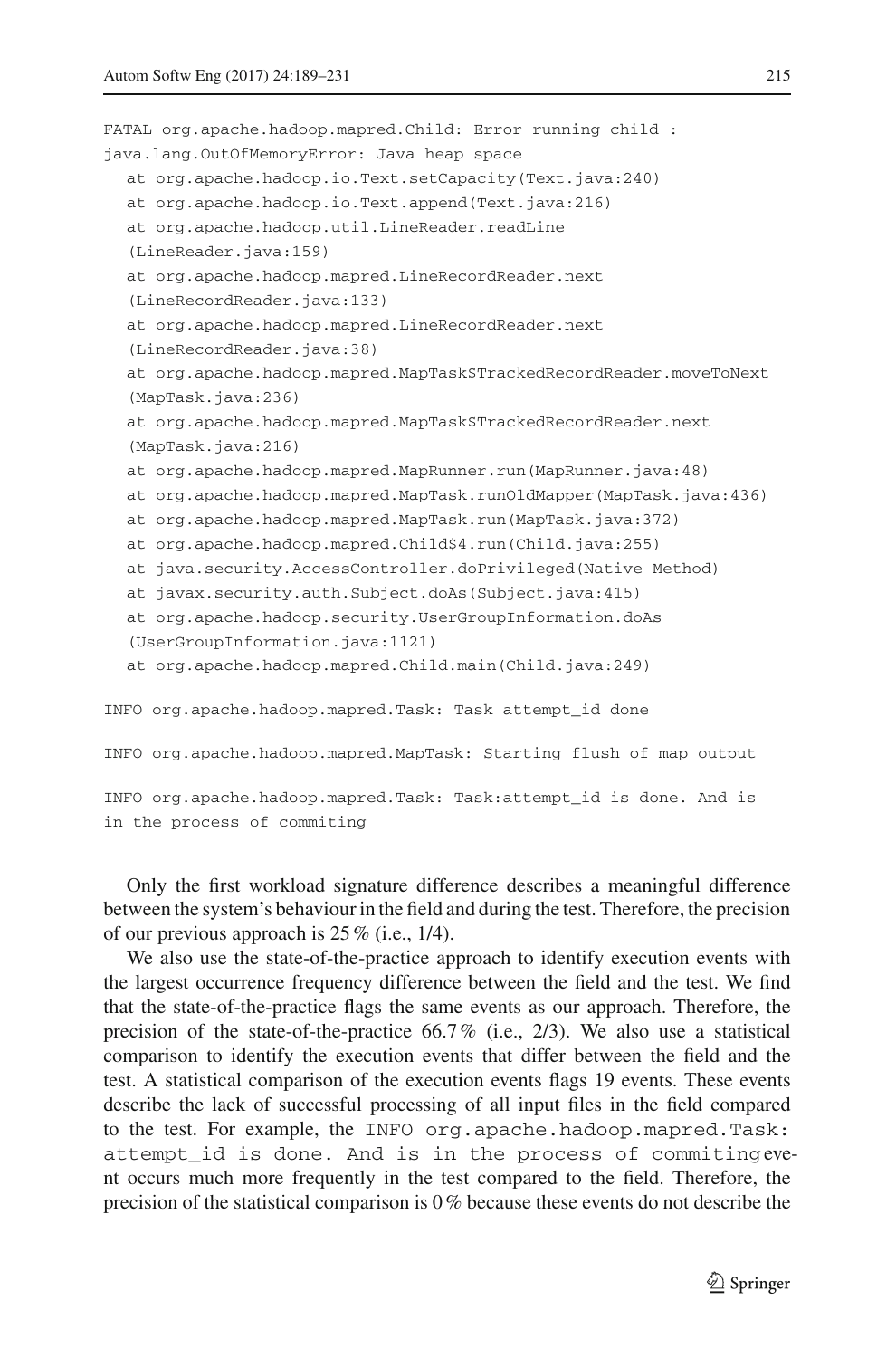most important differences between the field and the test (i.e., the events related to the OutOfMemoryError event).

## *4.1.3 The exotic songs application*

The second Hadoop application used in this case study is the Exotic Songs application [\(Adam 2012](#page-39-8)). The Exotic Songs application was developed to leverage the Million Songs data set [\(Million Song Dataset 2012\)](#page-41-18). The Million Songs data set contains metadata for one million different songs (the data set is 236 GB). The data set was developed (1) to encourage research on scalable algorithms and (2) to provide a benchmark data set for evaluating algorithms [\(Million Song Dataset 2011\)](#page-41-19). The Exotic Songs application analyzes the Million Song data set to find "exotic" (i.e., popular songs produced by artists that live far away from other artists) songs.

*4.1.3.1 Compression enabled in the field* We monitored the performance of the Hadoop Exotic Songs application during a performance test. The performance test workload consisted of the full Millions Songs data set. We followed the following Microsoft TechNet blog to deploy the underlying Hadoop cluster [\(Klose 2014](#page-40-16)). The cluster contains (1) one DNS server, (2) one master node and (3) ten worker nodes.

We are grateful to Microsoft for (1) providing us access to such a large-scale deployment and (2) working closely with us to setup and troubleshoot our deployment.

We then monitored the Hadoop Exotic Songs application in the field and found that the throughput (completed attempts/s) was much lower than the throughput achieved during testing. We also found that the CPU usage was much higher in the field compared to our performance test. Therefore, we compare the execution logs from the test and the field to determine whether our tests accurately represent the current conditions in the field.

Our approach identifies the following two workload signature differences:

```
INFO com.hadoop.compression.lzo.GPLNativeCodeLoader: Loaded
native gpl library
INFO com.hadoop.compression.lzo.LzoCodec: Successfully loaded
```
& initialized native-lzo library

These execution events indicate that the Exotic Songs application is loading the Hadoop LZO compression libraries in the field. LZO is a fast and lossless data compression algorithm that is widely used in the field. The Hadoop LZO compression libraries support (1) splitting LZO files for distributed processing and (2) (de)compressing streaming data (input and output streams) [\(Hadoop-LZO 2011\)](#page-40-17). Made aware of this issue, performance analysts could configure compression during performance testing to better understand the performance of their system. Hence, we have correctly identified 2 events out of the 2 flagged events. Therefore, the precision of our approach is 100%.

We empirically evaluate the improvement over our previous approach by using our previous approach to identify workload signature differences. However, no execution events were flagged using our previous approach.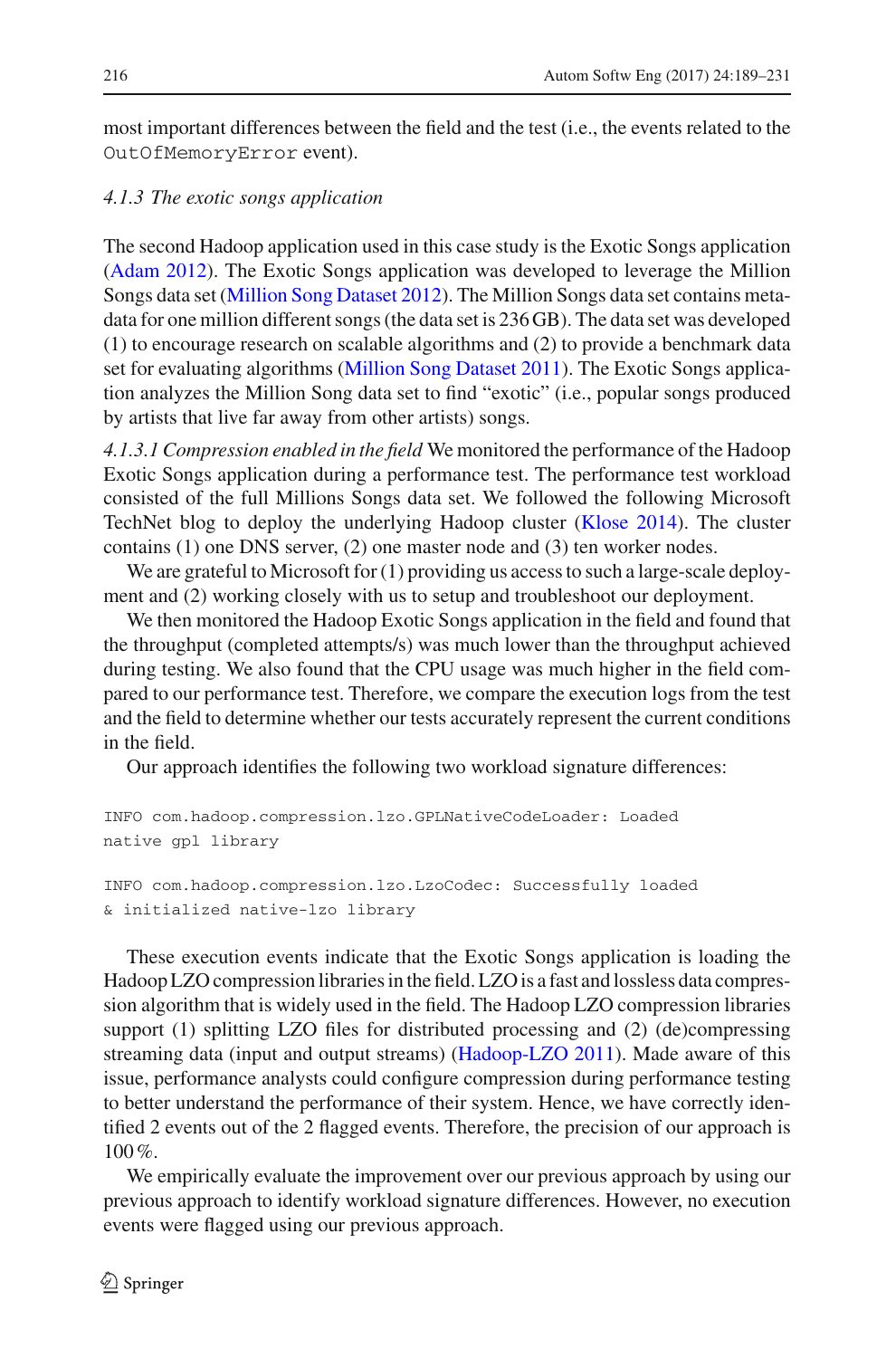We also use (1) the state-of-the-practice approach and (2) a statistical comparison to identify execution events with the largest occurrence frequency difference between the field and the test. We find that these approaches both flag the same events as our approach. Therefore, the precision of these approaches is  $100\%$  (i.e.,  $2/2$ ).

## **4.2 Enterprise system case study**

Although our Hadoop case study was promising, we perform three case studies on an enterprise system to examine the scalability of our approach. We note that these data sets are much larger than our Hadoop data set (see Table [8\)](#page-20-0).

## *4.2.1 The enterprise system*

Our second system is a large-scale enterprise software system in the telecommunications domain. For confidentiality reasons, we cannot disclose the specific details of the system's architecture, however the system is responsible for simultaneously processing millions of client requests and has very high performance requirements.

Performance analysts perform continuous performance testing to ensure that the system continuously meets its performance requirements. Therefore, analysts must continuously ensure that the performance tests accurately represent the current conditions in the field.

## *4.2.2 Comparing use-case performance tests to the field*

Our first enterprise case study describes how our approach was used to validate a use-case performance test (i.e., a performance test driven by a workload generator) by comparing the system behaviour during the test and in the field. A workload generator was configured to simulate the individual behaviour of thousands of users by concurrently sending requests to the system based on preset use-cases. The system had recently added several new clients. To ensure that the existing use-cases accurately represent the workloads driven by these new clients, we use our approach to compare a test to the field.

We use our approach to generate workload signatures for each user within the test and in the field. We also generate workload signatures for each 1, 3 and 5 min time interval. We then compare the workload signatures generated during the test to those generated in the field. Our approach identifies 28 execution events, that differ between the workload signatures of the test and the field. These results were then given to multiple, independent system experts who confirmed:

- 1. Twenty-four events are under-stressed in the test relative to the field. In general, these events relate to variations in the intensity (i.e., changes in the number of events per second) of events in the field compared to the relatively steady-state of the test.
- 2. Two events are over-stressed in the test relative to the field.
- 3. Two events are artifacts of the difference in configuration between the test and field environments (i.e., these events correspond to communication between the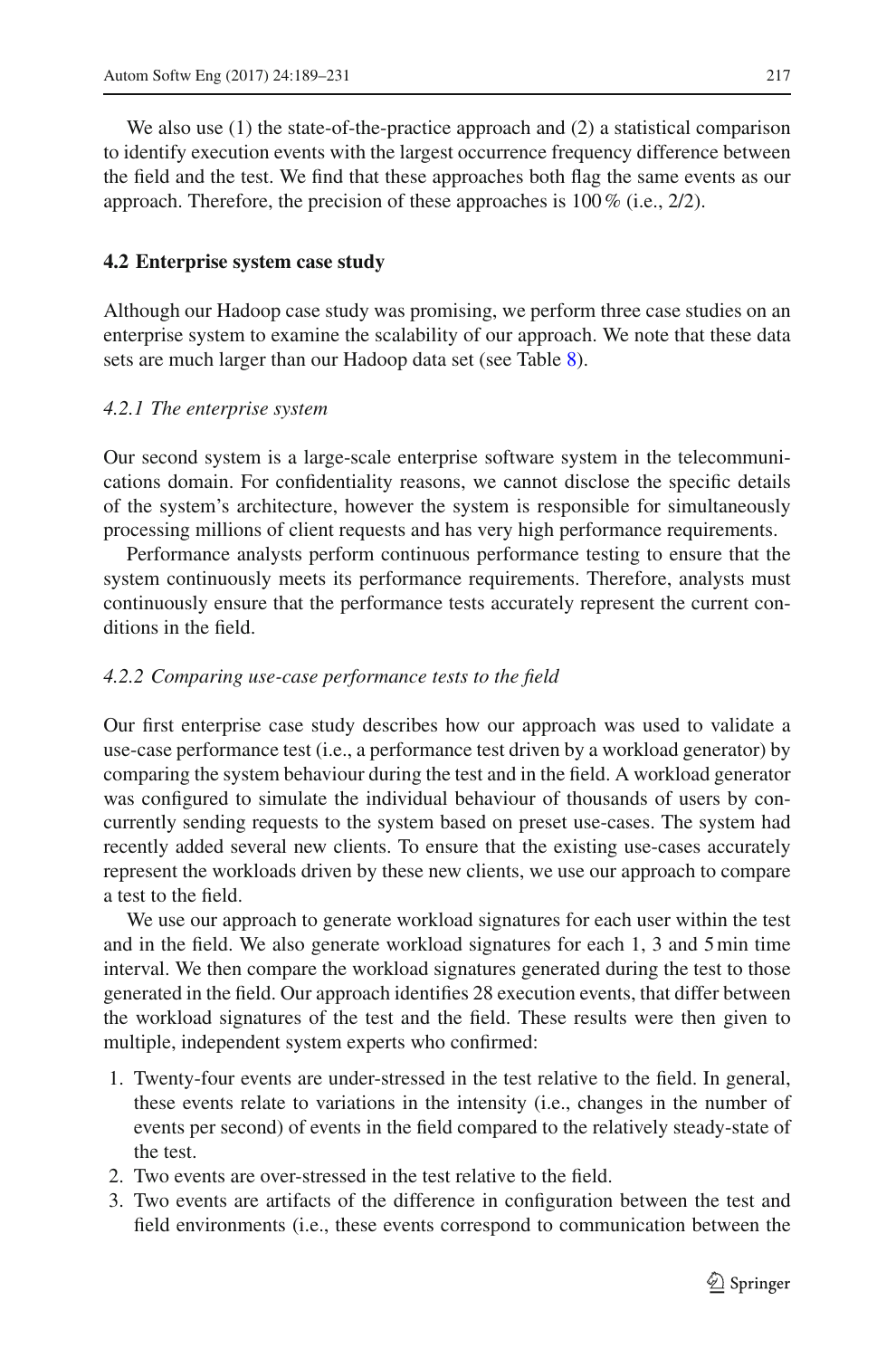system and an external system that only occurs in the field) and are not important differences between the test and the field.

In summary, our approach correctly identifies 26 execution events (92.9% precision) that correspond to important differences between the system's behaviour during the test and in the field. Such results can be used to improve the tests in the future (i.e., by tuning the use-cases and the workload generator to more accurately reflect the field conditions).

In contrast, our previous approach has a precision of 80%. However, only 4 workload signature differences were correctly identified (compared to the 26 workload signature differences correctly identified by our new approach). Further, the state-ofthe-practice approach has a precision of only  $42.9\%$  and a statistical comparison flags 201 events with a precision of only 14.9%.

#### *4.2.3 Comparing replay performance tests to the field*

Our second enterprise case study describes how our approach was used to validate a performance replay test (i.e., a performance test driven by a replay script) by comparing the system behaviour across a test and the field.

Replay scripts record the behaviour of real users in the field then play back the recorded behaviour during a replay test, where heavy instrumentation of the system is feasible. In theory, replay scripts can be used to perfectly replicate the conditions in the field during a replay test [\(Krishnamurthy et al. 2006](#page-40-18)). However, replay scripts require complex software to concurrently simulate the millions of users and billions of requests captured in the field. Therefore, replay scripts do not scale well and use-case perf[ormance](#page-41-20) [tests](#page-41-20) [that](#page-41-20) [are](#page-41-20) [driven](#page-41-20) [by](#page-41-20) [workload](#page-41-20) [generators](#page-41-20) [are](#page-41-20) [still](#page-41-20) [the](#page-41-20) [norm](#page-41-20) [\(](#page-41-20)Meira et al. [2012\)](#page-41-20).

Performance analysts monitoring the system's behaviour in the field observed a spike in memory usage followed by a system crash. We use our approach to understand the cause of this crash, and why it was not discovered during testing. Our approach identifies 5 influential execution events that differ between the workload signatures of the replay test and the field.

These results were given to performance analysts who confirmed that these 5 events are under-stressed in the replay test relative to the field. In particular, these events cause errors when over-stressed by an individual user (i.e., one user executing the event 1,000 times has a different impact on the system's behaviour than 100 users each executing the event 10 times). This type of behaviour cannot be identified from the occurrence frequencies or aggregate event counts.

In summary, our approach correctly identifies 5 influential execution events that correspond to differences between the system's behaviour during the replay test and in the field. Using this information, performance analysts update their replay tests. They then see the same behaviour during testing as in the field. Therefore, our results provide performance analysts with a very concrete recommendation to help diagnose the cause of this crash.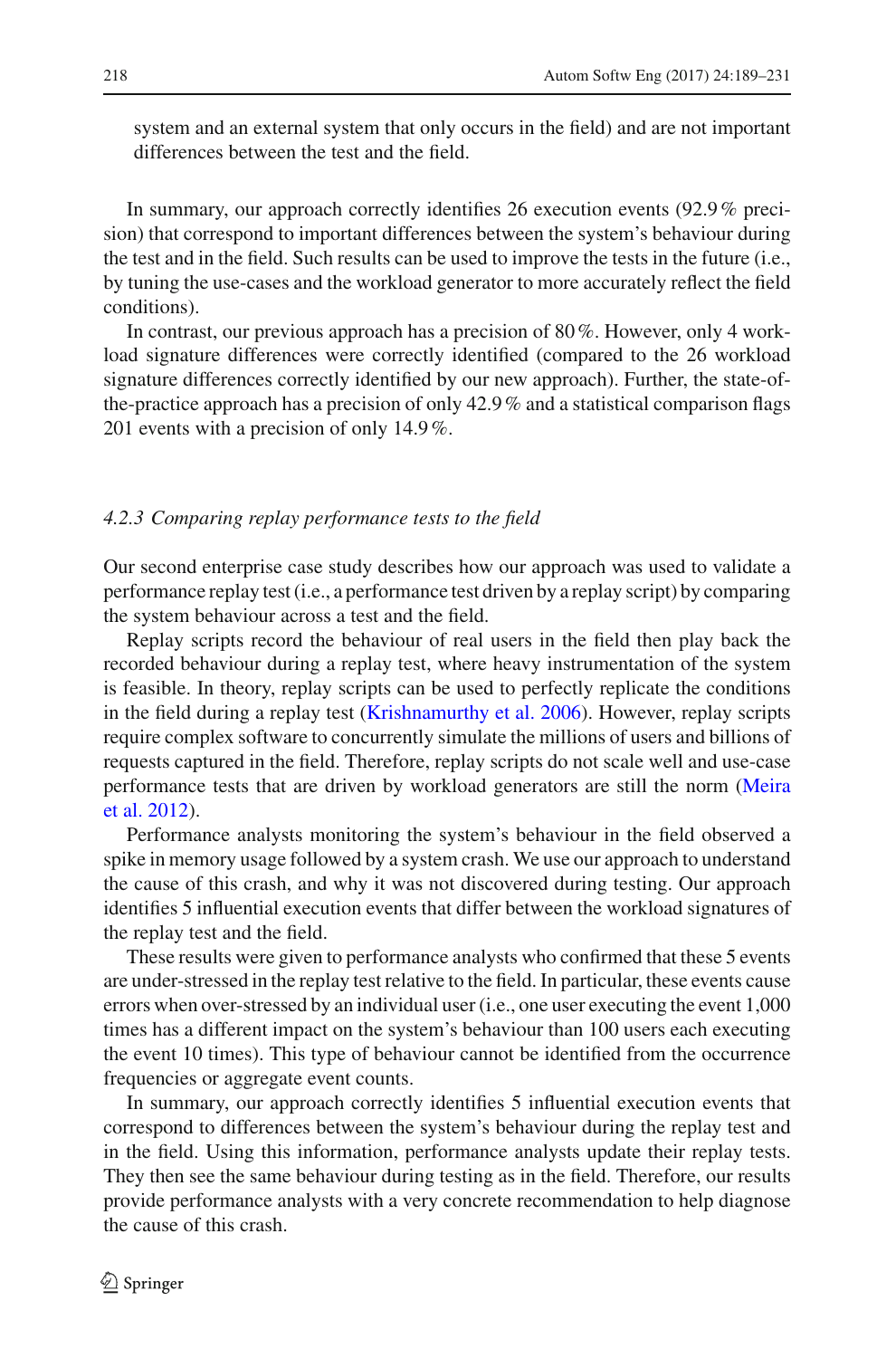In contrast, our previous approach flags 26 events with a precision of 26.9%. Further, the state-of-the-practice approach has a precision of 0% and a statistical comparison flags 5 events with a precision of 0%.

#### *4.2.4 Comparing field-representative performance tests and the field*

Our third enterprise case study describes how our approach was used to validate a field-representative performance replay test (i.e., a performance test driven by a replay script) by comparing the system behaviour across a performance test and the field. This test is known to be field-representative because it was successfully used to replicate a performance issue (i.e., a memory leak) in the field.

We use our approach to validate whether this test is truly representative of the field. Our approach identifies that no execution events differ between the workload signatures of the replay test and the field. Therefore, our results provide performance analysts with confidence in this test.

As our approach did not identify any execution events that differ between the workload signatures of the replay test and the field, we cannot compare our approach against the state-of-the-practice (i.e., the state-of-the-practice would examine the top 0 events). However, our previous approach flags 74 events. This is because our previous approach assumes that workload signature differences exist and proceeds to identify the largest such differences (i.e., our previous approach does not ignore differences below some threshold value). In addition, a statistical comparison of the execution events flags 2 events. These two events are artifacts of the test (i.e., these events correspond to functionality used to setup the tests) and are not important differences between the test and the field. Therefore, the precision of a statistical comparison is 0%.

Our approach flags events with an average precision of  $90\%$ , outperforming our previous approach, the state-of-the-practice approach and the statistical comparison approach.

### <span id="page-30-0"></span>**5 Discussion**

#### **5.1 Comparison to other approaches**

Our case studies have shown that our approach performs well (average precision of 90%) when detecting differences between the execution logs describing the test and field workloads. In particular, our approach outperforms (1) our previous approach (average precision of  $(63.0\%)$ , (2) the state-of-the-practice (average precision  $(53.6\%)$ and (3) a basic statistical comparison of the execution logs from a test and the field (average precision of 3.0%).

One reason for this outperformance may be that our approach breaks the workloads into workload signatures that represent two complementary components of the workload (i.e., the individual and aggregated user behaviour). Our approach then clusters the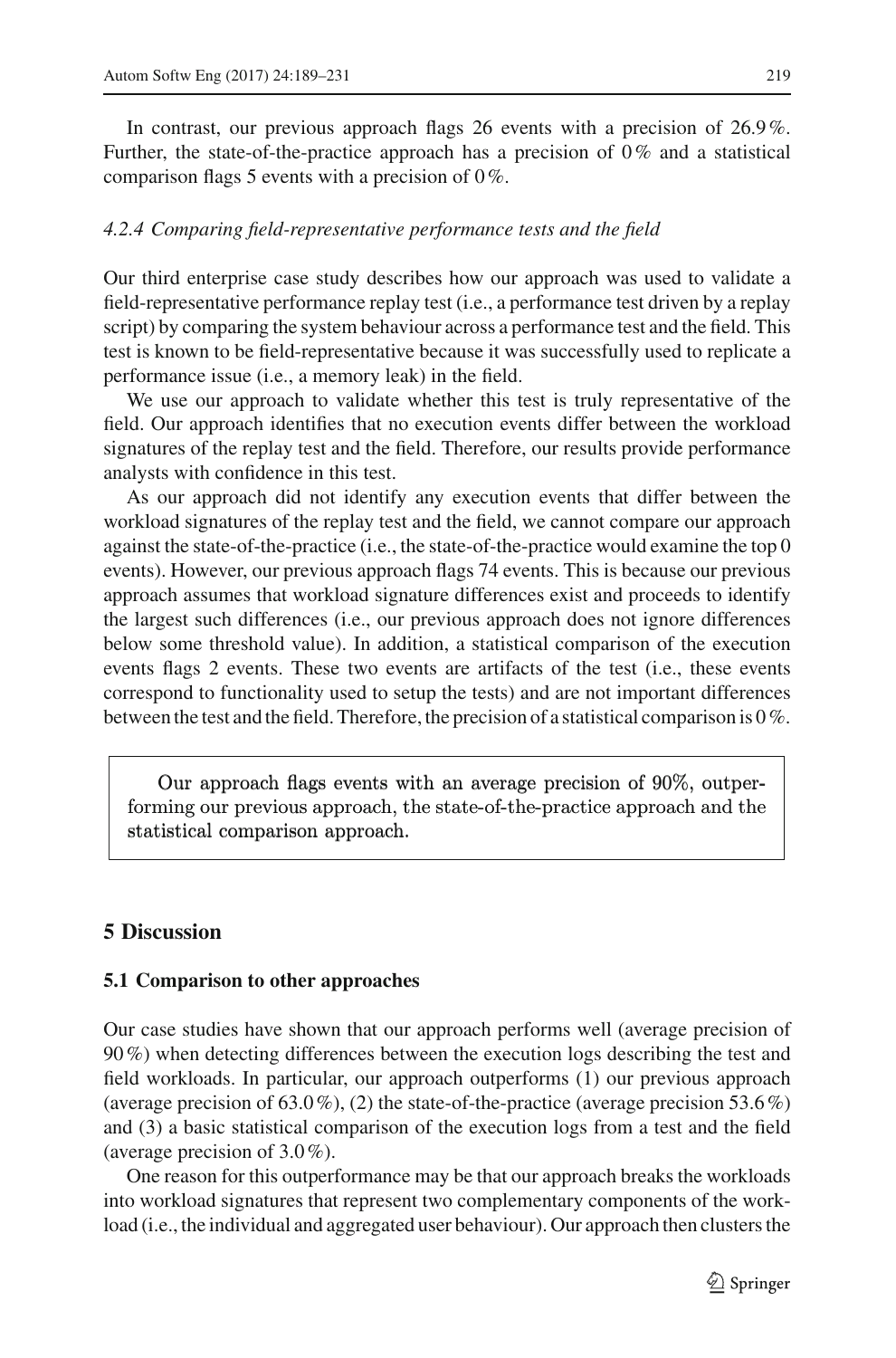workload signatures and detects outlying clusters. Finally, our approach uses *unpaired two-sample two-tailed t-tests*to detect workload signature differences and*Cohen's d* to to filter unimportant differences. However, we used the same statistical tests to compare the workloads without breaking them down into workload signatures. The precision of our approach (90%) is considerably greater than these statistical tests alone (3%).

#### **5.2 Formulations of the workload signature**

Our approach also uses two complimentary formulations of the workload signatures (i.e., workload signatures representing (1) the individual user behaviour and (2) the aggregated user behaviour). These two formulations are able to detect different types of workload differences.

Workload signatures that represent the aggregated user behaviour are able to identify a set of execution events that occur together in the field, but not in the test. In our two Hadoop case studies, all of the execution events that were flagged were identified as signature differences between the workload signatures that represent the aggregated user behaviour. (i.e., the workload signatures representing the individual user behaviour were not able to detect workload differences between the field and the test). This is not surprising because the cause of the workload differences (i.e., failure of the Hadoop HDFS datanode in the field and no line-feeds or carriage-returns in any of the input files in the field) affect all users (i.e., the attempts). Similarly, in our first enterprise case study, all of the execution events that were flagged were identified as signature differences between the workload signatures that represent the aggregated user behaviour. This is also not surprising because most of these differences relate to variations in the intensity (i.e., changes in the number of events per second) of events in the field compared to the relatively steady-state of the test.

Workload signatures that represent the individual user behaviour are able to identify users whose behaviour is seen in the field, but not in the test. In our second enterprise case study, all of the execution events that were flagged were identified as signature differences between the workload signatures that represent the individual user behaviour. This is not surprising because these differences relate to an event that cause errors when over-stressed by an individual user.

#### <span id="page-31-0"></span>**5.3 Sensitivity analysis**

The clustering phase of our approach relies on three different statistical measures: (1) a distance measure (to determine the distance between each workload signature), (2) a linkage criterion (to determine which clusters should be merged during the hierarchical clustering procedure) and (3) a stopping rule (to determine the number of clusters by cutting the hierarchical cluster dendrogram). We verify that these measures perform well when clustering workload signatures. Therefore, we determine the distance measure, linkage criterion and stopping rule that give our approach the highest precision using our Hadoop case study data (similar results hold for our other case studies). This analysis also serves to analyze the sensitivity of our results to changes in these measures.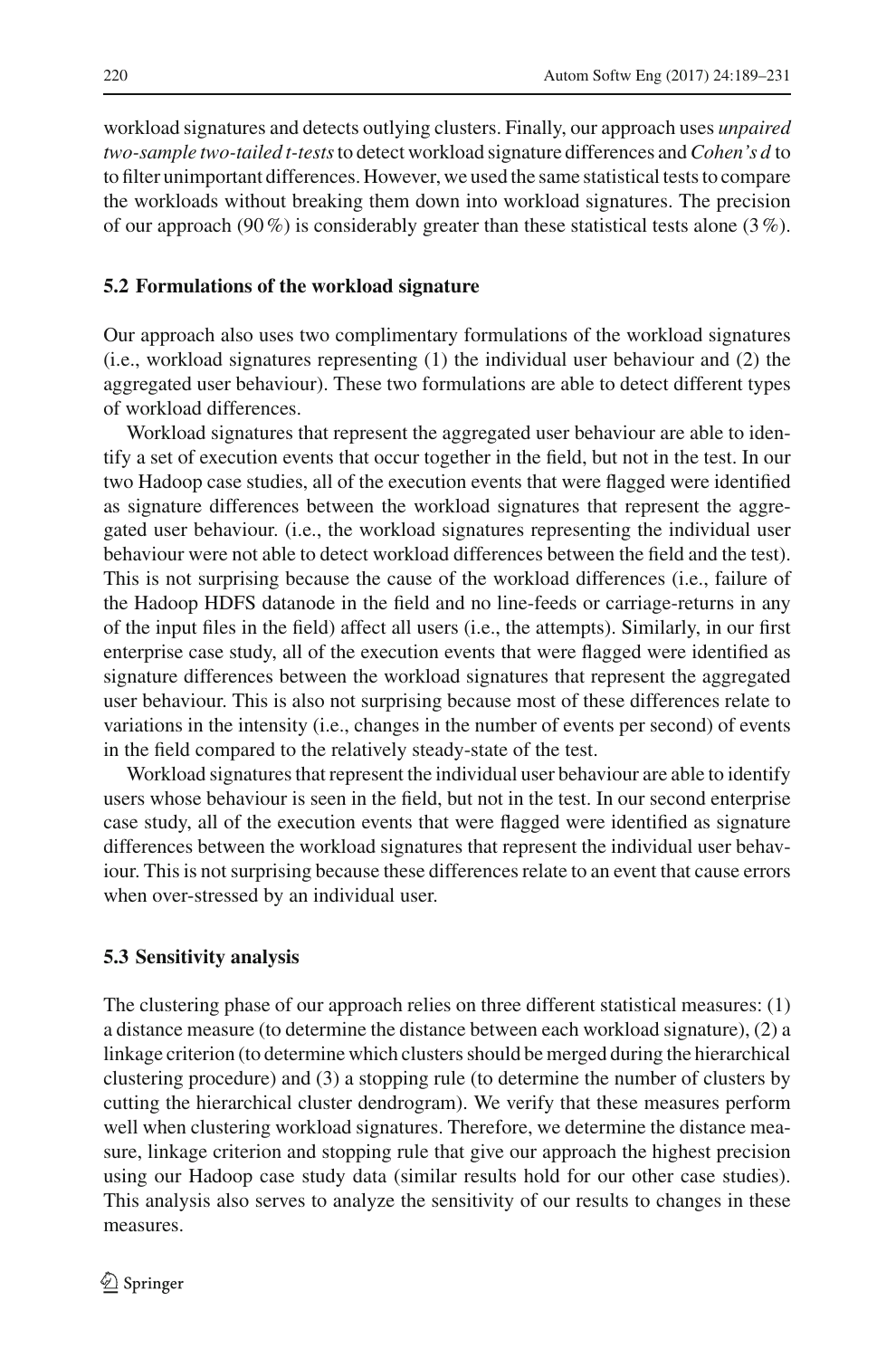<span id="page-32-0"></span>

| <b>Table 9</b> Determining the<br>distance measure  | Distance measure            | #Events      | Precision $(\% )$ |
|-----------------------------------------------------|-----------------------------|--------------|-------------------|
|                                                     | Pearson distance            | 12           | 91.7              |
|                                                     | Cosine distance             | 6            | 33.3              |
|                                                     | Euclidean distance          | 29           | 72.4              |
|                                                     | Jaccard distance            | 26           | 76.9              |
|                                                     | Kullback-Leibler divergence | 33           | 72.7              |
| <b>Table 10</b> Determining the<br>linkage criteria | Distance measure            | #Events      | Precision $(\% )$ |
|                                                     | Average                     | 12           | 91.7              |
|                                                     | Single                      | 24           | 79.2              |
|                                                     | Ward                        | 14           | 85.7              |
|                                                     | Complete                    | $\mathbf{0}$ | <b>NA</b>         |
|                                                     |                             |              |                   |

#### <span id="page-32-1"></span>*5.3.1 Determining the distance measure*

The agglomerative hierarchical clustering procedure begins with each performance signature in its own cluster and proceeds to identify and merge clusters that are "close." The "closeness" of two clusters is measured by some distance measure. The best known distance measure will result in a clustering that is closest to the manually assigned clusters.

We determine the distance measure by comparing the results obtained by our approach (i.e., the execution events that we flag) when different distance measures are used. Table [9](#page-32-0) presents how the number of flagged events and the precision (the percentage of correctly flagged events) is impacted by several common distance measures [\(Fulekar 2008;](#page-40-5) [Cha 2007;](#page-39-5) [Frades and Matthiesen 2009\)](#page-40-6). From Table [9,](#page-32-0) we find that the Pearson distance produces results with higher precision than any other distance measure.

#### *5.3.2 Determining the linkage criteria*

The hierarchical clustering procedure takes a distance matrix and produces a dendrogram (i.e., a hierarchy of clusters). The abstraction from a distance matrix to a dendrogram results is some loss of information (i.e., the distance matrix contains the distance between each pair of workload signatures, whereas the dendrogram presents the distance between each cluster). The best known linkage criterion will enable the hierarchical clustering procedure to produce a dendrogram with minimal information loss.

We determine the linkage criterion by comparing the results obtained by our approach (i.e., the execution events that we flag) when different distance measures are used. Similar to our analysis of the distance measure, Table [10](#page-32-1) presents how the number of flagged events and the precision is impacted by several common linkage criteria [\(Frades and Matthiesen 2009](#page-40-6); [Tan et al. 2005\)](#page-42-5). From Table [10](#page-32-1) we find that the average linkage criterion produces results with higher precision than any other linkage criteria.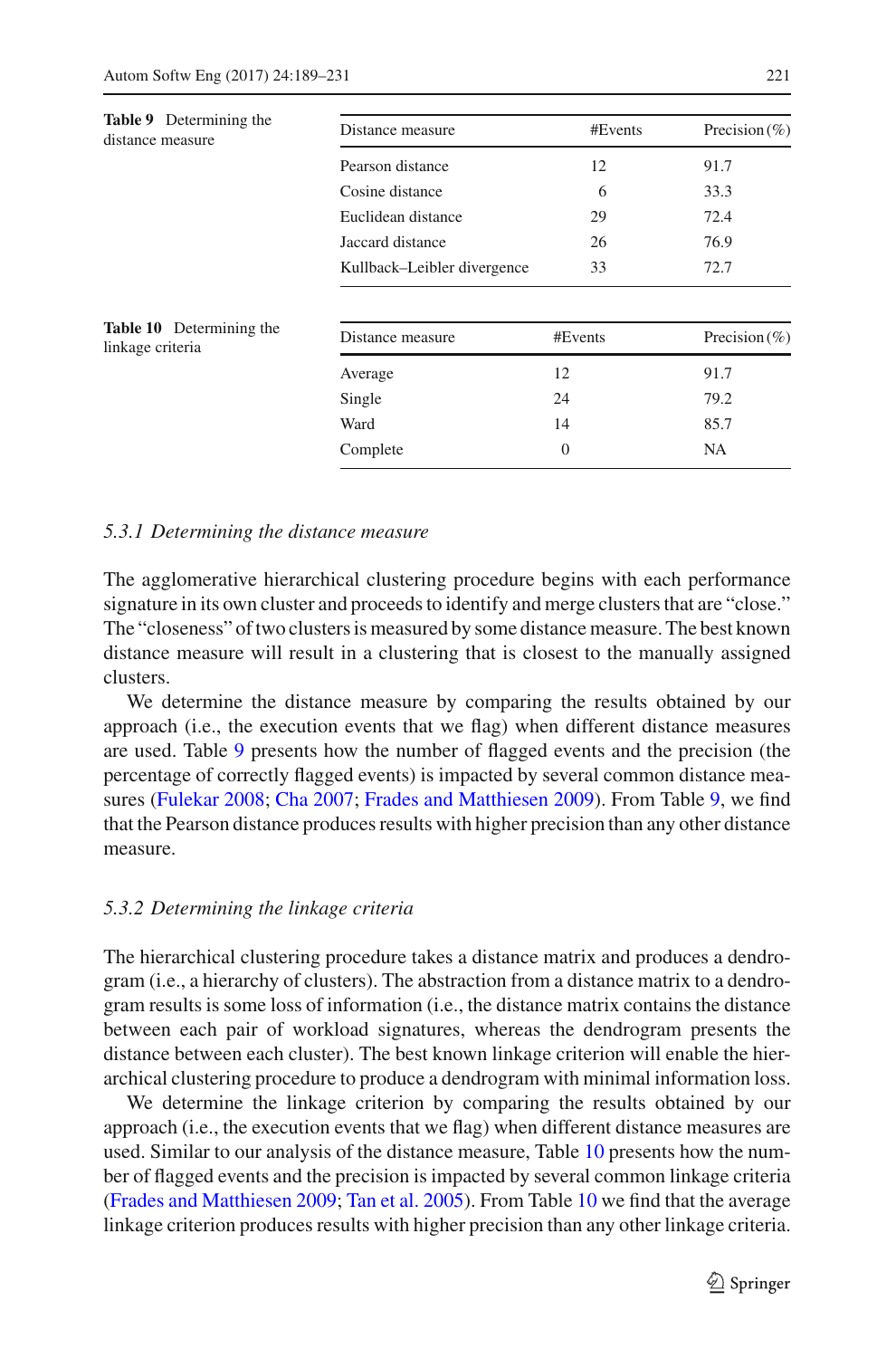<span id="page-33-1"></span>

| <b>Table 11</b> Determining the<br>stopping rule | Distance measure           | #Events        | Precision $(\% )$ |
|--------------------------------------------------|----------------------------|----------------|-------------------|
|                                                  | Calinski-Harabasz          | 12             | 91.7              |
|                                                  | Duda and Hart              | $\Omega$       | NA.               |
|                                                  | $C$ -Index                 | 31             | 71.0              |
|                                                  | Gamma                      | 29             | 69.0              |
|                                                  | Beale                      | $\overline{2}$ | 50                |
|                                                  | Cubic clustering criterion | $\overline{0}$ | <b>NA</b>         |
|                                                  | Point-Biserial             | 13             | 92.3              |
|                                                  | $G(+)$                     | 29             | 69.0              |
|                                                  | Davies and Bouldin         | 27             | 74.1              |
|                                                  | Stepsize                   | $\overline{0}$ | <b>NA</b>         |

#### *5.3.3 Determining the stopping rule*

To complete the clustering procedure, dendrograms must be cut at some height so that each workload signature is assigned to only one cluster. Too few clusters will not allow outliers to emerge (i.e., they will remain nested in larger clusters) while too many clusters will lead to over-fitting and many false positives.

We determine the stopping rule by comparing the results obtained by our approach (i.e., the execution events that we flag) when different stopping rules are used. Similar to our analysis of the distance measure, Table [11](#page-33-1) presents how the number of flagged events [and](#page-41-9) [the](#page-41-9) [precision](#page-41-9) [is](#page-41-9) [impacted](#page-41-9) [by](#page-41-9) [several](#page-41-9) [common](#page-41-9) [linkage](#page-41-9) [criteria](#page-41-9) [\(](#page-41-9)Milligan and Cooper [1985](#page-41-9)).

From Table [11,](#page-33-1) we find that the Calinski–Harabasz and Point–Biserial stopping rules have the greatest precision, 92.3 and 91.7% respectively. We select the Calinski– Harabasz stopping rule because it is has a slightly higher precision than the Point– Biserial stopping rule across our other case studies. The Calinski–Harabasz stopping rule is also widely accepted as the best known stopping rule and used as the benchmark stopping rule.

## <span id="page-33-0"></span>**6 Threats to validity**

#### **6.1 Threats to construct validity**

#### *6.1.1 The sequencing of events*

Our approach does not explicitly consider the sequencing of events (although some of this information is reflected in the workload signatures that represent the aggregate user behaviour). Therefore, our approach may not be able to detect differences in the sequencing of events during the test compared to the field. However, event sequencing requires reliable information regarding the timing of events within the system and timing information may not be reliable in large-scale distributed systems [\(Lamport 1978](#page-40-19)).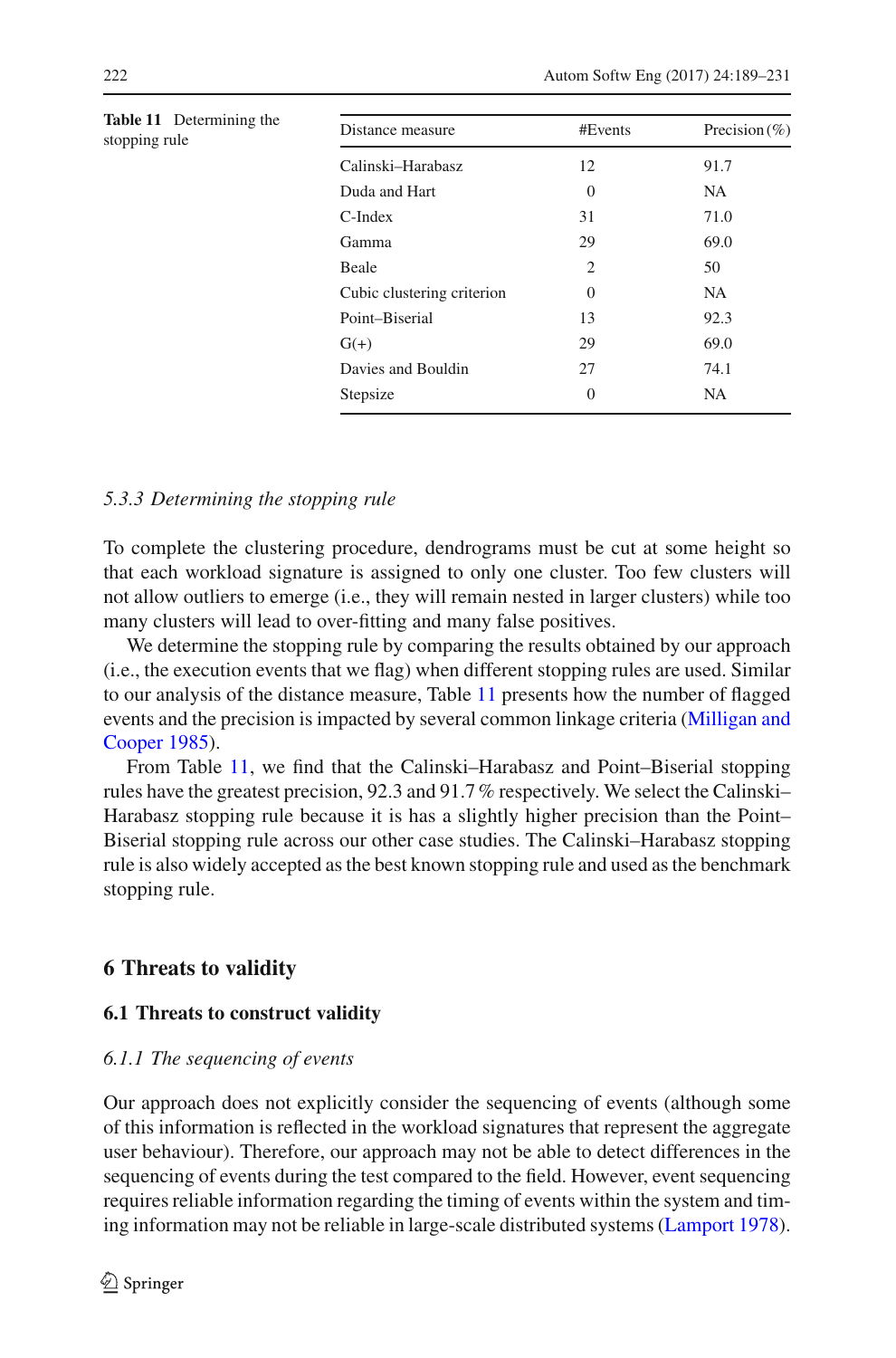#### *6.1.2 Statistical tests*

Our approach relies on two statistical tests. First, we use a *one-sample upper-tailed ztest for a population proportion* to identify outlying clusters. We then use an *unpaired two-sample two-tailed Welch's unequal variances t-test* (along with a *Cohen's d* effect size) to identify workload signature differences. These tests were able to identify meaningful differences between the performance test and the field in our case studies. However, these tests have assumptions that should be met for their proper application. Failure to satisfy these assumptions may affect the precision of our approach and undermine the statistical robustness of our approach.

The *one-sample upper-tailed z-test for a population proportion* and the *unpaired two-sample two-tailed Welch's unequal variances t-test* assume that:

- 1. The sampling is independent and random this assumption is satisfied because our approach considers (1) all of the execution logs to generate workload signatures, (2) all of the clusters to identify outlying clusters and (3) all of the unique execution events to identify signature differences (i.e., selecting one execution log, cluster or unique execution event has no influence on the selection of another execution log, cluster or unique execution event). Further, we assume that the test logs are independently and randomly sampled from the test (i.e., the test can replicated). We also assume that the field logs are independently and randomly sampled from the field (see Sect. [6.2.1\)](#page-35-0).
- 2. The population is normally distributed—this assumption is satisfied by the central limit theorem [\(Elliott 2006\)](#page-40-12).

The *Welch's unequal variances t-test*, unlike the *Student's t-test*, does not assume that the sample sizes or the population variances are equal.

In addition to the underlying test assumptions, our use of statistical tests poses a second threat to validity. These tests may fail to correctly identify the most meaningful differences between a performance test and the field. For example, our thresholds (i.e.,  $p < 0.01$  and  $d > 1.4$ ) may be too lenient (raising our recall, but lowering our precision) or too stringent (raising our precision, but lowering our recall). In the future, we intend to evaluate the impact of these thresholds on the precision and relative recall of our approach.

#### *6.1.3 Evaluation*

We have evaluated our approach by determining the precision with which our approach flags execution events that differ between the workload signatures of a performance test and the field. While performance analysts have verified these results, we do not have a gold standard data set. Further, complete system knowledge would be required to exhaustively enumerate every difference between a particular test and the field. Therefore, we cannot calculate the recall of our approach. However, our approach is intended to help performance analysts identify differences between a test and the field by flagging execution events for further analysis (i.e., to provide performance analysts with a starting point). Therefore, our goal is to maximize precision so that analysts have confidence in our approach. In our experience working with industry experts,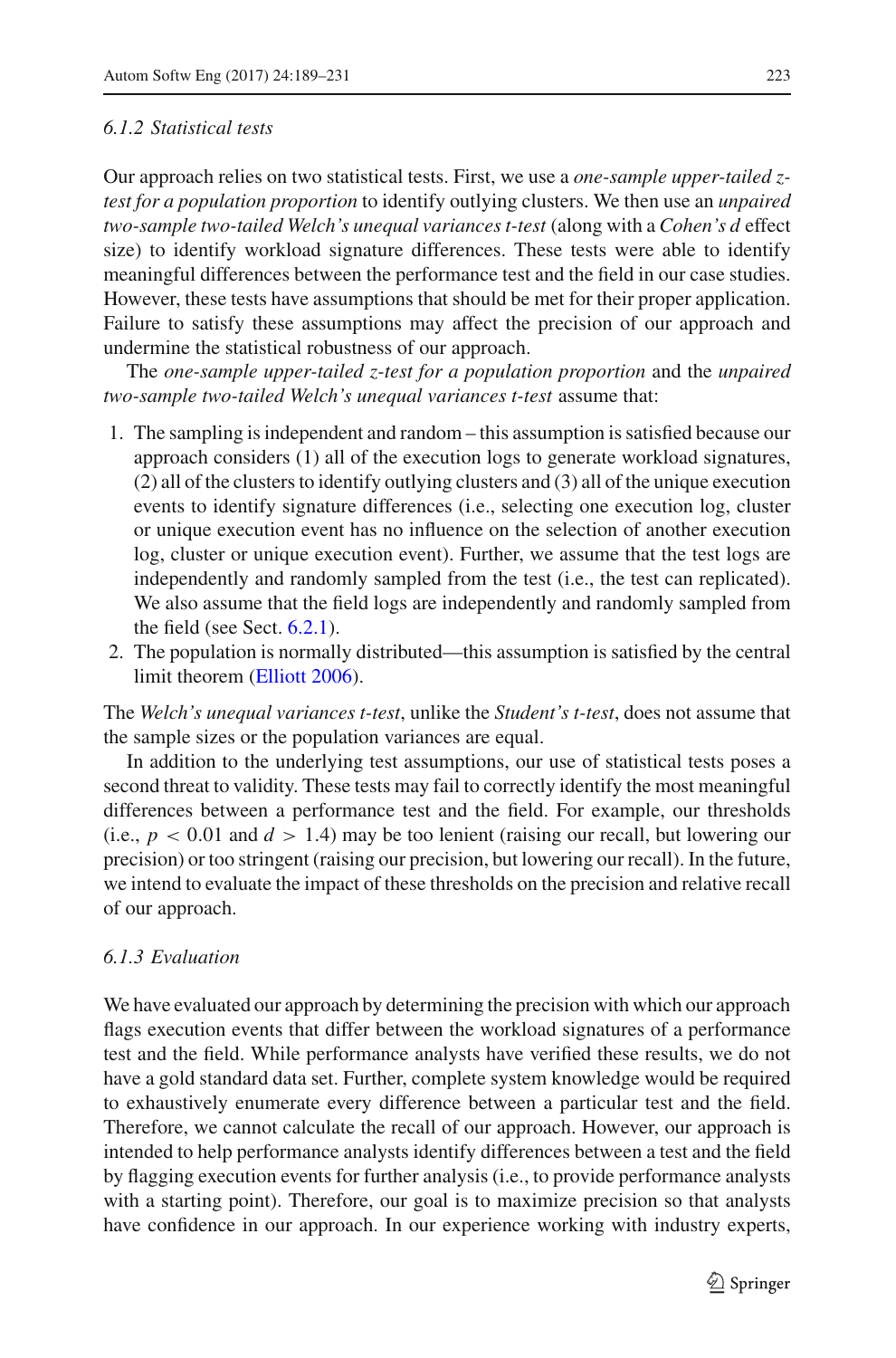perf[ormance](#page-41-21) [analysts](#page-41-21) [agree](#page-41-21) [with](#page-41-21) [this](#page-41-21) [view](#page-41-21) [\(Hassan and Flora 2007](#page-40-20)[;](#page-41-21) [Jiang 2013;](#page-40-21) Syer et al. [2011b](#page-41-21), [2013,](#page-41-7) [2014](#page-41-5)). Additionally, we were able to identify at least one execution event that differed between the test and the field in all of our case studies (except our enterprise case study where no differences were expected). Hence we were able to evaluate the precision of our approach in our case studies.

#### <span id="page-35-0"></span>**6.2 Threats to internal validity**

#### *6.2.1 Field-representative field logs*

Our approach determines whether a performance test is field-representative by comparing execution logs from the test and the field. Therefore, our approach assumes that the execution logs from the field are field-representative. However, these execution logs describe the field workload over a specific period of time (e.g., a few hours or a few days). Field workloads may have short-term workload anomalies that are not considered field-representative. For example, during a 2013 movie premiere, Twitter's workload spiked to 143,199 tweets per second compared to an average of 5700 tweets per second [\(Twitter 2013](#page-42-9)). Such short-term workload anomalies may lead performance analysts to compare their performance test against a field workload that is not representative of the expected field workloads.

This threat can be mitigated by performance analysts. Performance analysts should use execution logs that describe the field workload over a period of normal operation. Performance analysts may also use execution logs that describe the field workload over longer periods of time (i.e., where short-term workload anomalies are less influential) because our approach has been designed to scale. However, our approach can be used to compare performance test workloads to the field despite short-term workload anomalies. Such comparisons may help performance analysts understand and replicate field issues (e.g., our Hadoop case studies and our second enterprise case study).

### *6.2.2 Execution log quality/coverage*

Our approach generates workload signatures by characterizing a user's behaviour in terms of feature usage expressed by the execution events. However, it is possible that there are no execution logs to indicate when certain features are used. Therefore, our approach is incapable of identifying these features in the event that their usage differs between a test and the field. However, this is true for all execution log based analysis, including manual analysis.

This threat may be mitigated by using automated instrumentation tools that would negate the need for developers to manually insert output statements into the source code. However, we leave this to future work as automated instrumentation imposes a heavy overhead on the system and is often unfeasible in the field [\(Cornelissen et al.](#page-40-22) [2009;](#page-40-22) [Uh et al. 2006](#page-42-10); [Bernat and Miller 2011](#page-39-9); [Laurenzano et al. 2015\)](#page-40-23). Further, Shang et al. report that execution logs are a rich source of information that are used by developers to convey important information about a system's behaviour [\(Shang et al.](#page-41-3)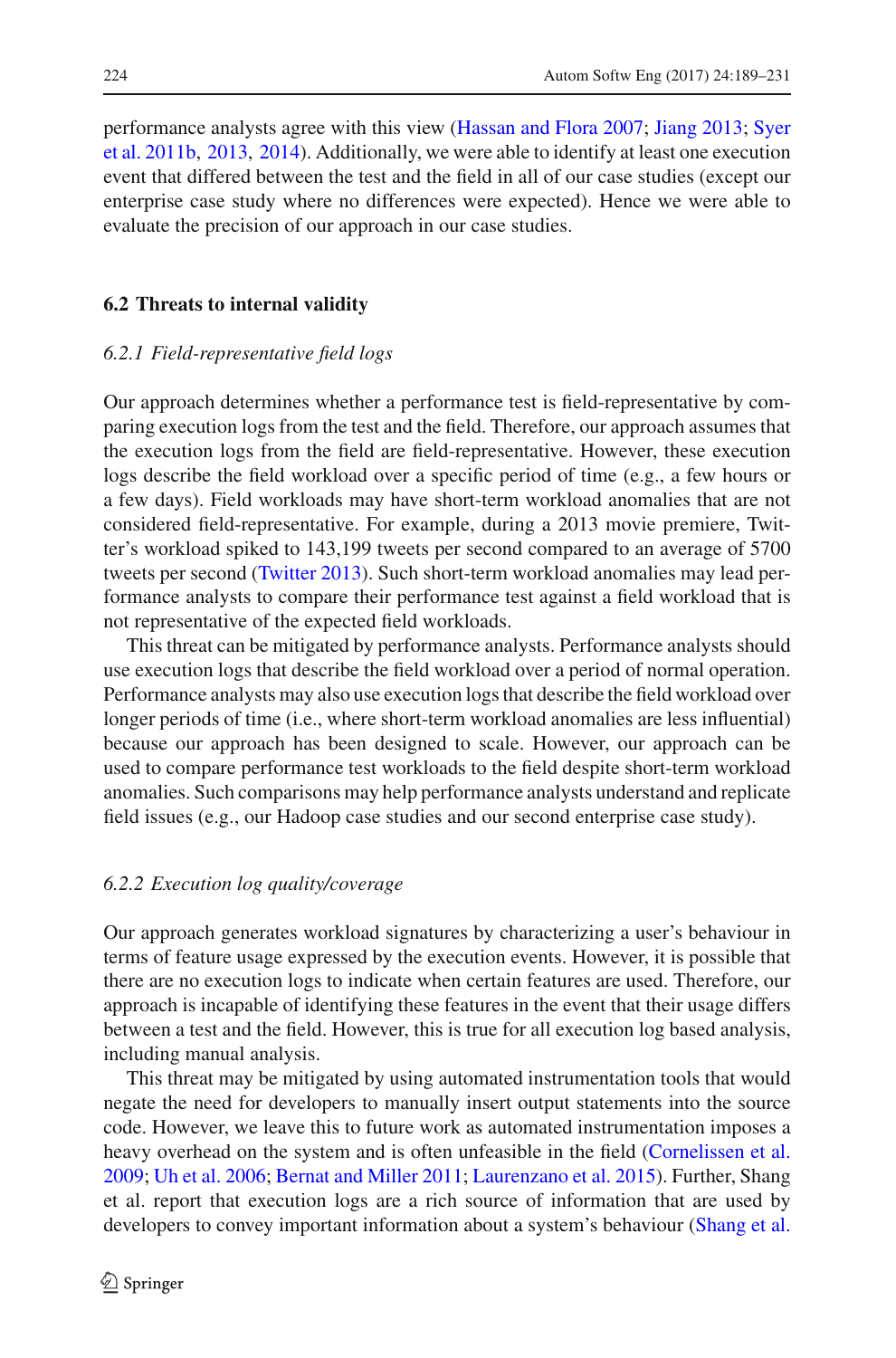[2011\)](#page-41-3). Hence, automated instrumentation tools may not provide as deep an insight into the system's behaviour as execution logs.

## *6.2.3 Defining users for signature generation*

In our experience, large-scale systems are typically driven by human agents. However, users may be difficult to define in systems that are driven by software agents (e.g., web services [\(Greenwood et al. 2007](#page-40-24))) or when users are allowed to have multiple IDs. Defining the users of a particular system is a task for the system experts. However, such a determination only needs to be made the first time our approach is used, afterwards this may be definition is reused.

## *6.2.4 Defining the aggregated users for signature generation*

Our approach generates workload signatures that represent the aggregated users are generated by grouping the execution logs into time intervals (i.e., grouping the execution logs that occur between two points in time). In our case studies, we used multiple time intervals (i.e., 1, 3 and 5 min time intervals) to generate these workload signatures. However, these time intervals may not produce the optimal results (e.g., using a 90 s time interval may have resulted in higher precision). We have mitigated this threat by using multiple time intervals that are known to generate accurate workload signatures for the particular systems in our case studies [\(Syer et al. 2013](#page-41-7)). However, it is possible that these time intervals are specific to the systems in our case studies.

## **6.3 Threats to external validity**

## *6.3.1 Generalizing our results*

The studied software systems represent a small subset of the total number of large-scale software systems. Therefore, it is unclear how our results will generalize to additional software systems, particularly systems from other domains (e.g., e-commerce). However, our approach does not assume any particular architectural details. Hence, there is no barrier to our approach being applied to other systems. Further, we have evaluated our approach on two different systems: (1) an open-source distributed data processing system and (2) an enterprise telecommunications system that is widely used in practice.

The clustering phase of our approach relies on three different statistical measures: (1) a distance measure (to determine the distance between each workload signature), (2) a linkage criterion (to determine which clusters should be merged during the hierarchical clustering procedure) and (3) a stopping rule (to determine the number of clusters by cutting the hierarchical cluster dendrogram). We evaluated several possible distance measures, linkage criterion and stopping rules by determining which ones gave our approach the highest precision. While the same set of statistical measures performed well across our five case studies, these measures may not generalize to other software systems. However, the main contribution of our work is the overall approach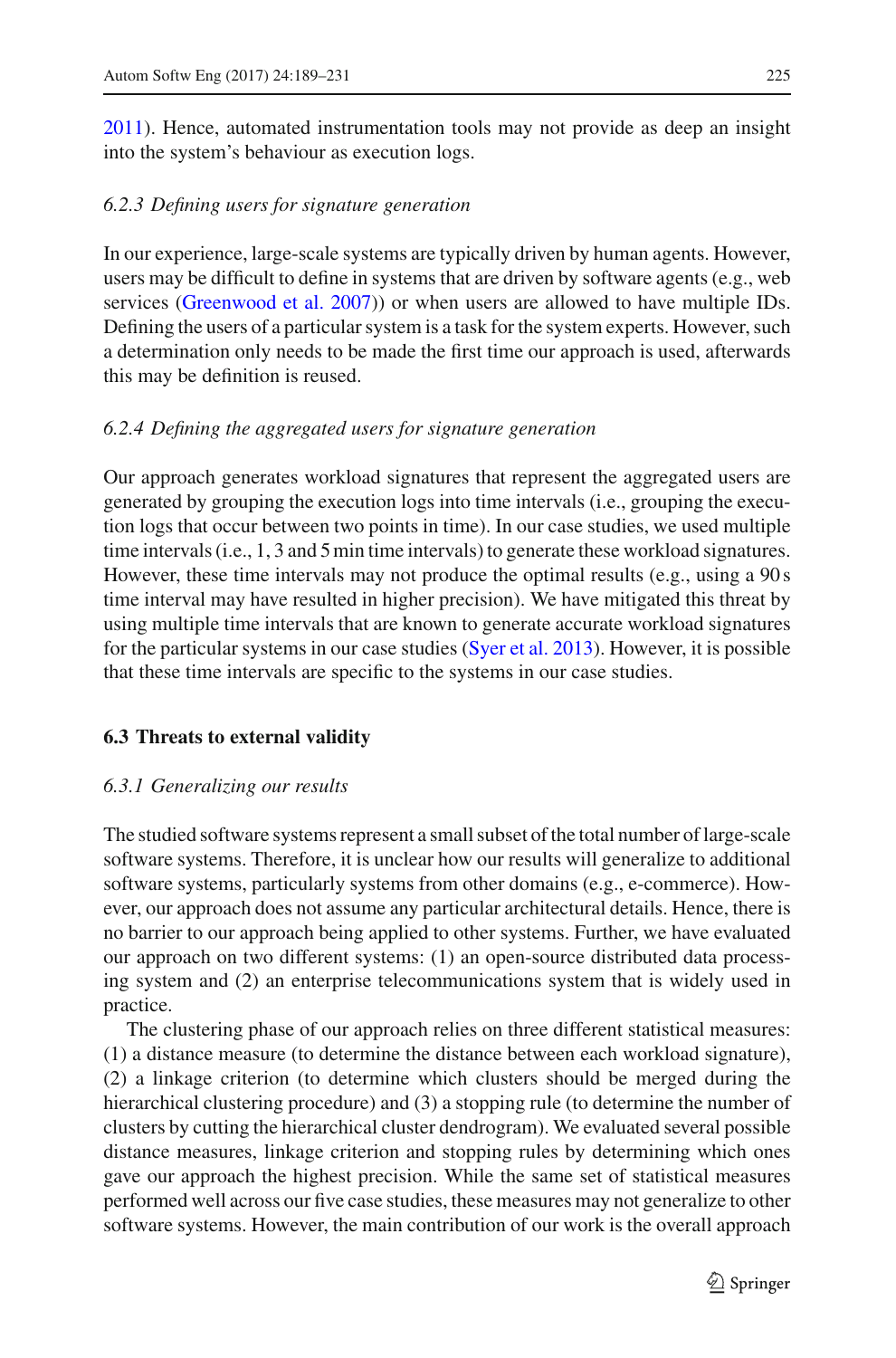to comparing performance tests to the field, rather than determining a universal distance measure, linkage criteria and stopping rule for clustering workload signatures.

Our approach may not perform well on small data sets (where we cannot generate many workload signatures) or data sets where one set of execution logs (either the test or field logs) is much larger than the other. However, the statistical measures that we have chosen are invariant to scale. Further, we have evaluated our approach on small data sets. In our first Hadoop WordCount case study, the logs from the performance test only have 3,862 execution events (millions or billions of events are expected in large Hadoop deployments [\(Chen et al. 2012\)](#page-39-7)). We have also evaluated our approach on a data set where one set of execution logs is much larger, on a relative and/or absolute basis, than the other. In our second Hadoop WordCount case study, the field logs are 6.6 times larger than the test logs and in our first enterprise case study, the field logs contain 2.5 million more execution events than the test logs.

## <span id="page-37-0"></span>**7 Related work**

This paper presented an automated approach to validate performance tests by comparing execution logs from a test and the field. Performance test design and log analysis are the most closely related areas of research to our work.

#### **7.1 Performance test design**

Much of the work in performance testing has focused on the automatic generation of tests [\(Avritzer and Weyuker 1995](#page-39-10), [1994;](#page-39-11) [Zhang and Cheung 2002;](#page-42-11) [Draheim et al.](#page-40-25) [2006;](#page-40-25) [Cai et al. 2007\)](#page-39-12). A survey of performance testing (and performance test design) may be found in [\(Jiang 2013](#page-40-21)). Our approach may be used to validate performance tests by comparing these tests to the field. We intend to explore how the results of our approach may be used to automatically update performance tests.

#### **7.2 Log analysis**

Log analysis has received much attention in recent years [\(Shang 2014\)](#page-41-22). In particular, workload characterization using execution logs is related to our work [\(Barros et al.](#page-39-13) [2007;](#page-39-13) [Menascé 2002;](#page-41-23) [Hassan et al. 2008](#page-40-26); [Nagappan et al. 2009](#page-41-24); [Kavulya et al. 2010](#page-40-27); [Draheim et al. 2006;](#page-40-25) [Cai et al. 2007](#page-39-12)). However, such work has not been extended to compare performance test workloads to the field.

Shang et al. flag deviations in execution sequences mined from the execution logs of a test deployment and a field deployment of a large-scale system [\(Shang et al.](#page-41-25) [2013\)](#page-41-25). Their approach reports deviations with a comparable precision to traditional keyword search approaches (23% precision), but reduces the number of false positives by 94%. Our approach does not rely on mining execution sequences. We also do not require any information regarding the timing of events within the system, which may be unreliable in distributed systems [\(Lamport 1978](#page-40-19)).

Jiang et al. flag performance issues in specific usage scenarios by comparing the distribution of response times for the scenario against a baseline derived from previous tests [\(Jiang et al. 2009\)](#page-40-28). Their approach reports scenarios that have performance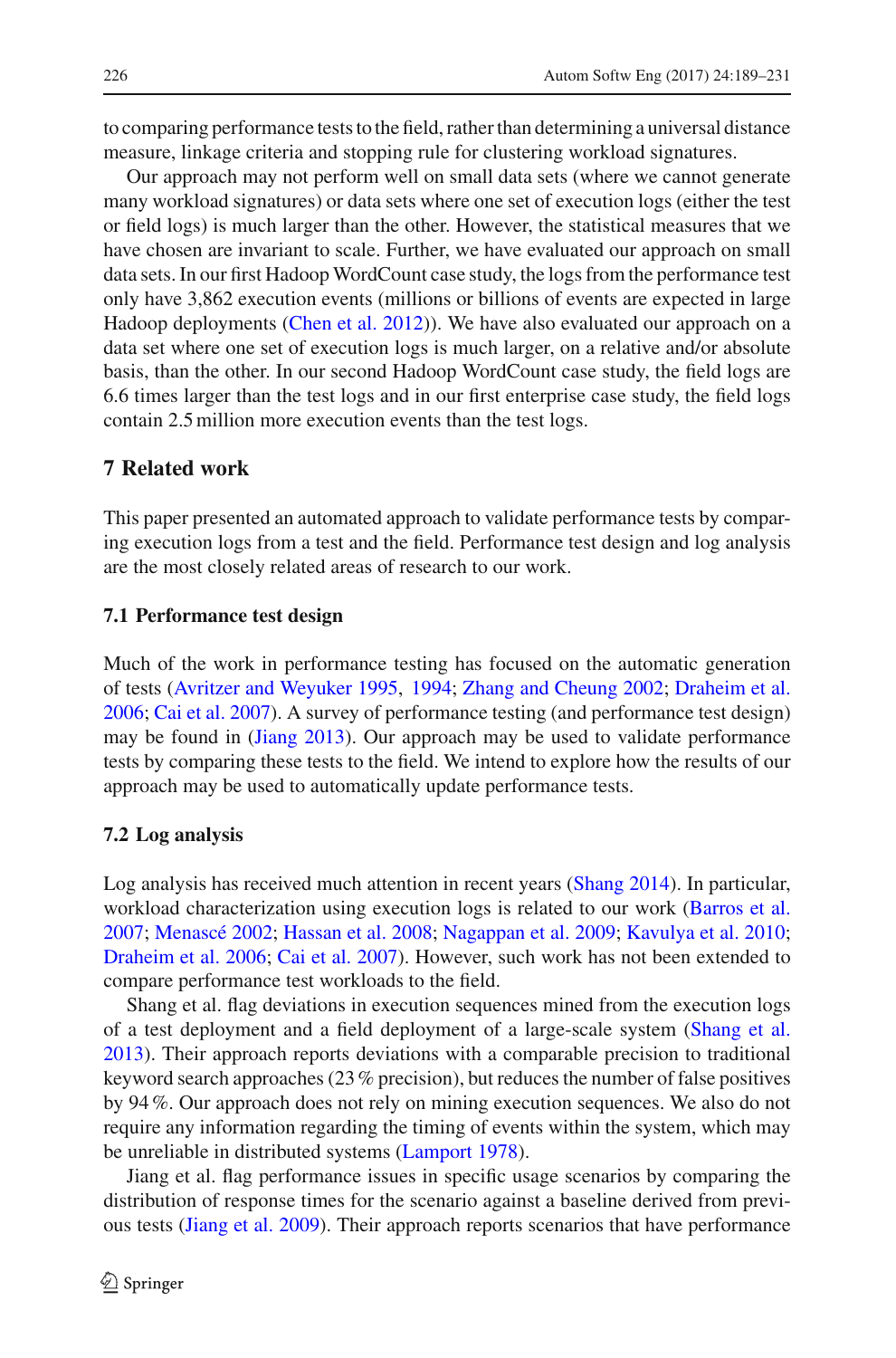problems with few false positives (77% precision). To overcome the need for a baseline, Jiang et al. mine execution logs to determine the dominant (expected) behaviour of the system and flag anomalies from the dominant behaviour [\(Jiang et al. 2008b](#page-40-10)). Their approach is able to flag  $\lt 0.01\%$  of the execution log lines for closer analysis by system experts. Our approach is interested in highlighting the differences between a test and the field, as opposed to just anomalous behaviour. However, our approach can identify anomalous behaviour if such behaviour occurs primarily in the field (i.e., our third Enterprise case study).

In our previous work, we proposed an approach to identify performance deviations in thread pools using performance counters [\(Syer et al. 2011a](#page-41-26), [b\)](#page-41-21). This approach is able to identify performance deviations (e.g., memory leaks) with high precision and recall. However, this approach did not make use of execution logs. Therefore, we could not identify the underlying cause of these performance deviations. The approach presented in this paper is concerned with highlighting the differences between a test and the field, as opposed to just performance issues.

This work builds on our previous research comparing the behaviour of a system's users, in terms of feature usage expressed by the execution events, between a performance test and the field [\(Syer et al. 2014\)](#page-41-5). We have added robust statistical tests to detect outlying clusters (i.e., we use a *one-sample upper-tailed z-test for a population proportion* to detect outlying clusteres). We have also added robust statistical tests to detect workload signature differences (i.e., we use an *unpaired two-sample two-tailed t-test* to detect workload signature differences and *Cohen's d* to to filter unimportant differences).

We have also added a new type of workload signature (i.e., the workload signatures representing the aggregated user behaviour). This workload signature is partly based on the time-slice profiles introduced in our previous work [\(Syer et al. 2013\)](#page-41-7). A timeslice profile is generated for each time-slice (i.e., the time between two successive samples of the performance counters) by (1) counting the number of times that each type of execution event occurred during the time-slice and (2) calculating the change in resource usage between the start and end of the time-slice. However, unlike a time-slice profile, a workload signature does not contain any information about the performance counters. Further, unlike our previous work [\(Syer et al. 2013](#page-41-7)), this paper compares the workload signatures from a performance test to the workload signatures from the field, rather than comparing the time-slice profiles of a single performance test to diagnose memory-related issues.

## <span id="page-38-0"></span>**8 Conclusions and future work**

This paper presents an automated approach to validate performance tests by comparing workload signatures from tests and the field using execution logs. Such signatures characterize user behaviour in terms of feature usage expressed in the execution logs. Our approach identifies differences between a test and the field. Such differences may be used by performance analysts to update their tests to more accurately reflect the field workloads.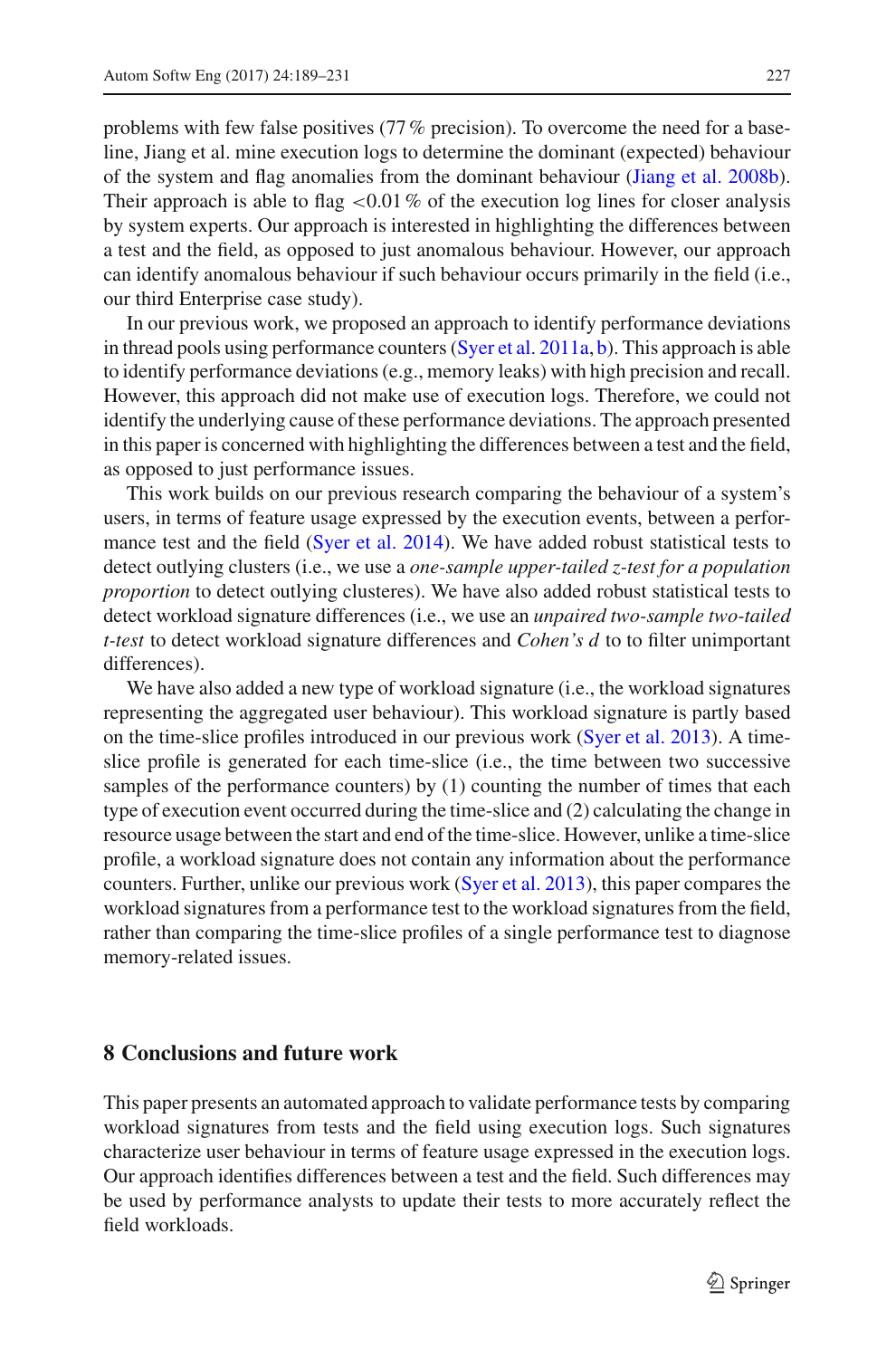We performed six case studies on two systems: one open-source system and one enterprise system. Our case studies explored how our approach can be used to identify feature differences, intensity differences and issue differences between performance tests and the field. Performance analysts and system experts have confirmed that our approach provides valuable insights that help to validate their tests and to support the continuous performance testing process.

Although our approach performed well, we intend to explore how well our approach performs when comparing additional data sets as well as data sets from other systems. We also intend to assess whether updating a performance test based on our approach results in the system's performance during the test becoming more aligned with the system's performance in the field. Finally, we intend to extend our approach with an interactive browser such that performance analysts can examine the results in greater detail and modify various aspects of our approach (e.g., how outlying clusters or signature differences are detected).

**Acknowledgements** We would like to thank BlackBerry for providing access to the enterprise system used in our case study. The findings and opinions expressed in this paper are those of the authors and do not necessarily represent or reflect those of BlackBerry and/or its subsidiaries and affiliates. Moreover, our results do not reflect the quality of BlackBerry's products. We would also like to thank Microsoft Azure for (1) providing us access to a large-scale deployment and (2) working closely with us to setup and troubleshoot our deployment.

## **References**

- <span id="page-39-8"></span>Adam K.: Process a million songs with apache pig. [http://blog.cloudera.com/blog/2012/08/](http://blog.cloudera.com/blog/2012/08/process-a-million-songs-with-apache-pig/) [process-a-million-songs-with-apache-pig/](http://blog.cloudera.com/blog/2012/08/process-a-million-songs-with-apache-pig/) (2012). Accessed 28 Oct 2015
- <span id="page-39-3"></span>Ausick, P.: NASDAQ gets off cheap in Facebook IPO SNAFU. [http://finance.yahoo.com/news/](http://finance.yahoo.com/news/nasdaq-gets-off-cheap-facebook-174557126.html) [nasdaq-gets-off-cheap-facebook-174557126.html](http://finance.yahoo.com/news/nasdaq-gets-off-cheap-facebook-174557126.html) (2012). Accessed 09 Dec 2014
- <span id="page-39-11"></span>Avritzer, A., Weyuker, E.J.: Generating test suites for software load testing. In: Proceedings of the International Symposium on Software Testing and Analysis, pp. 44–57 (1994)
- <span id="page-39-10"></span>Avritzer, A., Weyuker, E.J.: The automatic generation of load test suites and the assessment of the resulting software. Trans. Softw. Eng. **21**(9), 705–716 (1995)
- <span id="page-39-13"></span>Barros, M.D., Shiau, J., Shang, C., Gidewall, K., Shi, H., Forsmann, J.: Web services wind tunnel: on performance testing large-scale stateful web services. In: International Conference on Dependable Systems and Networks, pp. 612–617 (2007)
- <span id="page-39-1"></span>Bataille, J.: Operational progress report. [http://www.hhs.gov/digitalstrategy/blog/2013/12/opera](http://www.hhs.gov/digitalstrategy/blog/2013/12/operational-progress-report.html) [tional-progress-report.html](http://www.hhs.gov/digitalstrategy/blog/2013/12/operational-progress-report.html) (2013). Accessed 01 Jun 2014
- <span id="page-39-2"></span>Benoit, D.: Nasdaqs blow-by-blow on what happened to Facebook. [http://blogs.wsj.com/deals/2012/05/](http://blogs.wsj.com/deals/2012/05/21/nasdaqs-blow-by-blow-on-what-happened-to-facebook/) [21/nasdaqs-blow-by-blow-on-what-happened-to-facebook/](http://blogs.wsj.com/deals/2012/05/21/nasdaqs-blow-by-blow-on-what-happened-to-facebook/) (2013). Accessed 05 May 2014
- <span id="page-39-9"></span>Bernat, A.R., Miller B.P.: Anywhere, any-time binary instrumentation. In: Proceedings of the Workshop on Program Analysis for Software Tools, pp. 9–16 (2011)
- Bertolotti, L., Calzarossa, M.C.: Models of mail server workloads. Perform. Eval. **46**(2–3), 65–76 (2001)
- <span id="page-39-12"></span><span id="page-39-4"></span>Cai, Y., Grundy, J., Hosking, J.: Synthesizing client load models for performance engineering via web crawling. In: Proceedings of the International Conference on Automated Software Engineering, pp. 353–362 (2007)
- <span id="page-39-6"></span><span id="page-39-5"></span>Calinski, T., Harabasz, J.: A dendrite method for cluster analysis. Commun. Stat. **3**(1), 1–27 (1974)
- Cha, S.H.: Comprehensive survey on distance/similarity measures between probability density functions. Int. J Math. Models Methods Appl. Sci. **1**(4), 300–307 (2007)
- <span id="page-39-7"></span>Chen, Y., Alspaugh, S., Katz, R.: Interactive analytical processing in big data systems: a cross-industry study of mapreduce workloads. Proc. VLDB Endow. **5**(12), 1802–1813 (2012)
- <span id="page-39-0"></span>Cheng, J.: Steve jobs on MobileMe. [http://arstechnica.com/apple/2008/08/steve-jobs-on-mobileme-the](http://arstechnica.com/apple/2008/08/steve-jobs-on-mobileme-the-full-e-mail/)[full-e-mail/](http://arstechnica.com/apple/2008/08/steve-jobs-on-mobileme-the-full-e-mail/) (2008). Accessed 25 Jan 2014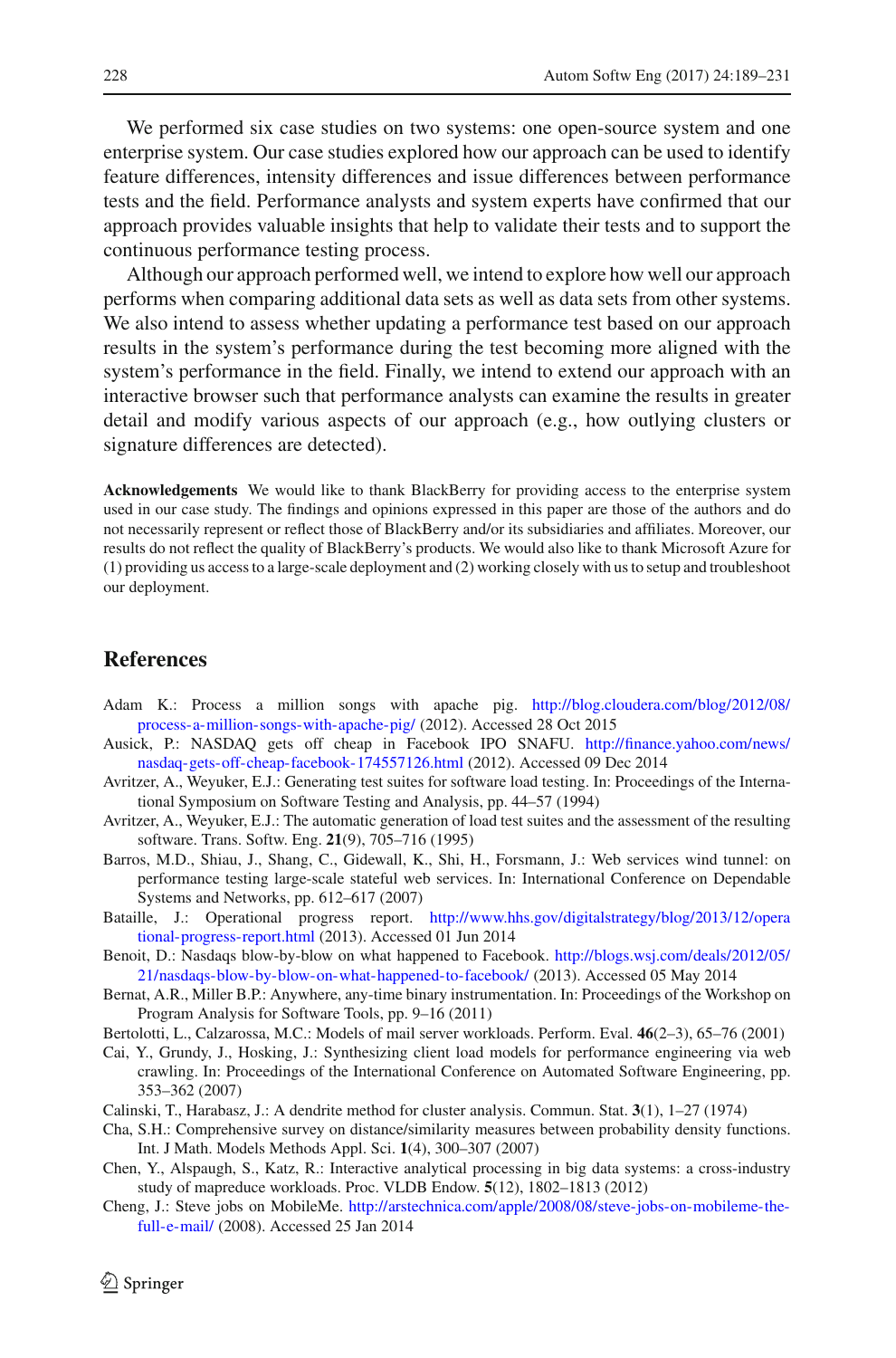Cohen, J.: Statistical Power Analysis for the Behavioral Sciences, 2nd edn. Routledge, New York (1988)

- <span id="page-40-11"></span><span id="page-40-2"></span>Coleman P.: The avoidable cost of downtime. [http://www.ca.com//media/Files/SupportingPieces/acd\\_](http://www.ca.com//media/Files/SupportingPieces/acd_report_110110.ashx) [report\\_110110.ashx](http://www.ca.com//media/Files/SupportingPieces/acd_report_110110.ashx) (2011). Accessed 14 Apr 2014
- <span id="page-40-22"></span>Cornelissen, B., Zaidman, A., van Deursen, A., Moonen, L., Koschke, R.: A systematic survey of program comprehension through dynamic analysis. Trans. Softw. Eng. **35**(5), 684–702 (2009)
- <span id="page-40-0"></span>Dean, J., Barroso, L.A.: The tail at scale. Commun. ACM **56**(2), 74–80 (2013)
- <span id="page-40-15"></span>Dean, J., Ghemawat, S.: MapReduce: simplified data processing on large clusters. Commun. ACM **51**(1), 107–113 (2008)
- <span id="page-40-25"></span>Draheim, D., Grundy, J., Hosking, J., Lutteroth, C., Weber, G.: Realistic load testing of web applications. In: Proceedings of the European Conference on Software Maintenance and Reengineering, pp. 57–68 (2006)
- <span id="page-40-8"></span>Duda, R.O., Hart, P.E.: Pattern Classification and Scene Analysis, 1st edn. Wiley, New York (1973)
- <span id="page-40-12"></span>Elliott, A.C.: Statistical Analysis Quick Reference Guidebook, 1st edn. Sage, Thousand Oaks (2006)
- <span id="page-40-6"></span>Frades, I., Matthiesen, R.: Overview on techniques in cluster analysis. Bioinform. Methods Clin. Res. **593**, 81–107 (2009)
- <span id="page-40-5"></span>Fulekar, M.H.: Bioinformatics: Applications in Life and Environmental Sciences, 1st edn. Springer, New York (2008)
- <span id="page-40-24"></span>Greenwood, D., Lyell, M., Mallya, A., Suguri, H.: The IEEE FIPA approach to integrating software agents and web services. In: Proceedings of the International Joint Conference on Autonomous-Agents and Multiagent Systems, pp. 1412–1418 (2007)
- <span id="page-40-14"></span>Hadoop: <http://hadoop.apache.org/> (2014). Accessed 17 Apr 2013
- <span id="page-40-17"></span>Hadoop-LZO: <https://github.com/twitter/hadoop-lzo> (2011). Accessed 28 Oct 2015
- <span id="page-40-1"></span>Harris, C.: IT downtime costs \$26.5 billion in lost revenue. [http://www.informationweek.com/](http://www.informationweek.com/it-downtime-costs-$265-billion-in-lost-revenue/d/d-id/1097919?) [it-downtime-costs-\\$265-billion-in-lost-revenue/d/d-id/1097919?](http://www.informationweek.com/it-downtime-costs-$265-billion-in-lost-revenue/d/d-id/1097919?) (2011). Accessed 25 Jan 2014
- <span id="page-40-20"></span>Hassan, A.E., Flora, P.: Performance engineering in industry: current practices and adoption challenges. In: Proceedings of the International Workshop on Software and Performance, pp. 209–209 (2007)
- <span id="page-40-26"></span>Hassan, A.E., Martin, D.J., Flora, P., Mansfield, P., Dietz, D.: An industrial case study of customizing operational profiles using log compression. In: Proceedings of the 30th International Conference on Software Engineering, pp. 713–723 (2008)
- <span id="page-40-3"></span>Howell Jr., T., Dinan, S.: Price of fixing, upgrading obamacare website rises to \$121 million. [http://](http://www.washingtontimes.com/news/2014/apr/29/obamacare-website-fix-will-cost-feds-121-million/) [www.washingtontimes.com/news/2014/apr/29/obamacare-website-fix-will-cost-feds-121-million/](http://www.washingtontimes.com/news/2014/apr/29/obamacare-website-fix-will-cost-feds-121-million/) (2014). Accessed 09 Dec 2014
- <span id="page-40-7"></span>Huang, A.: Similarity measures for text document clustering. In: Proceedings of the New Zealand Computer Science Research Student Conference, pp. 44–56 (2008)
- <span id="page-40-21"></span>Jiang Z.M.: Automated analysis of load testing results. PhD thesis, Queen's University (2013)
- <span id="page-40-4"></span>Jiang, Z.M., Hassan, A.E., Hamann, G., Flora, P.: An automated approach for abstracting execution logs to execution events. J. Softw. Maint. Evol. **20**(4), 249–267 (2008a)
- <span id="page-40-10"></span>Jiang, Z.M., Hassan, A.E., Hamann, G., Flora, P.: Automatic identification of load testing problems. In: Proceedings of the International Conference on Software Maintenance, pp. 307–316 (2008b)
- <span id="page-40-28"></span>Jiang, Z.M., Hassan, A.E., Hamann, G., Flora, P.: Automated performance analysis of load tests. In: Proceedings of the International Conference on Software Maintenance, pp. 125–134 (2009)
- <span id="page-40-13"></span>Kampenes, V.B., Dybå, T., Hannay, J.E., Sjøberg, D.I.K.: A systematic review of effect size in software engineering experiments. Inform. Softw. Technol. **49**(11–12), 1073–1086 (2007)
- <span id="page-40-27"></span>Kavulya, S., Tan, J., Gandhi, R., Narasimhan, P.: An analysis of traces from a production mapreduce cluster. In: Proceedings of the International Conference on Cluster, Cloud and Grid Computing, pp. 94–103 (2010)
- <span id="page-40-16"></span>Klose, O.: Hadoop on Linux on Azure. [http://blogs.technet.com/b/oliviaklose/archive/2014/06/17/](http://blogs.technet.com/b/oliviaklose/archive/2014/06/17/hadoop-on-linux-on-azure-1.aspx) [hadoop-on-linux-on-azure-1.aspx](http://blogs.technet.com/b/oliviaklose/archive/2014/06/17/hadoop-on-linux-on-azure-1.aspx) (2014). Accessed 28 Oct 2015
- <span id="page-40-9"></span>Kremenek, T., Engler, D.: Z-ranking: using statistical analysis to counter the impact of static analysis approximations. In: Proceedings of the International Conference on Static Analysis, pp. 295–315 (2003)
- <span id="page-40-18"></span>Krishnamurthy, D., Rolia, J.A., Majumdar, S.: A synthetic workload generation technique for stress testing session-based systems. Trans. Softw. Eng. **32**(11), 868–882 (2006)
- <span id="page-40-19"></span>Lamport, L.: Time, clocks, and the ordering of events in a distributed system. Commun. ACM **21**(7), 558–565 (1978)
- <span id="page-40-23"></span>Laurenzano, M.A., Peraza, J., Carrington, L., Tiwari Jr., A., Ward, W., Campbell, R.: Pebil: binary instrumentation for practical data-intensive program analysis. Clust. Comput. **1**(18), 1–14 (2015)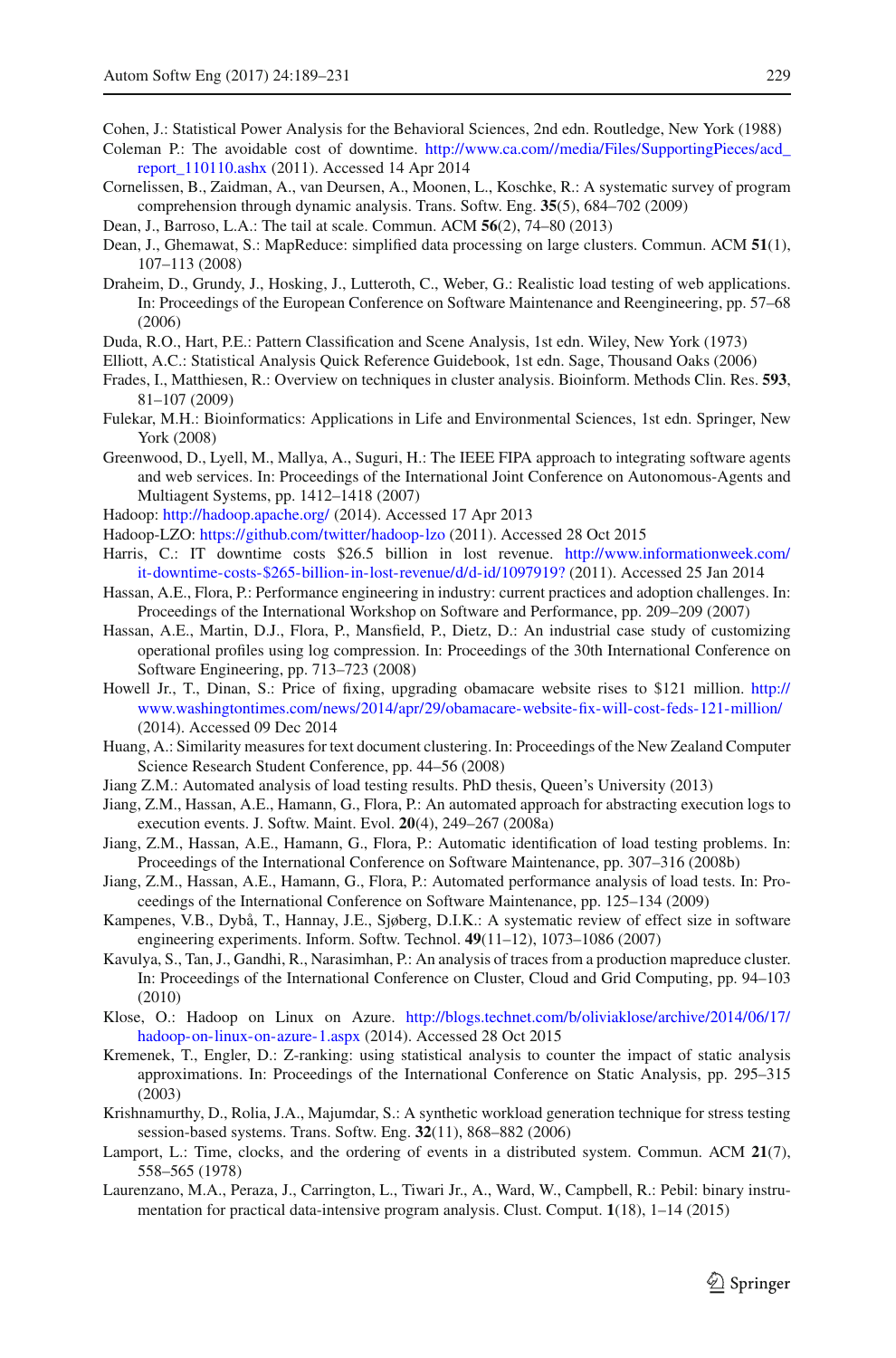- <span id="page-41-14"></span>MapReduce Tutorial: [http://hadoop.apache.org/docs/stable/mapred\\_tutorial.html](http://hadoop.apache.org/docs/stable/mapred_tutorial.html) (2014). Accessed 16 Jun 2014
- <span id="page-41-20"></span>Meira, J.A., de Almeida, E.C., Traon, Y.L., Sunye, G.: Peer-to-peer load testing. In: Proceedings of the International Conference on Software Testing, Verification and Validation, pp. 642–647 (2012)

<span id="page-41-23"></span>Menascé, D.A.: Load testing of web sites. IEEE Internet Comput. **6**(4), 70–74 (2002)

- <span id="page-41-16"></span>Metrics 20: [http://hadoop.apache.org/docs/current/api/org/apache/hadoop/metrics2/package-summary.](http://hadoop.apache.org/docs/current/api/org/apache/hadoop/metrics2/package-summary.html) [html](http://hadoop.apache.org/docs/current/api/org/apache/hadoop/metrics2/package-summary.html) (2014). Accessed 16 Jun 2014
- <span id="page-41-9"></span>Milligan, G.W., Cooper, M.C.: An examination of procedures for determining the number of clusters in a data set. Psychometrika **50**(2), 159–179 (1985)
- <span id="page-41-19"></span>Million Song Dataset: <https://aws.amazon.com/datasets/million-song-dataset/> (2011). Accessed 28 Oct 2015
- <span id="page-41-18"></span>Million Song Dataset: <http://labrosa.ee.columbia.edu/millionsong/> (2012). Accessed 28 Oct 2015
- <span id="page-41-10"></span>Mojena, R.: Hierarchical grouping methods and stopping rules: an evaluation. Comput. J. **20**(4), 353–363 (1977)
- <span id="page-41-24"></span>Nagappan, M., Wu, K., Vouk M.A.: Efficiently extracting operational profiles from execution logs using suffix arrays. In: Proceedings of the International Symposium on Software Reliability Engineering, pp. 41–50 (2009)
- <span id="page-41-15"></span>OutputCommitter: [http://hadoop.apache.org/docs/stable/api/org/apache/hadoop/mapred/](http://hadoop.apache.org/docs/stable/api/org/apache/hadoop/mapred/OutputCommitter.html) [OutputCommitter.html](http://hadoop.apache.org/docs/stable/api/org/apache/hadoop/mapred/OutputCommitter.html) (2014). Accessed 16 Jun 2014
- <span id="page-41-2"></span>Parnas, D.L.: Software aging. In: Proceedings of the International Conference on Software Engineering, pp. 279–287 (1994)
- <span id="page-41-6"></span>PerfMon: <http://perfmon.sourceforge.net/> (2014). Accessed 26 Jan 2014
- <span id="page-41-17"></span>RecordReader: <http://hadoop.apache.org/docs/current/api/org/apache/hadoop/mapred/RecordReader.html> (2014). Accessed 16 Jun 2014
- <span id="page-41-11"></span>Rousseeuw, P.J.: Silhouettes: a graphical aid to the interpretation and validation of cluster analysis. J. Comput. Appl. Math. **20**(1), 53–65 (1987)
- <span id="page-41-8"></span>Sandhya, N., Govardhan, A.: Analysis of similarity measures with wordnet based text document clustering. In: Proceedings of the International Conference on Information Systems Design and Intelligent Applications, pp. 703–714 (2012)
- <span id="page-41-22"></span>Shang, W.: Log engineering: towards systematic log mining to support the development of ultra-large scale systems. PhD thesis, Queen's University (2014)
- <span id="page-41-3"></span>Shang, W., Jiang, Z.M., Adams, B., Hassan, A.E., Godfrey, M.W., Nasser, M., Flora, P.: An exploratory study of the evolution of communicated information about the execution of large software systems. In: Proceedings of the Working Conference on Reverse Engineering, pp. 335–344 (2011)
- <span id="page-41-25"></span>Shang, W., Jiang, Z.M., Hemmati, H., Adams, B., Hassan, A.E., Martin, P.: Assisting developers of big data analytics applications when deploying on hadoop clouds. In: Proceedings of the International Conference on Software Engineering, pp. 402–411 (2013)
- <span id="page-41-4"></span>Shang, W., Nagappan, M., Hassan, A.E.: Studying the relationship between logging characteristics and the code quality of platform software. Empir. Softw. Eng. 20(1), 20:1–20:27 (2015)
- <span id="page-41-1"></span>SiliconBeat: Firefox download stunt sets record for quickest meltdown. [http://www.siliconbeat.com/2008/](http://www.siliconbeat.com/2008/06/17/firefox-download-stunt-sets-record-for-quickest-meltdown/) [06/17/firefox-download-stunt-sets-record-for-quickest-meltdown/](http://www.siliconbeat.com/2008/06/17/firefox-download-stunt-sets-record-for-quickest-meltdown/) (2008). Accessed 25 Jan 2014
- <span id="page-41-0"></span>Software Engineering Institute: Ultra-Large-Scale Systems: The Software Challenge of the Future. Carnegie Mellon University, Pittsburgh (2006)
- <span id="page-41-12"></span>Sokal, R.R., Rohlf, F.J.: Biometry: The Principles and Practice of Statistics in Biological Research, 4th edn. W. H. Freeman, New York (2011)
- <span id="page-41-13"></span>Student: The probable error of a mean. Biometrika 6(1), 1–25 (1908)
- <span id="page-41-26"></span>Syer, M.D., Adams, B., Hassan A.E.: Identifying performance deviations in thread pools. In: Proceedings of the International Conference on Software Maintenance, pp. 83–92 (2011a)
- <span id="page-41-21"></span>Syer, M.D., Adams, B., Hassan A.E.: Industrial case study on supporting the comprehension of system behaviour. In: Proceedings of the International Conference on Program Comprehension, pp. 215–216 (2011b)
- <span id="page-41-7"></span>Syer, M.D., Jiang, Z.M., Nagappan, M., Hassan, A.E., Nasser, M., Flora, P.: Leveraging performance counters and execution logs to diagnose memory-related performance issues. In: Proceedings of the International Conference on Software Maintenance, pp. 110–119 (2013)
- <span id="page-41-5"></span>Syer, M.D., Jiang, Z.M., Nagappan, M., Hassan, A.E., Nasser, M., Flora, P.: Continuous validation of load test suites. In: Proceedings of the International Conference on Performance Engineering, pp. 259–270 (2014)